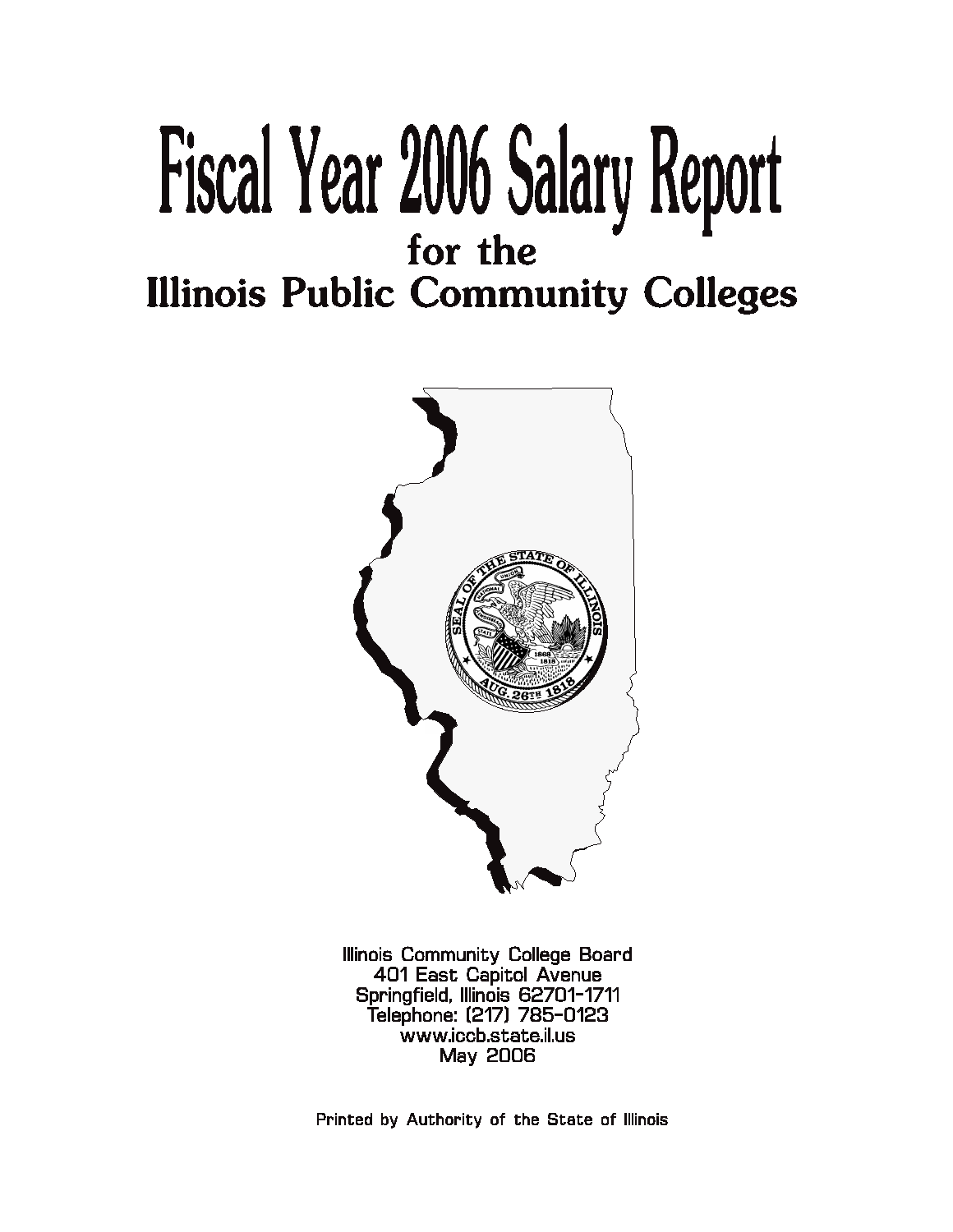# **HIGHLIGHTS OF THE FISCAL YEAR 2006 SALARY REPORT**

1. Fiscal Year 2006 Weighted Average Contractual Salaries -- The contractual salary is the base salary paid to full-time personnel. *(Tables 2, 11, and 14)*

|                                                      | \$60,299 |
|------------------------------------------------------|----------|
|                                                      |          |
| Other (Nonteaching) Professional (9 month)  \$58,839 |          |

2. Fiscal Year 2005 Average Cost of Fringe Benefits for Full-Time Employees. *(Table 20)*

| Full-Time Faculty $(9 \text{ month})$ \$10,577               |  |
|--------------------------------------------------------------|--|
|                                                              |  |
| Other (Nonteaching) Professional $(9 \text{ month})$ \$9,743 |  |
|                                                              |  |

## 3. Fiscal Year 2006 Average Salary Rates. *(Table 5)*

| \$532/credit hour |
|-------------------|
|                   |
| \$775/credit hour |

4. Fiscal Year 2006 Average Academic Year Salary Schedule Salaries Paid to Full-Time Faculty with a Master's or Doctorate Degree. *(Table 7)*

| Master's Degree, Plus Zero Hours (No Experience)      | \$36,303 |
|-------------------------------------------------------|----------|
| Master's Degree, Plus Zero Hours (5 Years Experience) | \$41,538 |
| Master's Degree, Maximum Hours (5 Years Experience)   | \$49.617 |
| Doctorate Degree, Maximum Hours (Maximum Experience)  | \$84,982 |

5. Fiscal Year 2005 Weighted Average Total Salary Actually Paid -- These salaries include all overloads and compensation for extra assignments paid to full-time employees between July 1, 2004 and June 30, 2005. *(Tables 23 and 24)*

| Faculty (9 and 12 month) $\dots \dots \dots \dots \dots \dots \dots \dots$ \$68,952 |  |
|-------------------------------------------------------------------------------------|--|
|                                                                                     |  |
| Other (Nonteaching) Professional $(9 \text{ and } 12 \text{ month}) \dots$ \$44,666 |  |
|                                                                                     |  |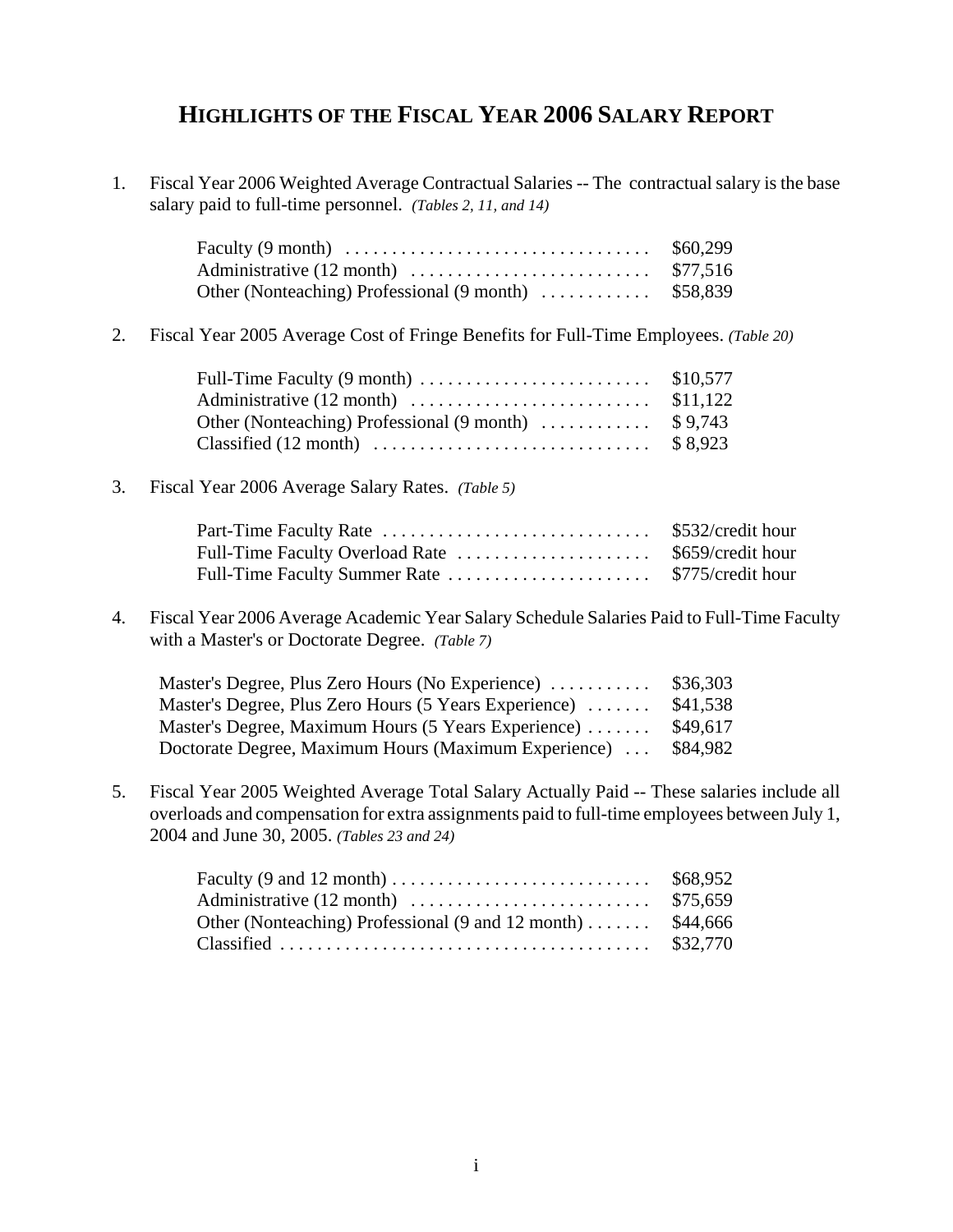# **FISCAL YEAR 2006 SALARY REPORT FOR THE ILLINOIS PUBLIC COMMUNITY COLLEGES**

# **Table of Contents**

# Page

|                                                                                                                                                                                                           | $\mathbf{1}$   |
|-----------------------------------------------------------------------------------------------------------------------------------------------------------------------------------------------------------|----------------|
|                                                                                                                                                                                                           | $\overline{2}$ |
| Section I - Fiscal Year 2006 Contractual Base Salaries<br>for Full-Time Faculty at Illinois Public Community Colleges                                                                                     | 3              |
| Section II - Fiscal Year 2006 Part-Time Faculty Salary Rates<br>and Full-Time Faculty Overload and Summer Term Rates                                                                                      | 6              |
| Section III - Salaries Based on Fiscal Year 2006 Salary Schedules<br>for Full-Time Faculty with a Master's Degree                                                                                         | 8              |
| Section IV - Institutional Policies Related to Faculty Salaries<br>and Faculty Contracts at Illinois Public Community Colleges -                                                                          | 10             |
| Section V - Fiscal Year 2006 Contractual Base Salaries for<br>Other (Nonteaching) Professional Staff at Illinois Public                                                                                   | 12             |
| Section VI - Fiscal Year 2006 Contractual Base Salaries for<br>Administrative Staff (12 Months) at Illinois Public Community Colleges                                                                     | 15             |
| Section VII - Salaries Paid to Selected Administrators<br>at Illinois Public Community Colleges During Fiscal Year 2006                                                                                   | 17             |
| Section VIII - Summary of Fiscal Year 2006 Monthly<br>Classified and Other (Nonteaching) Professional Staff Salaries                                                                                      | 25             |
| Section IX - Fringe Benefits for Full-Time Employees<br>at Illinois Public Community Colleges - Fiscal Year 2005                                                                                          | 27             |
| Section X - Fiscal Year 2006 Mean Percentage Salary Increases<br>for Faculty, Other (Nonteaching) Professional Staff, Administrative<br>Staff, and Classified Staff at Illinois Public Community Colleges | 31             |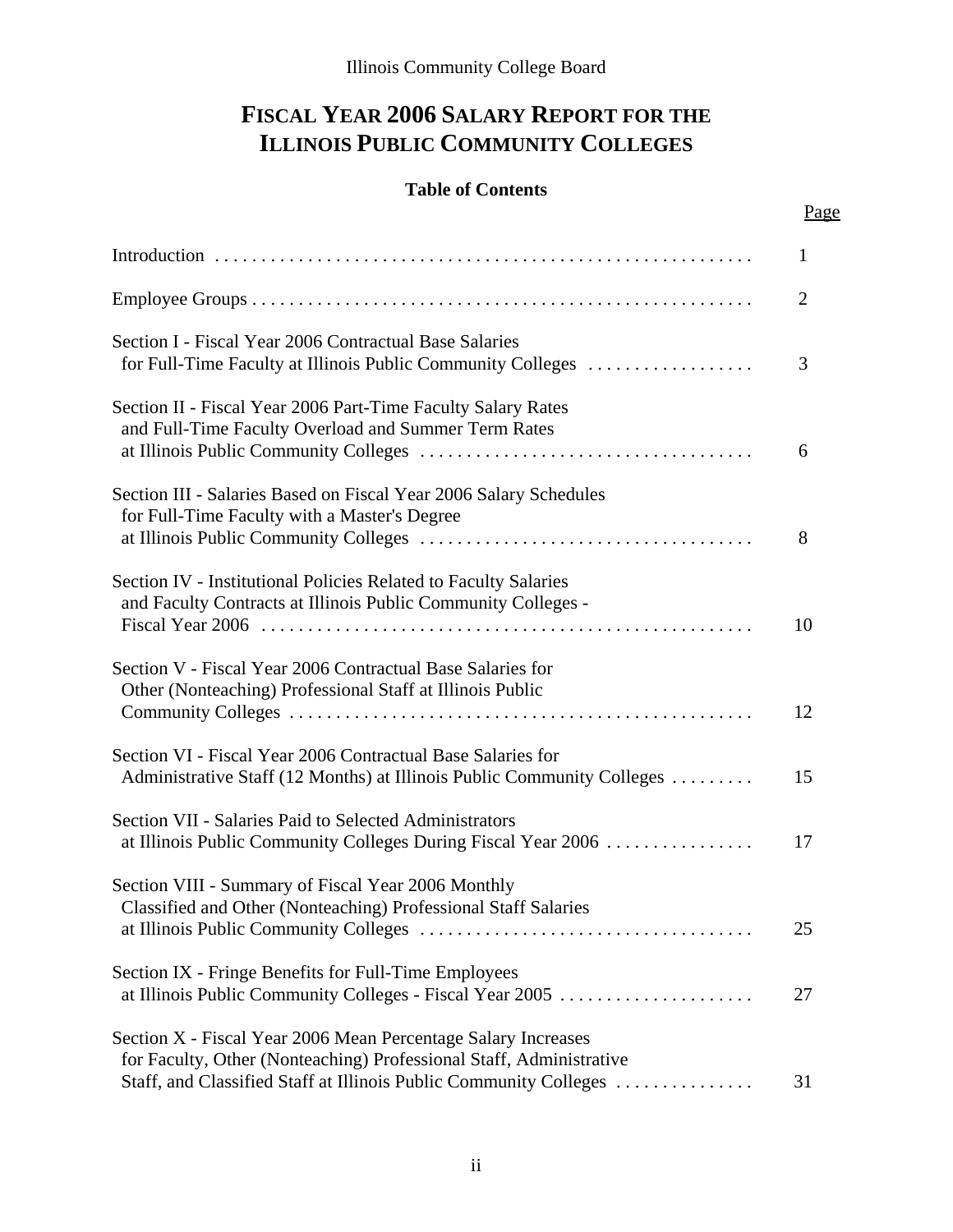# **Table of Contents** (Continued)

Page

| Section XI - Fiscal Year 2005 Average Total Salary Actually Paid                                                                   | 33 |
|------------------------------------------------------------------------------------------------------------------------------------|----|
| Section XII - Statewide Average Annual Contractual Salaries in Illinois<br>Public Community Colleges for Fiscal Years 2002 to 2006 | 36 |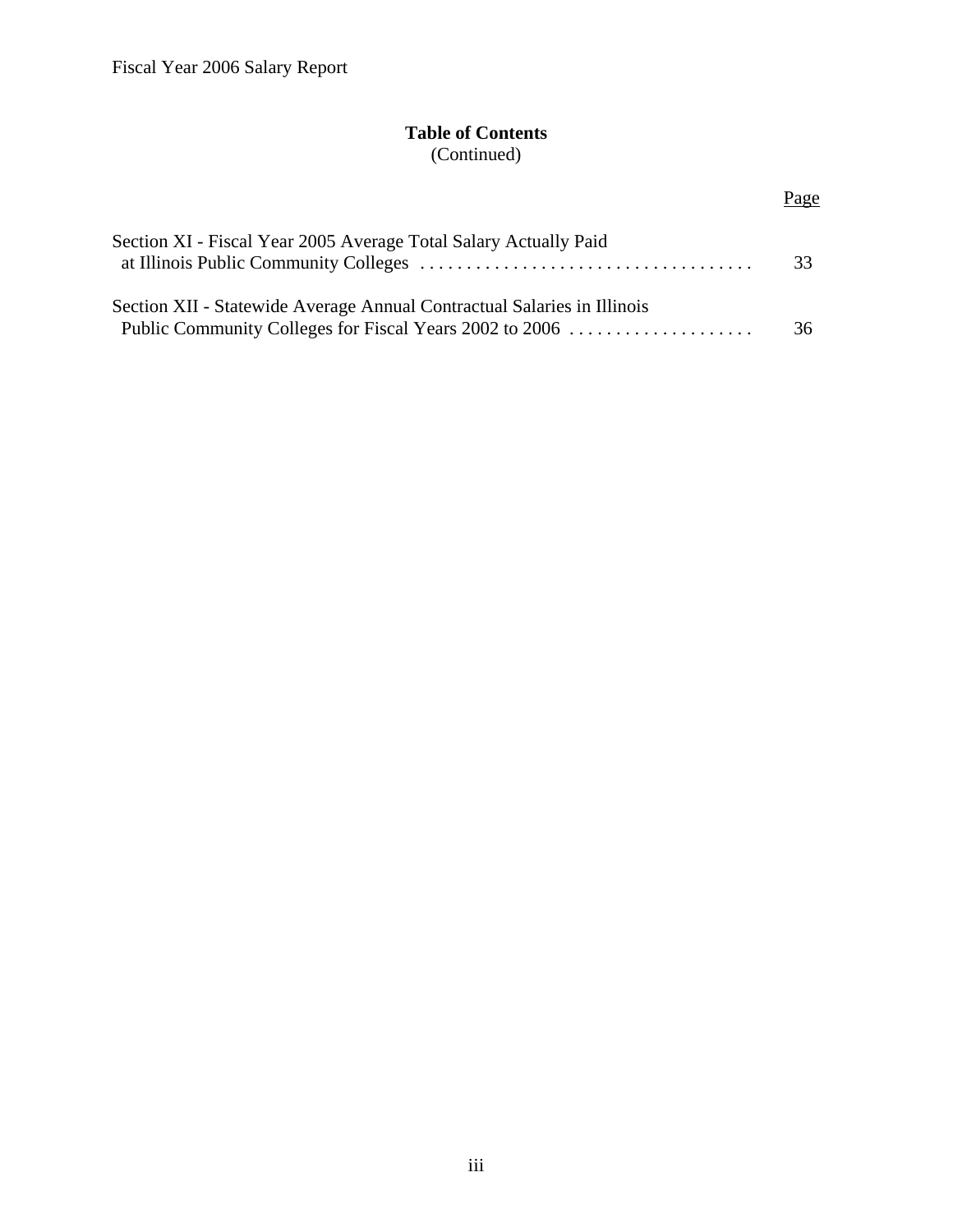# **INTRODUCTION**

Data about compensation received by employees in Illinois' 48 Illinois public community colleges are gathered by the Illinois Community College Board (ICCB). Data in the *Fiscal Year 2006 Salary Report* reflect the census date of October 1, 2005. The efforts that college staff put forth to provide these data are greatly appreciated. In an attempt to minimize the number of separate requests for salary data received by public community colleges, ICCB staff provide these data on the colleges' behalf in response to requests for salary information from the Illinois Board of Higher Education, National Center for Educational Statistics, Legislature, and other interested persons.

Data are presented by peer groups with statewide totals. The seven peer groups are based on a combination of college enrollment (semester), geographic location, and financial data:

- I Headcount enrollment of less than 3,000, downstate, located in or near communities of less than 50,000 population.
- II Headcount enrollment of approximately 3,000 to 4,000, downstate, located in or near communities of less than 50,000 population.
- III Headcount enrollment greater than 4,000, downstate, located in or near communities of less than 50,000 population.
- IV Located downstate and in urbanized areas.
- V Headcount enrollment less than 10,000, located in the Chicago metropolitan area.
- VI City Colleges of Chicago.
- VII Headcount enrollment greater than 10,000, located in the Chicago metropolitan area.

Peer groups are separated by solid lines in the tables. As you move from top to bottom down the table, the groupings generally correspond to districts with higher enrollments in more urbanized environments. Within each peer group, the colleges are listed in alphabetical order.

Most tables in this report contain information on full-time employees. The report includes faculty salary data which are based on actual contracts, salaries from salary schedules, overload faculty salary rates, and part-time faculty salary rates. Also included are administrative salaries, other (nonteaching) professional staff salaries; information on average faculty load; salaries for selected administrators; salaries for positions similar to Universities Civil Service classifications; and fiscal year 2005 salaries actually paid to faculty, administrators, other (nonteaching) professionals, and classified staff.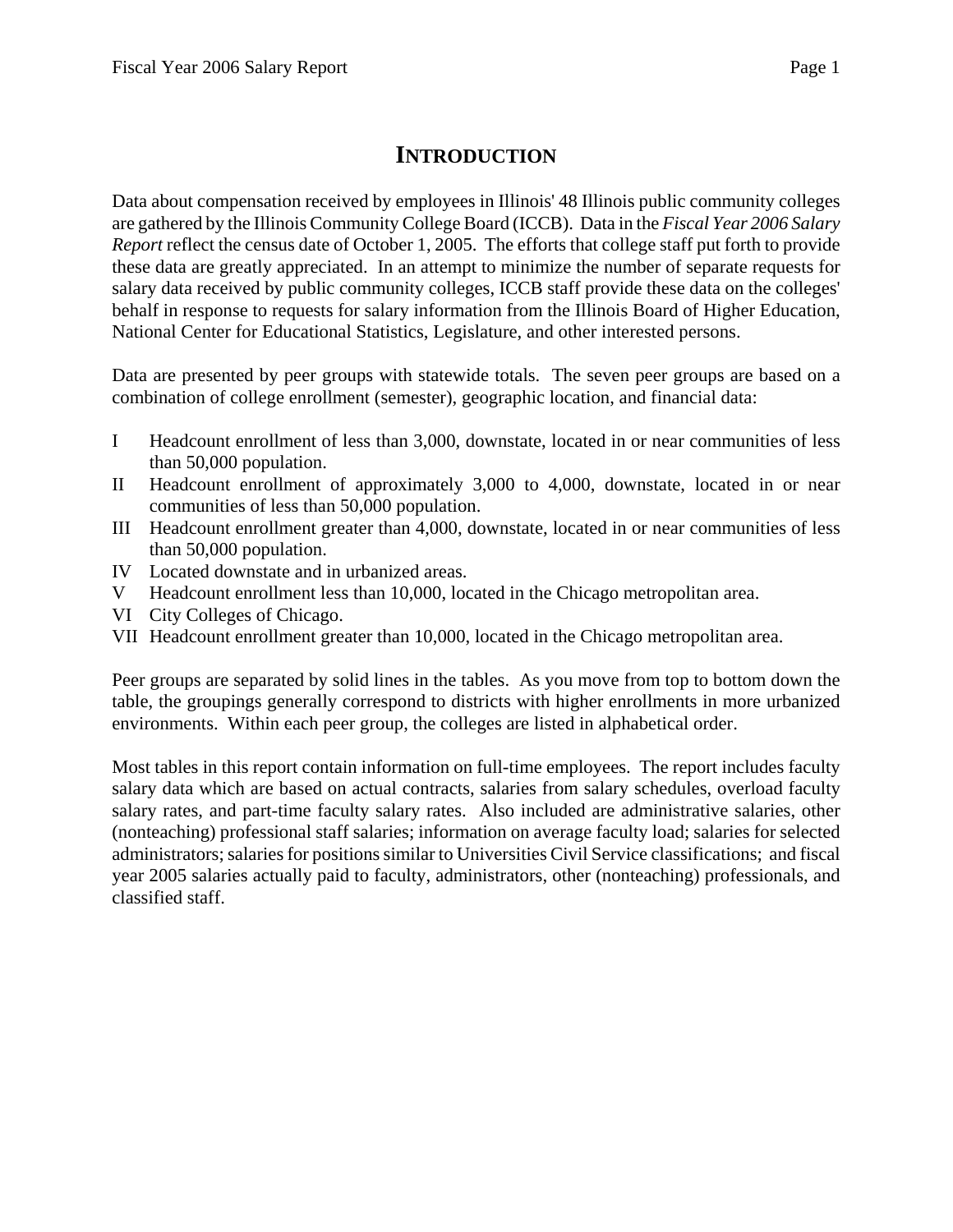# **EMPLOYEE GROUPS**

Descriptions of the employee groups used in this report are provided below. These categories correspond with *Fiscal Management Manual* salaries expenditures codes.

Faculty are individuals who spend more than one-half of their workload in the activity of teaching and providing instruction to students.

Administrative Staff are line officers of the college who manage, conduct, and administer programs, staff, and operations of the board of trustees. Academic administrators and general administrative personnel are included.

Classified Staff include clerical and custodial/maintenance staff. Clerical personnel engage in the process of keeping records and processing information upon the request and direction of college professional staff. Custodial/maintenance staff engage in housekeeping and the maintenance or repair of college facilities and equipment.

Other (nonteaching) Professional Staff include professional/technical, academic support, and supervisory staff. Professional/technical staff have specialized skills but do not directly support the process of teaching. Academic support staff exercise professional judgement and discretion and directly support the teaching and learning process. Supervisory staff have the duty, responsibility, or authority to recommend the employment, transfer, suspension, dismissal, promotion, assignment, reward, or discipline of other staff individuals both full- and part-time.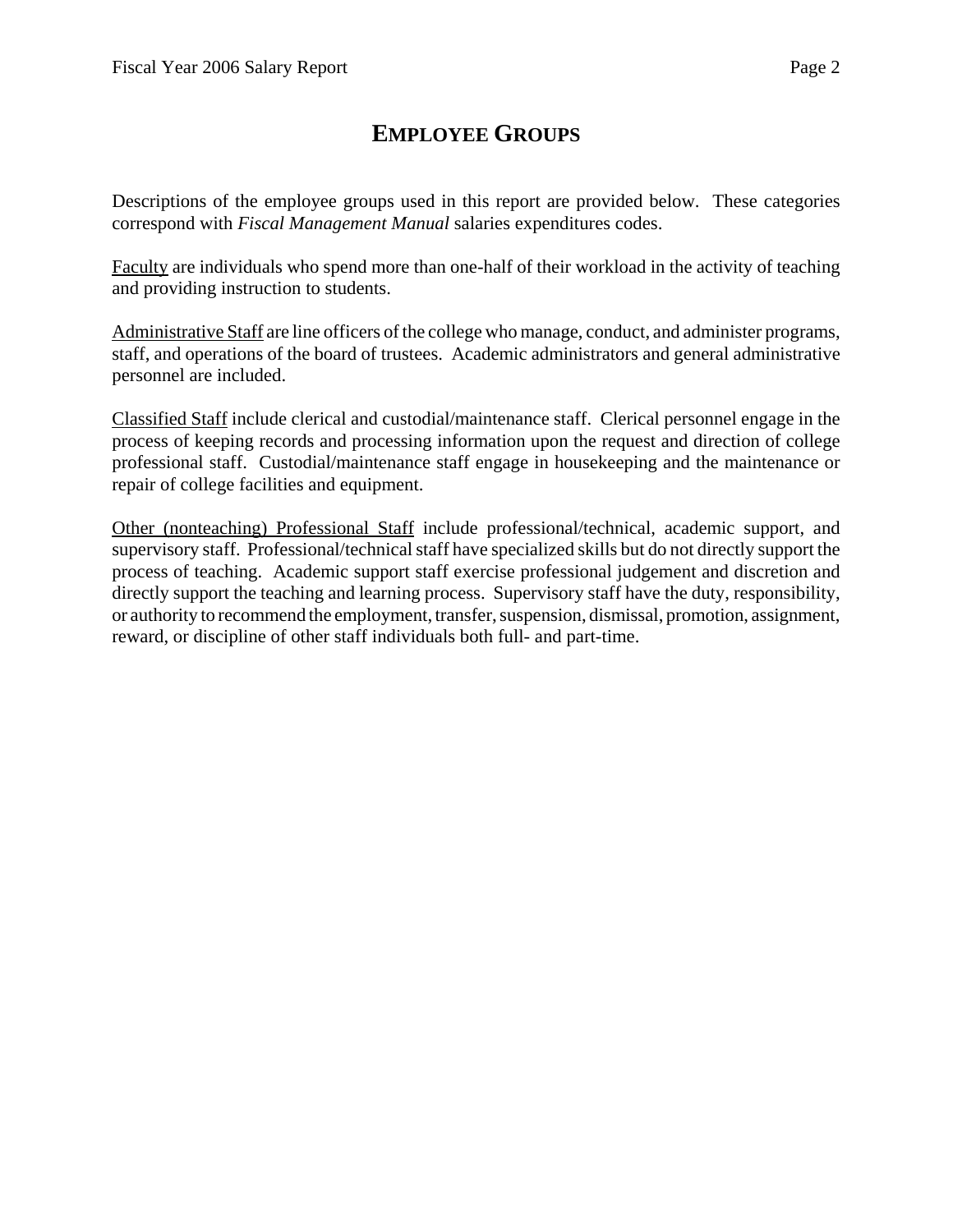## Section I

# **FISCAL YEAR 2006 CONTRACTUAL BASE SALARIES FOR FULL-TIME FACULTY AT ILLINOIS PUBLIC COMMUNITY COLLEGES**

Table 1 summarizes the range of salaries for full-time faculty on 9-month contracts for fiscal year 2006. Faculty are individuals who spend more than one-half of their workload in the activity of teaching and providing instruction to students.

Table 2 identifies the lowest, average, highest, and median academic year contractual base salaries of full-time faculty with 9-month contracts at each community college in Illinois. Table 3 provides the same information for full-time faculty with 12-month contracts.

The low salaries represent the lowest contractual base salary actually paid to a full-time faculty member at each of the community college districts and may be different from salary schedule salaries which are reported in Tables 7 and 8.

The high salaries represent the highest contractual base salary actually paid to full-time teaching faculty members for an academic year at each of the colleges. The mean salaries represent the weighted average of all full-time teaching faculty salaries at each community college district. Statewide average salary data reported throughout this report are weighted average salary data. The median salaries reported are those which are the middle salary at each college. The median salary is generally considered to be the most appropriate measure of central tendency for salary data within a given college since it is not affected by extreme high or low salaries; however, it is not as meaningful when reporting statewide composite median salary data.

## Table 1

# **SUMMARY OF FISCAL YEAR 2006 (9-MONTH) CONTRACTUAL BASE SALARIES FOR FULL-TIME FACULTY AT ILLINOIS PUBLIC COMMUNITY COLLEGES**

|                                 | <b>District Range</b><br>Low | <b>State</b><br>Average |            |
|---------------------------------|------------------------------|-------------------------|------------|
| <b>Low Faculty Salaries</b>     | \$20,210                     | \$43,680                | \$35,598   |
| <b>Average Faculty Salaries</b> | \$45,692                     | \$79,736                | $$60,299*$ |
| <b>High Faculty Salaries</b>    | \$63,349                     | \$108,639               | \$85,539   |
| <b>Median Faculty Salaries</b>  | \$41,600                     | \$80,365                | \$54,700   |

\*Weighted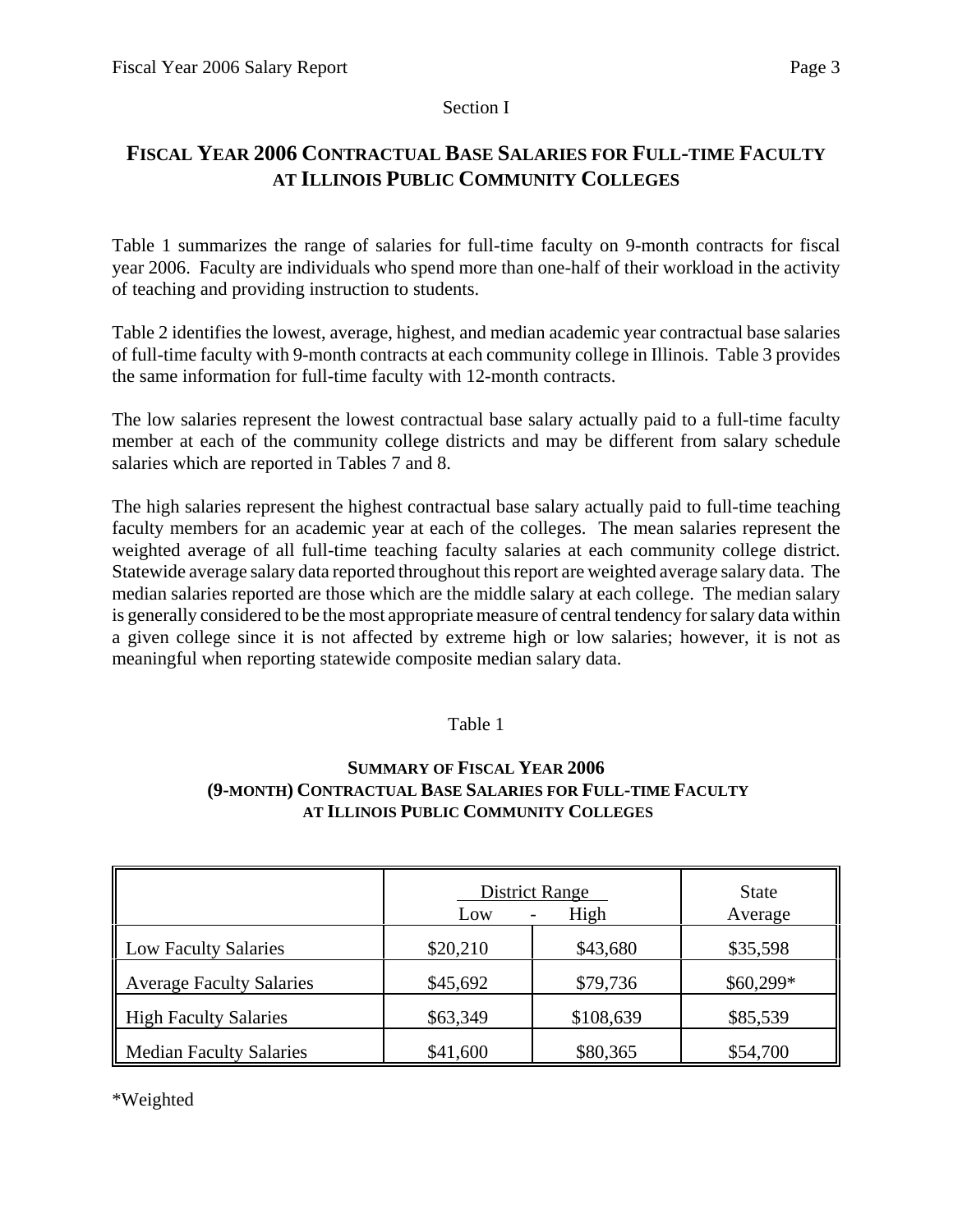### Table 2

#### FISCAL YEAR 2006 CONTRACTUAL BASE SALARIES FOR FULL-TIME FACULTY (9 MONTHS) AT ILLINOIS PUBLIC COMMUNITY COLLEGES

|                         |               | RANGE OF SALARIES |          |               |          |             |          |
|-------------------------|---------------|-------------------|----------|---------------|----------|-------------|----------|
|                         | <b>NUMBER</b> |                   | 25TH     |               | 75TH     |             |          |
| DISTRICT/COLLEGE        | OF STAFF      | LOW               | %TILE    | <b>MEDIAN</b> | %TILE    | <b>HIGH</b> | AVERAGE* |
|                         |               |                   |          |               |          |             |          |
| 518 SANDBURG            | 64            | \$20,375          | \$37,815 | \$42,025      | \$52,030 | \$78,650    | \$45,867 |
| 531 SHAWNEE             | 42            | 38,659            | 43,913   | 46,809        | 55,444   | 93,500      | 50,108   |
| 533 SOUTHEASTERN        | 46            | 29,000            | 42,199   | 46,180        | 50,988   | 67,323      | 47,144   |
| 534 SPOON RIVER         | 41            | 35,418            | 41,695   | 45,178        | 53,992   | 66,029      | 47,206   |
| 539 WOOD                | 51            | 32,912            | 40,264   | 46,146        | 51,506   | 63,349      | 46,351   |
| 507 DANVILLE            | 48            | 36,000            | 40,859   | 44,623        | 49,559   | 68,261      | 47,055   |
| 519 HIGHLAND            | 48            | 39,973            | 55,918   | 60,850        | 70,220   | 81,371      | 62,472   |
| 501 KASKASKIA           | 67            | 36,495            | 43,215   | 49,995        | 55,755   | 65,375      | 50,221   |
| 523 KISHWAUKEE          | 67            | 32,672            | 36,563   | 41,600        | 54,968   | 87,694      | 47,127   |
| 521 REND LAKE           | 54            | 36,000            | 43,550   | 47,075        | 54,650   | 66,332      | 48,929   |
| 506 SAUK VALLEY         | 51            | 32,021            | 39,721   | 46,785        | 53,387   | 73,444      | 46,846   |
| 529 ILLINOIS EASTERN    | 99            | 31,453            | 39,693   | 46,583        | 53,451   | 66,966      | 46,870   |
| 513 ILLINOIS VALLEY     | 80            | 36,303            | 45,165   | 50,527        | 57,712   | 82,490      | 52,427   |
| 520 KANKAKEE            | 55            | 30,744            | 40,097   | 53,055        | 70,856   | 85,802      | 55,636   |
| 517 LAKE LAND           | 101           | 32,544            | 41,160   | 45,898        | 51,650   | 73,994      | 47,676   |
| 536 LEWIS AND CLARK     | 91            | 39,174            | 45,966   | 52,181        | 63,643   | 82,609      | 54,759   |
| 530 LOGAN               | 98            | 35,223            | 52,602   | 58,044        | 67,209   | 80,571      | 59,222   |
| 528 MCHENRY             | 88            | 43,680            | 61,035   | 67,275        | 85,410   | 93,990      | 71,219   |
| 503 BLACK HAWK          | 133           | 34,224            | 42,953   | 53,450        | 64,915   | 83,052      | 55,134   |
| 540 HEARTLAND           | 69            | 34,618            | 43,099   | 46,970        | 54,402   | 76,660      | 48,603   |
| 514 ILLINOIS CENTRAL    | 184           | 33,936            | 42,801   | 46,176        | 55,677   | 77,622      | 50,107   |
| 526 LINCOLN LAND        | 125           | 37,676            | 53,575   | 63,946        | 76,253   | 85,776      | 64,247   |
| 505 PARKLAND            | 164           | 36,427            | 46,649   | 52,009        | 59,652   | 86,143      | 54,723   |
| 537 RICHLAND            | 69            | 30,060            | 33,500   | 46,391        | 53,826   | 70,383      | 45,692   |
| 511 ROCK VALLEY         | 124           | 28,785            | 48,739   | 54,157        | 64,060   | 82,466      | 56,110   |
| 522 SOUTHWESTERN        | 125           | 38,615            | 47,928   | 51,319        | 57,312   | 96,792      | 54,930   |
| 509 ELGIN               | 116           | 41,157            | 51,791   | 77,785        | 99,479   | 99,479      | 75,043   |
| 527 MORTON              | 52            | 42,621            | 52,213   | 59,227        | 72,934   | 92,812      | 63,244   |
| 515 PRAIRIE STATE       | 80            | 37,312            | 50,100   | 57,684        | 71,606   | 94,668      | 61,249   |
| 510 SOUTH SUBURBAN      | 113           | 20,210            | 46,568   | 58,598        | 74,941   | 97,902      | 59,725   |
| 516 WAUBONSEE           | 85            | 38,615            | 53,378   | 61,754        | 71,512   | 86,541      | 62,391   |
| 508 CHICAGO             | 516           | 41,047            | 48,686   | 61,302        | 76,393   | 108,639     | 64,688   |
| 502 DUPAGE              | 303           | 41,936            | 64,369   | 80,365        | 95,920   | 103,697     | 79,736   |
| 512 HARPER              | 195           | 39,291            | 50,417   | 62,854        | 78,843   | 108,034     | 66,358   |
| 525 JOLIET              | 187           | 37,623            | 49,904   | 58,269        | 75,260   | 90,908      | 61,678   |
| 532 LAKE COUNTY         | 178           | 41,707            | 61,854   | 75,471        | 97,057   | 105,708     | 76,886   |
| 524 MORAINE VALLEY      | 163           | 36,284            | 40,464   | 45,643        | 61,912   | 101,780     | 51,393   |
| 535 OAKTON              | 141           | 40,580            | 60,757   | 72,169        | 94,893   | 106,838     | 76,453   |
| 504 TRITON              | 113           | 36,967            | 47,179   | 56,943        | 83,274   | 102,358     | 62,942   |
| <b>TOTALS/AVERAGES</b>  | 4,426         | \$35,598          | \$46,881 | \$54,700      | \$66,476 | \$85,539    | \$60,299 |
| Lowest Low/Highest/High |               | \$20,210          |          |               |          | \$108,639   |          |

\* Weighted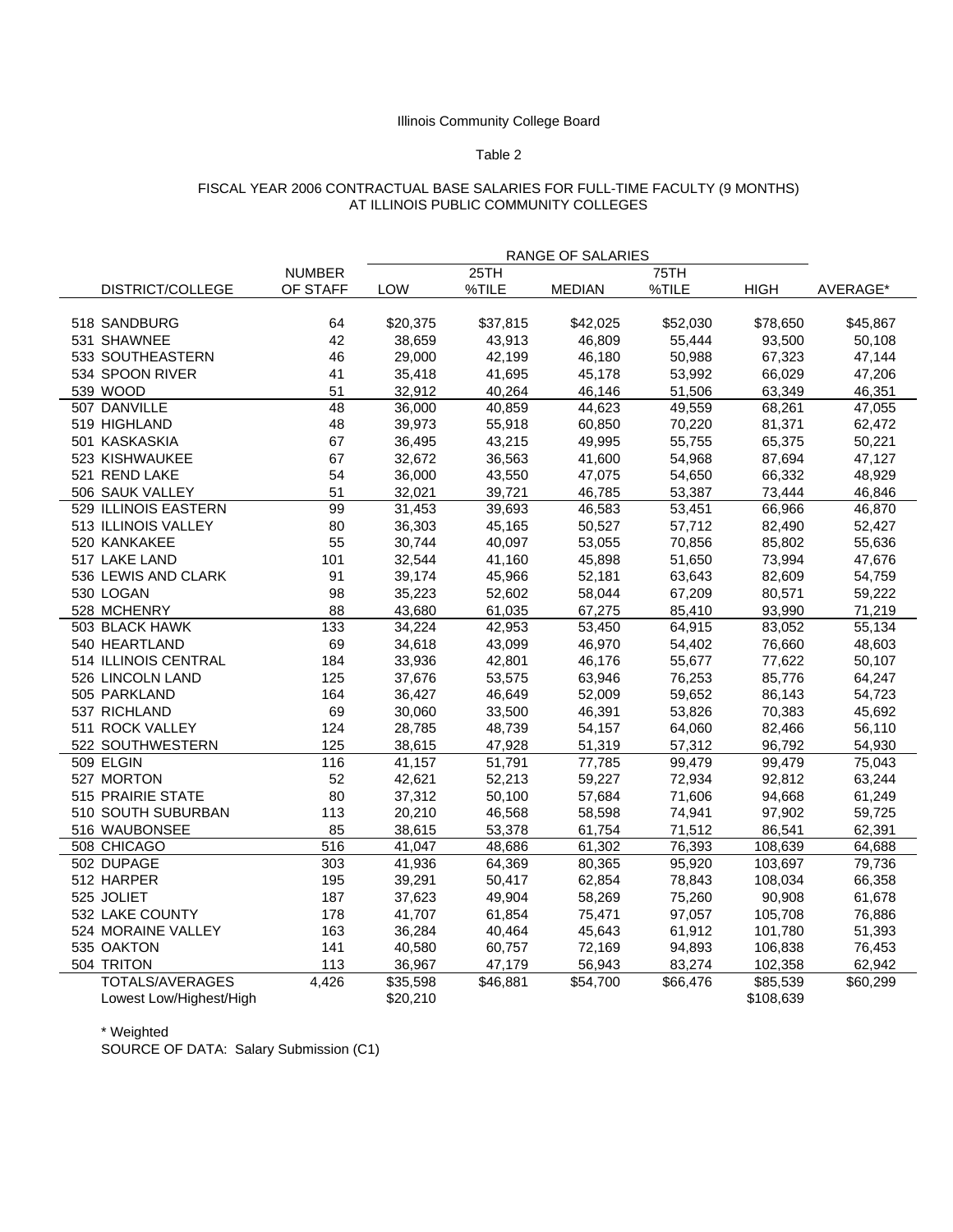#### Table 3

### FISCAL YEAR 2006 CONTRACTUAL BASE SALARIES FOR FULL-TIME FACULTY (12 MONTHS) AT ILLINOIS PUBLIC COMMUNITY COLLEGES

|                          |                |                          |                          | RANGE OF SALARIES        |                          |                          |                          |
|--------------------------|----------------|--------------------------|--------------------------|--------------------------|--------------------------|--------------------------|--------------------------|
|                          | <b>NUMBER</b>  |                          | 25TH                     |                          | 75TH                     |                          |                          |
| DISTRICT/COLLEGE         | OF STAFF       | LOW                      | %TILE                    | <b>MEDIAN</b>            | %TILE                    | HIGH                     | AVERAGE*                 |
|                          |                |                          |                          |                          |                          |                          |                          |
| 518 SANDBURG             |                |                          |                          |                          |                          |                          |                          |
| 531 SHAWNEE              | 1              | 44.695                   | 44.695                   | 44.695                   | 44,695                   | 44.695                   | 44,695                   |
| 533 SOUTHEASTERN         | 6              | 32,949                   | 36,028                   | 38,136                   | 55,416                   | 65,136                   | 44,300                   |
| 534 SPOON RIVER          | --             | --                       | $\overline{\phantom{a}}$ | $\overline{\phantom{a}}$ | --                       | $\overline{\phantom{a}}$ | --                       |
| 539 WOOD                 | 3              | 45,906                   | 45.906                   | 51,216                   | 55,752                   | 55,752                   | 50.958                   |
| 507 DANVILLE             |                | $\overline{a}$           | $\overline{a}$           | u.                       | $\overline{a}$           |                          | $\sim$                   |
| 519 HIGHLAND             |                |                          | $-$                      | --                       | --                       |                          | --                       |
| 501 KASKASKIA            |                |                          |                          |                          |                          |                          |                          |
| 523 KISHWAUKEE           | $-$            |                          |                          |                          |                          |                          |                          |
| 521 REND LAKE            | 10             | 35,000                   | 35,000                   | 37,350                   | 42,933                   | 51,800                   | 39,369                   |
| 506 SAUK VALLEY          | 1              | 76,045                   | 76,045                   | 76,045                   | 76,045                   | 76,045                   | 76,045                   |
| 529 ILLINOIS EASTERN     | 12             | 40,272                   | 40,272                   | 40,272                   | 40,272                   | 57,159                   | 41,679                   |
| 513 ILLINOIS VALLEY      | $-$            |                          |                          | --                       | --                       |                          | $-$                      |
| 520 KANKAKEE             |                | $-$                      |                          | $-$                      | --                       |                          |                          |
| 517 LAKE LAND            |                |                          |                          |                          |                          |                          |                          |
| 536 LEWIS AND CLARK      |                |                          |                          |                          |                          |                          |                          |
| 530 LOGAN                | --             |                          |                          | $-$                      | --                       |                          |                          |
| 528 MCHENRY              | $-$            |                          |                          |                          | $\overline{\phantom{a}}$ |                          |                          |
| 503 BLACK HAWK           | $\mathbf{1}$   | 63,357                   | 63,357                   | 63,357                   | 63,357                   | 63,357                   | 63,357                   |
| 540 HEARTLAND            | 5              | 54,602                   | 55,288                   | 60,532                   | 67,101                   | 67,264                   | 60,957                   |
| 514 ILLINOIS CENTRAL     |                | $-1$                     | $-$                      | $-$                      | $-$                      |                          |                          |
| 526 LINCOLN LAND         |                |                          |                          |                          |                          |                          |                          |
| 505 PARKLAND             |                |                          |                          |                          |                          |                          |                          |
| 537 RICHLAND             |                | $-$                      |                          | $-$                      | --                       |                          |                          |
| 511 ROCK VALLEY          | $-$            | $-$                      |                          | --                       | --                       |                          |                          |
| 522 SOUTHWESTERN         | $\mathfrak{p}$ | 64.266                   | 64.266                   | 70,882                   | 77,497                   | 77.497                   | 70.882                   |
| 509 ELGIN                |                | Ξ.                       |                          | u.                       | Ξ.                       |                          |                          |
| 527 MORTON               |                |                          |                          |                          |                          |                          |                          |
| <b>515 PRAIRIE STATE</b> |                |                          |                          |                          |                          |                          |                          |
| 510 SOUTH SUBURBAN       | $-$            | $-$                      | $-$                      | $\overline{\phantom{a}}$ | --                       |                          |                          |
| 516 WAUBONSEE            | --             | $\overline{\phantom{a}}$ | --                       | --                       | --                       |                          | --                       |
| 508 CHICAGO              | 32             | 37,401                   | 45,198                   | 52,816                   | 59.280                   | 76,649                   | 54.138                   |
| 502 DUPAGE               | $\overline{a}$ | $-1$                     |                          | $-$                      | --                       |                          | $\overline{\phantom{a}}$ |
| 512 HARPER               |                |                          |                          |                          |                          |                          |                          |
| 525 JOLIET               |                |                          |                          |                          |                          |                          |                          |
| 532 LAKE COUNTY          |                |                          |                          |                          |                          |                          |                          |
| 524 MORAINE VALLEY       |                |                          |                          |                          |                          |                          |                          |
| 535 OAKTON               | $-$            | $-$                      |                          |                          | --                       |                          |                          |
| 504 TRITON               | $\overline{a}$ | $-$                      |                          |                          |                          |                          |                          |
|                          | 73             | 49,449                   | 50,605                   | 53,530                   | 58,235                   | 63,535                   | 50,350                   |
|                          |                | 32,949                   |                          |                          |                          | 77,497                   |                          |

-- = Not Applicable

\* Weighted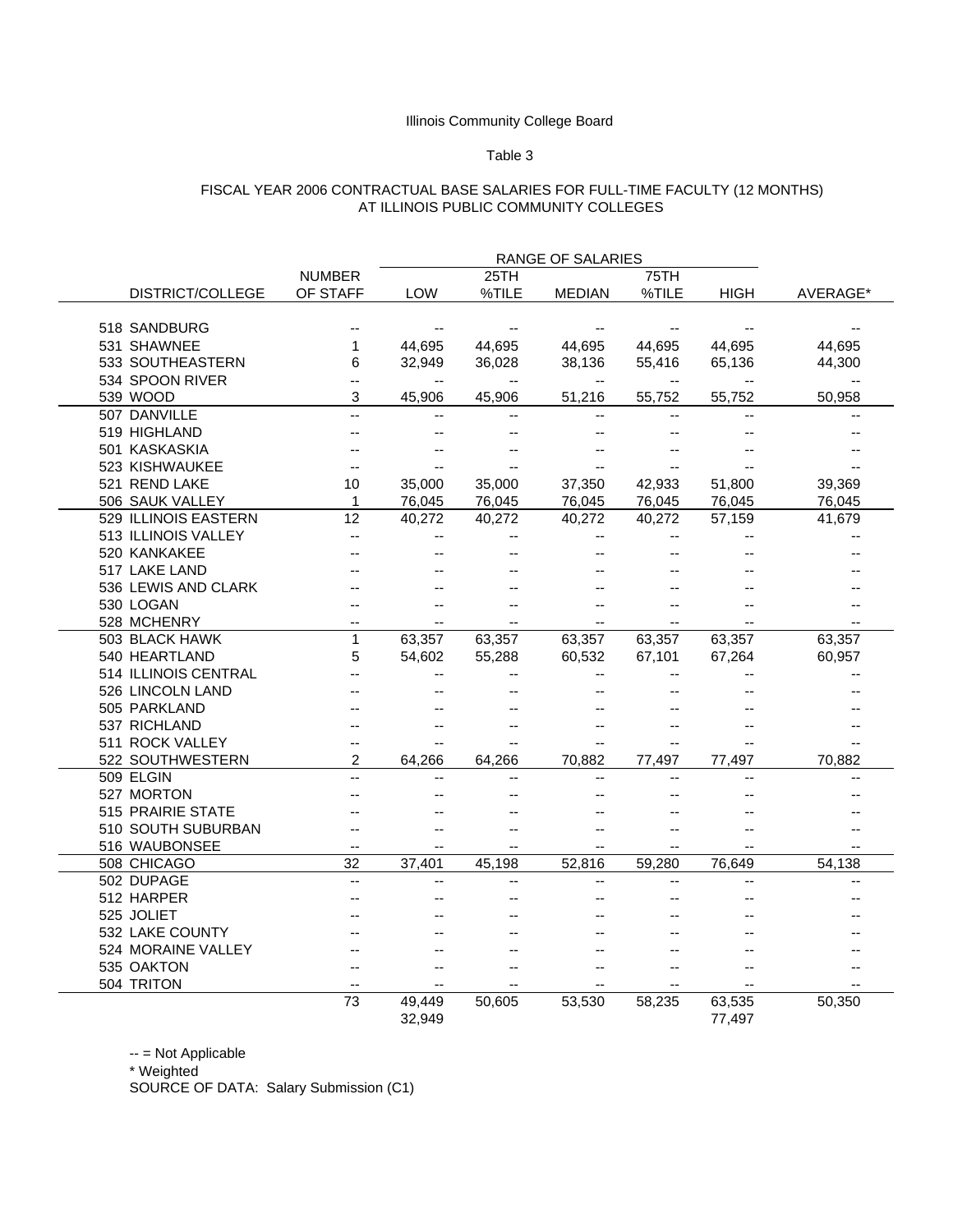## Section II

# **FISCAL YEAR 2006 PART-TIME FACULTY SALARY RATES AND FULL-TIME FACULTY OVERLOAD AND SUMMER TERM RATES AT ILLINOIS PUBLIC COMMUNITY COLLEGES**

Table 4 summarizes part-time faculty and full-time faculty overload and summer term salary rates in Illinois public community colleges during fiscal year 2006.

Table 5 presents the average part-time faculty salary rates per semester credit hour and full-time faculty overload rates by each community college district. The first column shows the part-time faculty rate per course credit hour. This rate is the amount paid to part-time teachers who might, for example, teach a night class at an extension center. The second column shows the overload rate for full-time faculty for the academic year. This rate represents the amount paid to full-time faculty for teaching courses above the full-time load during the academic year. Often this is compensation for teaching an extra night class or for teaching an additional class in the daytime. The third column reflects the amount received by full-time faculty members for teaching a class during the summer term. Community colleges have many different bases for determining part-time faculty rates as well as overload rates. Some colleges pay a flat rate per course or a flat rate per term, other colleges base their rates on contact hours or credit hours, and still others pay an hourly rate. In addition, the overload rates for full-time faculty are based on a percentage of that faculty member's actual salary at some colleges.

## Table 4

# **STATE SUMMARY OF FISCAL YEAR 2006 PART-TIME FACULTY RATES PER COURSE CREDIT HOUR AND FULL-TIME FACULTY OVERLOAD AND SUMMER TERM SALARY RATES AT ILLINOIS PUBLIC COMMUNITY COLLEGES**

|                                           | Lowest | Highest | Average |
|-------------------------------------------|--------|---------|---------|
| <b>Part-time Faculty Rates</b>            | \$300  | \$820   | \$532   |
| <b>Overload Rates (Full-time Faculty)</b> | \$325  | \$1,054 | \$659   |
| Summer Term Rates (Full-time Faculty)     | \$400  | \$1,999 | \$775   |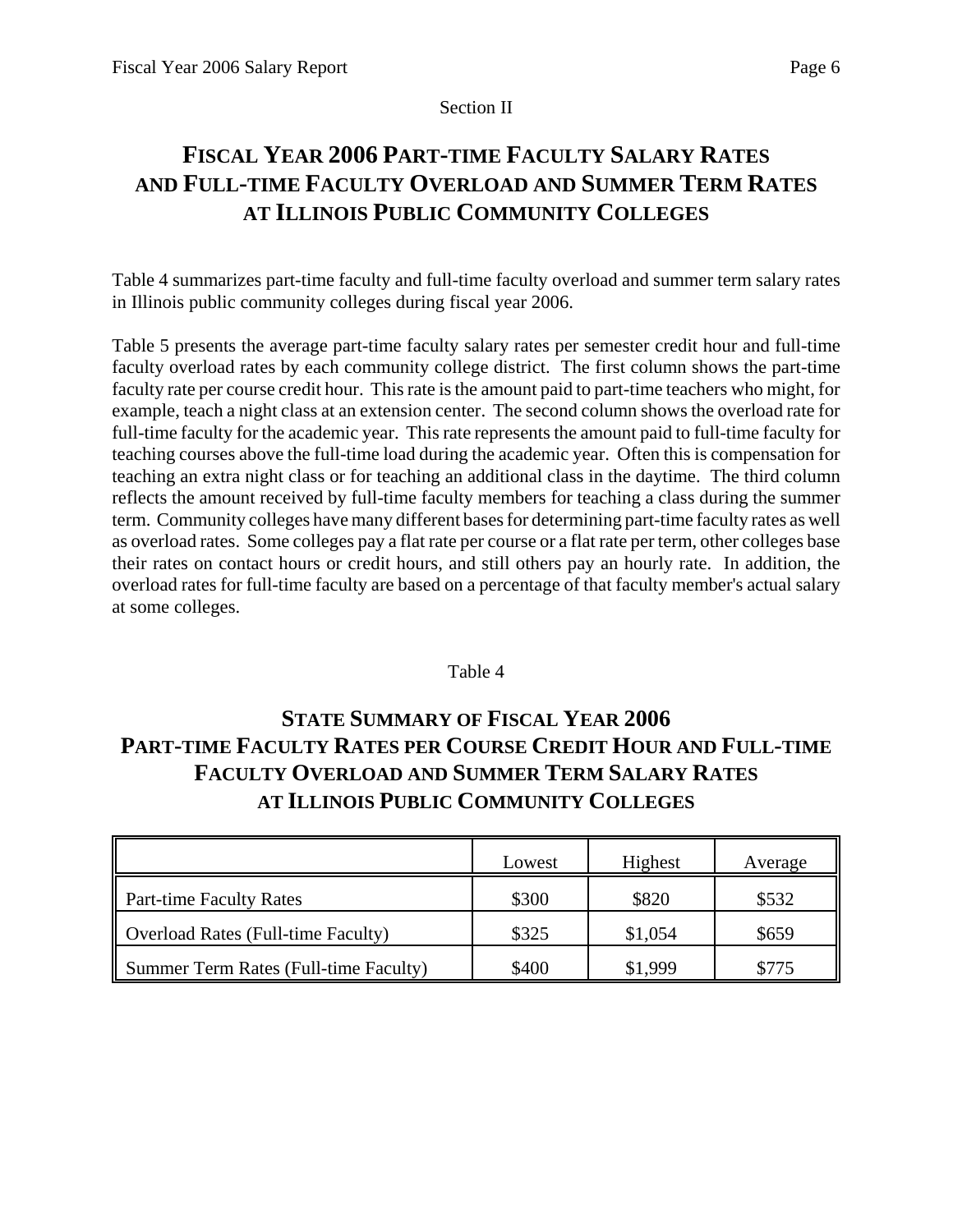#### Table 5

## FISCAL YEAR 2006 AVERAGE PART-TIME FACULTY SALARY RATES AND FULL-TIME FACULTY OVERLOAD AND SUMMER TERM RATES AT ILLINOIS PUBLIC COMMUNITY COLLEGES

|                      | Part-time           |                                               |                    |
|----------------------|---------------------|-----------------------------------------------|--------------------|
|                      | <b>Faculty Rate</b> | Full-time Faculty Rate Per Course Credit Hour |                    |
|                      | Per Course          | <b>Overload Rate</b>                          | Rate for           |
| DISTRICT/COLLEGE     | <b>Credit Hour</b>  | for Academic Year                             | <b>Summer Term</b> |
|                      |                     |                                               |                    |
| 518 SANDBURG         | \$518               | \$605                                         | \$691              |
| 531 SHAWNEE          | 400                 | 500                                           | 500                |
| 533 SOUTHEASTERN     | 400                 | 675                                           | 825                |
| 534 SPOON RIVER      | 420                 | 558                                           | $1,000$ *          |
| 539 WOOD             | 435                 | 550                                           | 550                |
| 507 DANVILLE         | 455                 | 455                                           | 470                |
| 519 HIGHLAND         | 499                 | 1,054                                         | 953                |
| 501 KASKASKIA        | 442                 | 527                                           | 510                |
| 523 KISHWAUKEE       | 491                 | 1,012                                         | 900                |
| 521 REND LAKE        | 377                 | 740                                           | 740                |
| 506 SAUK VALLEY      | 465                 | 525                                           | 600                |
| 529 ILLINOIS EASTERN | 300                 | 325                                           | 400                |
| 513 ILLINOIS VALLEY  | 475                 | 550                                           | 550                |
| 520 KANKAKEE         | 500                 | 602                                           | 625                |
| 517 LAKE LAND        | 530                 | 615                                           | 615                |
| 536 LEWIS AND CLARK  | 572                 | 572                                           | 572                |
| 530 LOGAN            | 545                 | 587                                           | 675                |
| 528 MCHENRY          | 504                 | 596                                           | 596                |
| 503 BLACK HAWK       | 543                 | 760                                           | 760                |
| 540 HEARTLAND        | 622                 | 720                                           | 720                |
| 514 ILLINOIS CENTRAL | 534                 | 640                                           | 640                |
| 526 LINCOLN LAND     | 493                 | 720                                           | 720                |
| 505 PARKLAND         | 784                 | 790                                           | 820                |
| 537 RICHLAND         | 488                 | 521                                           | 733                |
| 511 ROCK VALLEY      | 477                 | 663                                           | 812                |
| 522 SOUTHWESTERN     | 537                 | 775                                           | 775                |
| 509 ELGIN            | 705                 | 735                                           | 835                |
| 527 MORTON           | 584                 | 603                                           | 568                |
| 515 PRAIRIE STATE    | 422                 | 435                                           | 630                |
| 510 SOUTH SUBURBAN   | 397                 | 773                                           | 850                |
| 516 WAUBONSEE        | 525                 | 720                                           | 804                |
| 508 CHICAGO          | 674                 | 780                                           | 1,847              |
| 502 DUPAGE           | 783                 | 815                                           | 1,999              |
| 512 HARPER           | 743                 | 729                                           | 1,053              |
| 525 JOLIET           | 536                 | 595                                           | 595                |
| 532 LAKE COUNTY      | 700                 | 700                                           | 700                |
| 524 MORAINE VALLEY   | 575                 | 872                                           | 1,221              |
| 535 OAKTON           | 820                 | 680                                           | 680                |
| 504 TRITON           | 471                 | 639                                           | 709                |
| <b>AVERAGES</b>      | 532                 | 659                                           | 775                |

\*estimated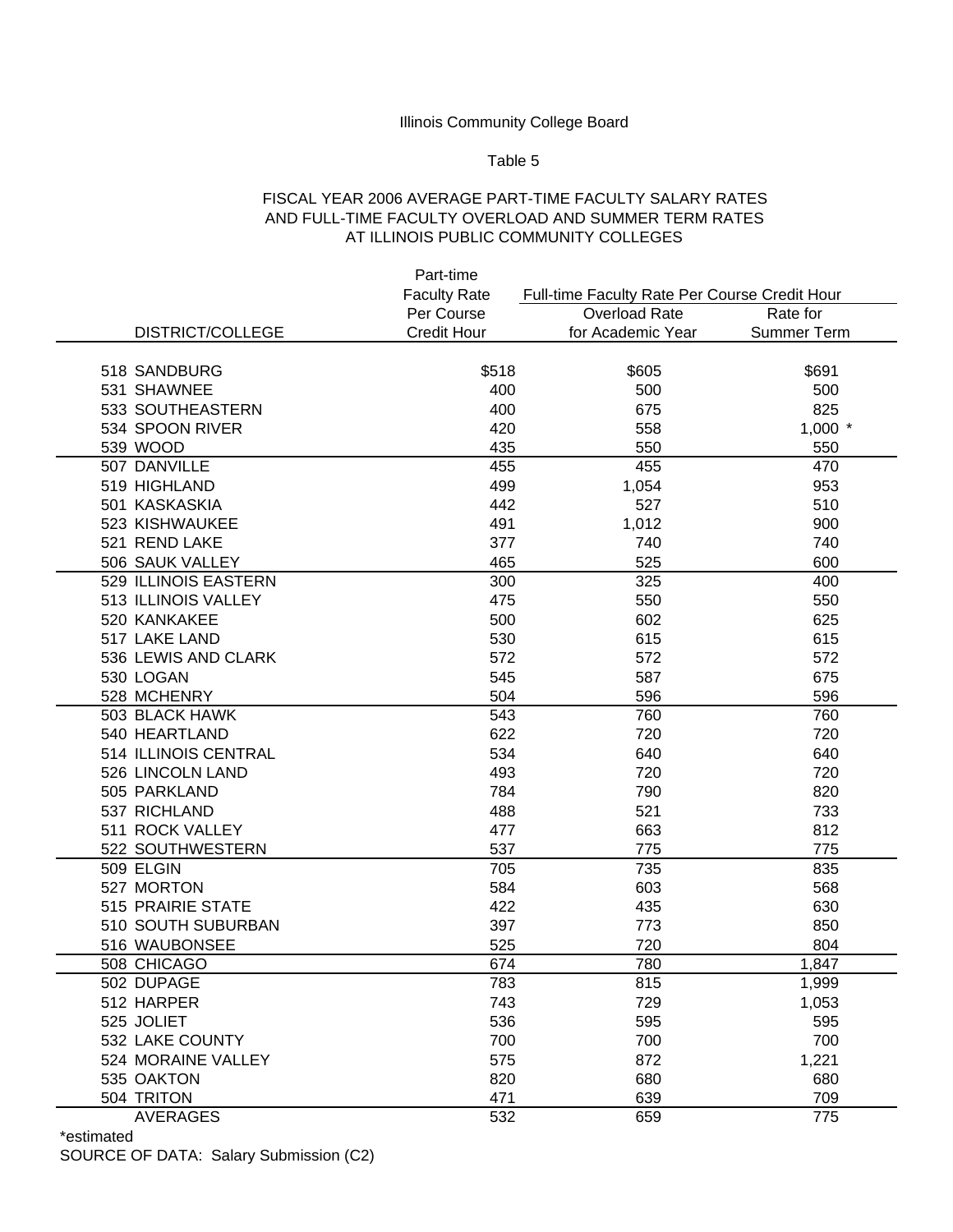Section III

# **SALARIES BASED ON FISCAL YEAR 2006 SALARY SCHEDULES FOR FULL-TIME FACULTY WITH A MASTER'S DEGREE AT ILLINOIS PUBLIC COMMUNITY COLLEGES**

A summary of fiscal year 2006 salary schedule ranges and averages for master's degree faculty is shown in Table 6. The highest figures on this page are for full-time faculty members with a doctorate degree with maximum hours.

Table 7 provides the fiscal year 2006 salary schedule salaries at each community college in Illinois. These salaries are based on the **salary schedules** at the colleges and not on the actual salaries paid.

# Table 6

# **SUMMARY OF FISCAL YEAR 2006 SALARY SCHEDULE SALARIES FOR FULL-TIME FACULTY MEMBERS WITH A MASTER'S DEGREE AT ILLINOIS PUBLIC COMMUNITY COLLEGES**

| <b>Base Salary Schedule Categories</b>                                 | <b>District Range</b><br>Low | State<br>Average |          |  |
|------------------------------------------------------------------------|------------------------------|------------------|----------|--|
| Master's Degree, Plus Zero Hours<br>(No Experience)                    | \$28,700                     | \$43,392         | \$36,303 |  |
| Master's Degree, Plus Zero Hours<br>(5 Years Experience)               | \$32,721                     | \$50,695         | \$41,538 |  |
| Master's Degree, Maximum Hours<br>(5 Years Experience)                 | \$36,828                     | \$66,944         | \$49,617 |  |
| Doctorate Degree, Maximum Hours<br>(Maximum Experience/Highest Salary) | \$58,046                     | \$108,639        | \$84,982 |  |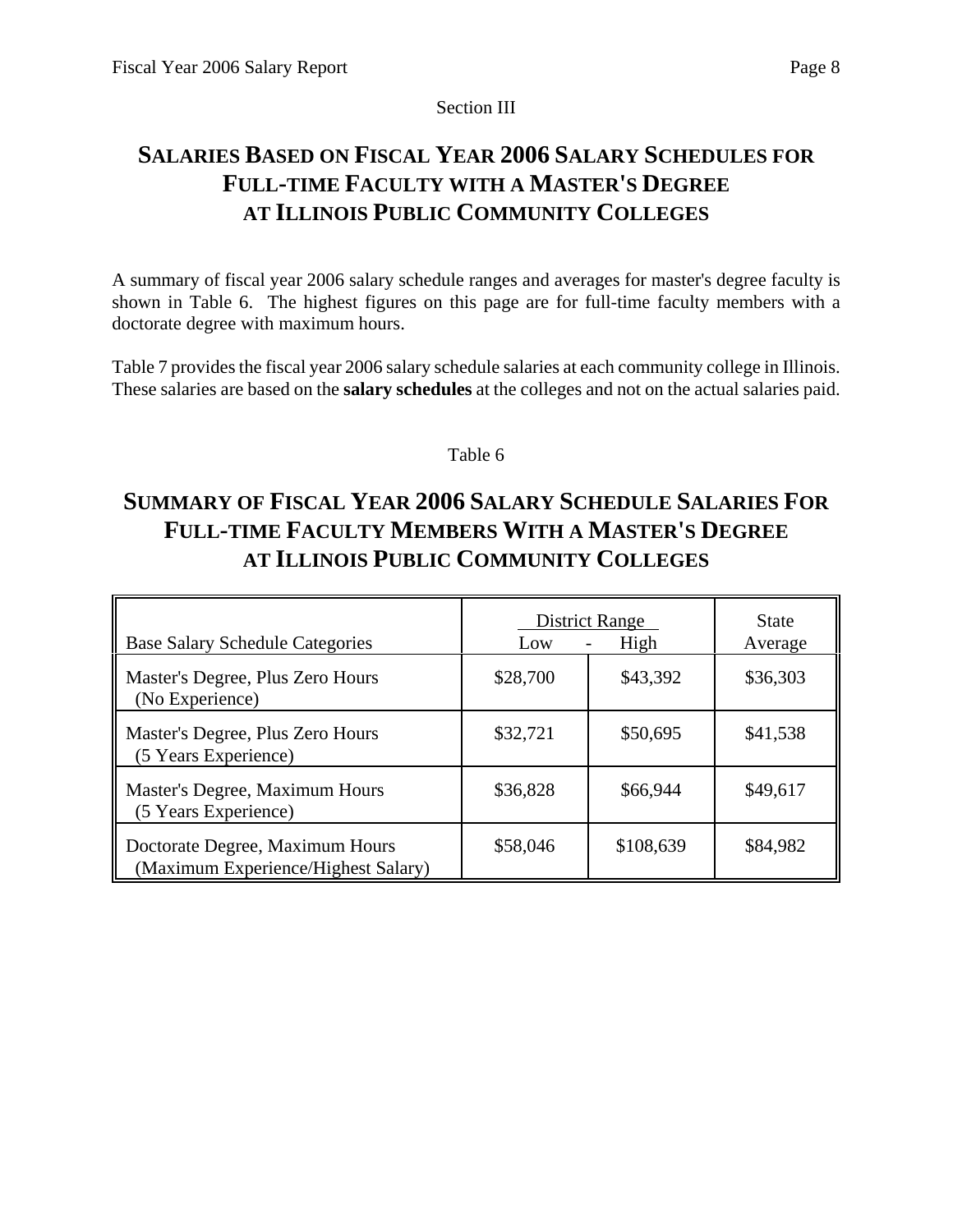## Table 7

#### SALARIES BASED ON SALARY SCHEDULES FOR FULL-TIME TEACHING FACULTY WITH MASTERS DEGREES AT ILLINOIS PUBLIC COMMUNITY COLLEGES FOR FISCAL YEAR 2006

|                          | <b>Base Salary</b> | <b>Base Salary</b> | <b>Base Salary</b> | <b>Highest Salary</b> |
|--------------------------|--------------------|--------------------|--------------------|-----------------------|
|                          | Master's Degree    | Master's Degree    | Master's Degree    | Doctorate Degree      |
|                          | 0 Hours            | 0 Hours            | Max. Hours         | Max. Hours            |
| District/College         | 0 Years Exp.       | 5 Years Exp.       | 5 Years Exp.       | Max. Exp.             |
|                          |                    |                    |                    |                       |
| SANDBURG                 | \$33,460           | \$37,840           | \$41,660           | \$83,220              |
| <b>SHAWNEE</b>           | 36,974             | 40,428             | 45,998             | 72,998                |
| <b>SOUTHEASTERN</b>      | 34,192             | 37,922             | 43,362             | 69,317                |
| <b>SPOON RIVER</b>       | 33,389             | 35,448             | 44,602             | 76,411                |
| <b>WOOD</b>              | 32,346             | 35,713             | 41,070             | 71,503                |
| <b>DANVILLE</b>          | 37,000             | 41,022             | N/A                | 58,046                |
| <b>HIGHLAND</b>          | 39,616             | 48,054             | 59,028             | 81,371                |
| <b>KASKASKIA</b>         | 33,615             | 38,415             | 46,175             | 66,345                |
| <b>KISHWAUKEE</b>        | N/A                | N/A                | N/A                | N/A                   |
| <b>REND LAKE</b>         | 36,150             | 39,150             | 46,750             | 67,382                |
| <b>SAUK VALLEY</b>       | 28,811             | 32,721             | 36,828             | 73,444                |
| <b>ILLINOIS EASTERN</b>  | 33,623             | N/A                | N/A                | 79,590                |
| <b>ILLINOIS VALLEY</b>   | 35,092             | 38,851             | 52,721             | 82,490                |
| <b>KANKAKEE</b>          | 28,700             | 34,087             | 41,469             | 91,724                |
| <b>LAKE LAND</b>         | 43,392             | 46,017             | 48,117             | 69,882                |
| <b>LEWIS &amp; CLARK</b> | 39,174             | 43,072             | 47,308             | 81,184                |
| LOGAN                    | 35,223             | 41,218             | 48,631             | 79,665                |
| <b>MCHENRY</b>           | 39,000             | 48,360             | 63,570             | 93,990                |
| <b>BLACK HAWK</b>        | 35,566             | 40,159             | 44,257             | 74,611                |
| <b>HEARTLAND</b>         | N/A                | N/A                | N/A                | N/A                   |
| <b>ILLINOIS CENTRAL</b>  | 33,936             | 38,861             | 41,285             | 73,436                |
| LINCOLN LAND             | 36,227             | 37,676             | 43,615             | 85,775                |
| <b>PARKLAND</b>          | 34,127             | 36,649             | 39,774             | 79,762                |
| <b>RICHLAND</b>          | 30,794             | 32,936             | 41,931             | 72,043                |
| <b>ROCK VALLEY</b>       | 35,327             | 40,327             | 48,233             | 82,466                |
| SOUTHWESTERN             | 41,157             | 45,669             | 49,734             | 77,532                |
| <b>ELGIN</b>             | 39,385             | 46,474             | 63,340             | 99,479                |
| <b>MORTON</b>            | 40,174             | 46,523             | 52,826             | 92,812                |
| <b>PRAIRIE STATE</b>     | 37,312             | 45,707             | 54,506             | 90,437                |
| SOUTH SUBURBAN           | 30,645             | 38,345             | 46,875             | 97,902                |
| WAUBONSEE                | 37,457             | 44,787             | 51,465             | 91,537                |
| <b>CHICAGO</b>           | 41,097             | 48,951             | 66,944             | 108,639               |
| <b>DUPAGE</b>            | 41,936             | 46,511             | 62,905             | 103,697               |
| <b>HARPER</b>            | 39,686             | 45,016             | 56,467             | 108,034               |
| <b>JOLIET</b>            | 38,089             | 43,277             | 49,662             | 90,908                |
| <b>LAKE COUNTY</b>       | 41,707             | 50,695             | 62,564             | 105,708               |
| <b>MORAINE VALLEY</b>    | 35,573             | 39,416             | 43,590             | 101,780               |
| <b>OAKTON</b>            | 36,284             | 46,269             | 56,604             | 106,838               |
| <b>TRITON</b>            | 36,967             | 42,792             | 52,736             | 102,358               |
| <b>AVERAGES</b>          | \$36,303           | \$41,538           | \$49,617           | \$84,982              |

N/A = Not Applicable

DNA = Data Not Available

\* Lowest Contractual Base Salary for Faculty with a Master's Degree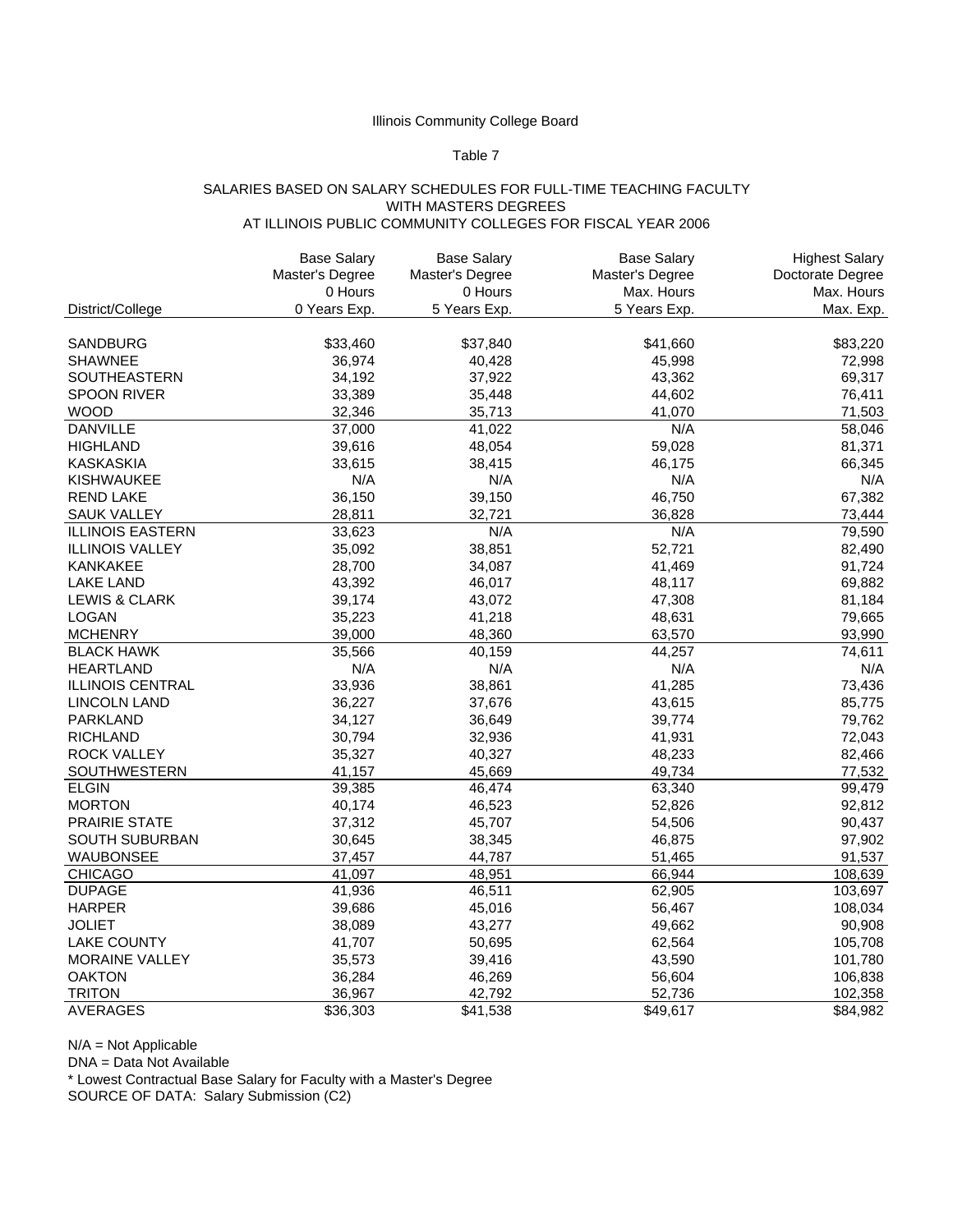## Section IV

# **INSTITUTIONAL POLICIES RELATED TO FACULTY SALARIES AND FACULTY CONTRACTS AT ILLINOIS PUBLIC COMMUNITY COLLEGES FISCAL YEAR 2006**

Table 8 summarizes the institutional policies related to faculty salaries and faculty contracts at each public community college district in Illinois. These policies often have a considerable impact on the salaries presented elsewhere in this report. The average number of weekly class contact hours per full-time instructional faculty, for example, has a bearing on the number of faculty that an institution must have to meet its needs. The length of a full-time academic year contract also has a bearing on academic year salary for full-time faculty. Table 9 shows these institutional policies for each college. Thirty-nine public community college districts reported that they have master contracts with the faculty.

In addition to the class contact hours, office hours, and academic advising hours, faculty members spend much time in grading papers, preparing class presentations, working on curriculum development, and serving on college committees. Accordingly, although the state average number of required weekly hours for the faculty does not total 40 hours, most faculty members spend over 40 hours per week on their full-time assignments.

## Table 8

# **SUMMARY OF INSTITUTIONAL POLICIES RELATED TO FACULTY SALARIES AND CONTRACTS AT ILLINOIS PUBLIC COMMUNITY COLLEGES FISCAL YEAR 2006**

|                                                                                         | Range<br>Low | <b>State</b><br>Average |    |
|-----------------------------------------------------------------------------------------|--------------|-------------------------|----|
| Average Yearly Credit Hours Required for<br>Full-time Teaching Faculty (Semester Hours) | 30           | 32                      | 30 |
| Average Weekly Class Contact Hours Required<br>for Full-time Teaching Faculty           | 15           | 20                      | 15 |
| Average Weekly Office/Academic Advising Hours                                           |              | 10                      |    |
| Length of Full-time Faculty Academic Year<br><b>Contract in Weeks</b>                   | 30           | 40                      | 34 |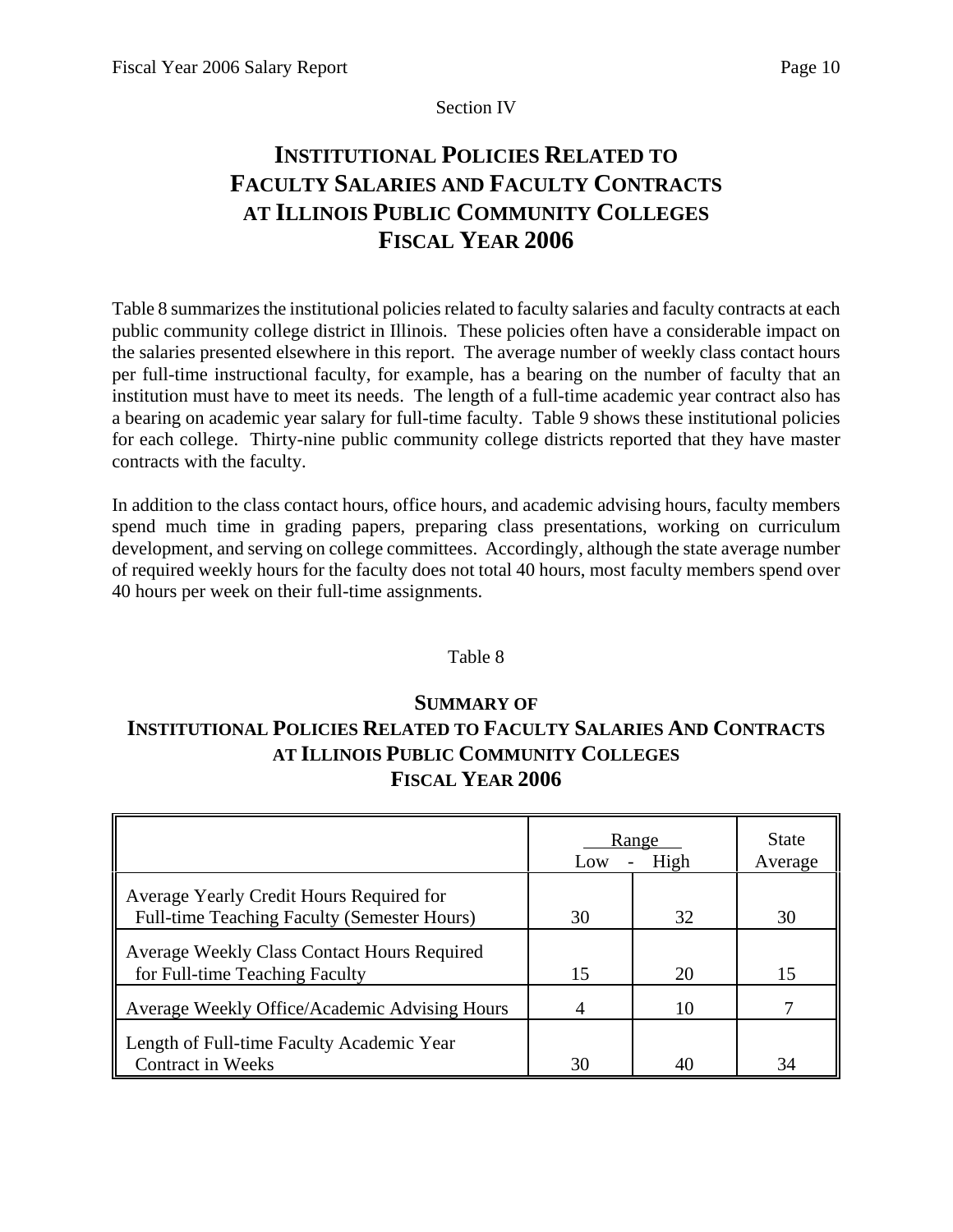#### Illinois Community College Board Table 9 INSTITUTIONAL POLICIES RELATED TO FACULTY SALARIES AND CONTRACTS AT ILLINOIS PUBLIC COMMUNITY COLLEGES - FISCAL YEAR 2006

| Coillective<br>Avg. Yearly<br>Avg. Weekly<br>Avg. Weekly ---Length of Academic Year---<br>Faculty<br>Number of<br>Year<br>Semester<br><b>Class Contact</b><br>Office/Adv.<br>Recognized College<br>in<br>i Instruction:<br>Bargaining<br>Years in<br>Contract<br>Salary<br>District/College<br>Weeks<br>Davs<br><b>Master Contract</b><br>Schedule<br><b>Negotiating Body</b><br>Hours<br>Hours<br>Hours<br>Contract<br>Expires<br>SANDBURG<br>30<br>15<br>5<br>32<br>161<br>Yes<br>3<br>2009<br>Yes<br><b>IEA/NEA</b><br>30<br><b>SHAWNEE</b><br>15<br>10<br>39<br>154<br>Yes<br>3<br>2006<br>Yes<br><b>IEA/NEA</b><br>30<br>5<br>2007<br><b>IEA/NEA</b><br>SOUTHEASTERN<br>15<br>32<br>159<br>Yes<br>4<br>Yes<br><b>SPOON RIVER</b><br>30<br>15<br>8<br>32<br>Yes<br>2<br>2006<br>Yes<br><b>IEA/NEA</b><br>----<br>5<br><b>WOOD</b><br>30<br>15<br>30<br>170<br>Yes<br>3<br>2007<br>Yes<br><b>IFT/AFT</b><br>Yes<br><b>DANVILLE</b><br>30<br>15<br>10<br>35<br>150<br>Yes<br>$\mathbf{1}$<br><b>IEA/NEA</b><br>2006<br><b>HIGHLAND</b><br>30<br>15<br>5<br>162<br>Yes<br>3<br>2006<br>Yes<br><b>IFT/AFT</b><br>36<br>20<br>5<br>3<br><b>KASKASKIA</b><br>30<br>32<br>150<br>Yes<br>2008<br>Yes<br><b>IFT/AFT</b><br>30<br>17<br>5<br><b>IFT/AFT</b><br><b>KISHWAUKEE</b><br>34<br>160<br>Yes<br>4<br>2009<br>No<br>5<br><b>REND LAKE</b><br>32<br>18<br>Yes<br>3<br><b>IFT/AFT</b><br>36<br>166<br>2007<br>Yes<br>30<br>15<br>6<br>32<br>Yes<br>3<br>2007<br>Yes<br><b>SAUK VALLEY</b><br><b>IEA/NEA</b><br>$---$<br>30<br>15<br>5<br>3<br>39<br>Yes<br>2007<br>No<br><b>IEA/NEA</b><br><b>ILLINOIS EASTERN</b><br>153<br>30<br>7.5<br><b>ILLINOIS VALLEY</b><br>15<br>32<br>161<br>Yes<br>4<br>2008<br>Yes<br><b>IFT/AFT</b><br>30<br>15<br>7.5<br>40<br>190<br>Yes<br>3<br>2006<br>Yes<br><b>IFT/AFT</b><br><b>KANKAKEE</b><br>30<br>5<br><b>LAKE LAND</b><br>15<br>32<br>169<br>Yes<br>3<br>2007<br>Yes<br><b>IFT/AFT</b><br>5<br>30<br>15<br>32<br><b>LEWIS &amp; CLARK</b><br>10<br>180<br>Yes<br>2010<br>Yes<br><b>IEA/NEA</b><br>30<br>15<br>39<br>3<br>2008<br>Yes<br>LOGAN<br>10<br>Yes<br><b>IEA/NEA</b><br>$\overline{a}$<br>30<br>15<br>5<br>30<br><b>MCHENRY</b><br>150<br>Yes<br>$\overline{4}$<br>2008<br>Yes<br><b>IEA/NEA</b><br>5<br>30<br>15<br>32<br>5<br>Yes<br><b>IFT/AFT</b><br><b>BLACK HAWK</b><br>176<br>Yes<br>2010<br>30<br>5<br>15<br>32<br>3<br>2009<br><b>IFT/AFT</b><br><b>HEARTLAND</b><br>155<br>Yes<br>No<br>30<br><b>ILLINOIS CENTRAL</b><br>15<br>5<br>32<br>150<br>Yes<br>2006<br>Yes<br><b>Faculty Forum</b><br>4<br>30<br>15<br>33<br>3<br><b>IFT/AFT</b><br><b>LINCOLN LAND</b><br>6<br>165<br>Yes<br>2006<br>Yes<br>PARKLAND<br>$30 - 32$<br>$15 - 16$<br>32<br>175<br>3<br>2008<br>5<br>Yes<br>Yes<br><b>Employees Association</b><br>5<br><b>RICHLAND</b><br>30<br>15<br>5<br>32<br>150<br>2009<br>Yes<br><b>IFT/AFT</b><br>Yes<br>30<br>34<br>5<br>2007<br><b>IFT/AFT</b><br><b>ROCK VALLEY</b><br>$14 - 16$<br>5<br>154<br>Yes<br>Yes<br>30<br>36<br>$\overline{4}$<br>SOUTHWESTERN<br>15<br>10<br>Yes<br>2006<br>Yes<br><b>IFT/AFT</b><br>$---$<br>30<br>15<br>10<br>32<br>2006<br>Yes<br><b>IFT/AFT</b><br><b>ELGIN</b><br>168<br>Yes<br>$\overline{4}$<br><b>MORTON</b><br>30<br>15<br>6<br>36<br>165<br>Yes<br>$\overline{4}$<br>2009<br>Yes<br><b>IFT/AFT</b><br>PRAIRIE STATE<br>30<br>15<br>10<br>34<br>155<br>3<br>2006<br>Yes<br><b>IFT/AFT</b><br>Yes<br>30<br>5<br>SOUTH SUBURBAN<br>15<br>5<br>36<br>180<br>Yes<br>2010<br>Yes<br><b>IFT/AFT</b><br><b>WAUBONSEE</b><br>30<br>15<br>32<br>2008<br>5<br>176<br>$\overline{4}$<br>Yes<br><b>IFT/AFT</b><br>Yes<br>30<br>$12 - 15$<br>175<br>Yes<br><b>CHICAGO</b><br>$\overline{4}$<br>36<br>Yes<br>$\overline{4}$<br>2008<br><b>IFT/AFT</b><br>Yes<br><b>DUPAGE</b><br>30<br>15<br>10<br>32<br>164<br>Yes<br>3<br><b>IEA/NEA</b><br>2007<br><b>HARPER</b><br>30<br>15<br>10<br>36<br>160<br>2006<br>Yes<br><b>IFT/AFT</b><br>Yes<br>4<br><b>JOLIET</b><br>30<br>15<br>5<br>30<br>150<br>2007<br>Yes<br><b>IFT/AFT</b><br>Yes<br>4<br>30<br><b>LAKE COUNTY</b><br>15<br>10<br>36<br>160<br>Yes<br>3<br>2007<br>Yes<br><b>IFT/AFT</b><br>MORAINE VALLEY<br>30<br>15<br>170<br>2006<br>Yes<br><b>IFT/AFT</b><br>$\overline{4}$<br>34<br>Yes<br>4<br><b>OAKTON</b><br>30<br>15<br>10<br>34<br>153<br>3<br>2008<br><b>IEA/NEA</b><br>Yes<br>Yes<br><b>TRITON</b><br>30<br>5<br>15<br>32<br>150<br>Yes<br>$\overline{4}$<br>2009<br>Yes<br><b>IFT/AFT</b><br>TOTALS/AVERAGES<br>30<br>15<br>$\overline{7}$<br>34<br>$Y = 39$<br>$IEA/NEA = 12$<br>162<br>$0 = 0$<br>$12 = 2006$<br>$N = 3$<br>$10 = 2007$<br>$Y = 36$<br>$IFT/AFT = 25$<br>$1 = 1$<br>- Not Applicable / Not Specified in Contract<br>$2 = 1$<br>$8 = 2008$<br>Local Fac Assoc./Teachers'<br>SOURCE OF DATA: Salary Submission (C2)<br>$3 = 18$<br>$6 = 2009$<br>Union $= 2$ |  |  |  |  | Faculty |          |            | Full-Time |  |
|---------------------------------------------------------------------------------------------------------------------------------------------------------------------------------------------------------------------------------------------------------------------------------------------------------------------------------------------------------------------------------------------------------------------------------------------------------------------------------------------------------------------------------------------------------------------------------------------------------------------------------------------------------------------------------------------------------------------------------------------------------------------------------------------------------------------------------------------------------------------------------------------------------------------------------------------------------------------------------------------------------------------------------------------------------------------------------------------------------------------------------------------------------------------------------------------------------------------------------------------------------------------------------------------------------------------------------------------------------------------------------------------------------------------------------------------------------------------------------------------------------------------------------------------------------------------------------------------------------------------------------------------------------------------------------------------------------------------------------------------------------------------------------------------------------------------------------------------------------------------------------------------------------------------------------------------------------------------------------------------------------------------------------------------------------------------------------------------------------------------------------------------------------------------------------------------------------------------------------------------------------------------------------------------------------------------------------------------------------------------------------------------------------------------------------------------------------------------------------------------------------------------------------------------------------------------------------------------------------------------------------------------------------------------------------------------------------------------------------------------------------------------------------------------------------------------------------------------------------------------------------------------------------------------------------------------------------------------------------------------------------------------------------------------------------------------------------------------------------------------------------------------------------------------------------------------------------------------------------------------------------------------------------------------------------------------------------------------------------------------------------------------------------------------------------------------------------------------------------------------------------------------------------------------------------------------------------------------------------------------------------------------------------------------------------------------------------------------------------------------------------------------------------------------------------------------------------------------------------------------------------------------------------------------------------------------------------------------------------------------------------------------------------------------------------------------------------------------------------------------------------------------------------------------------------------------------------------------------------------------------------------------------------------------------------------------------------------------------------------------------------------------------------------------------------------------------------------------------------------------------------------------------------------------------------------------------------------------------------------------------------------------------------------------------------------------------------------------------------------------------------------------------------------------------------------------------------------------------|--|--|--|--|---------|----------|------------|-----------|--|
|                                                                                                                                                                                                                                                                                                                                                                                                                                                                                                                                                                                                                                                                                                                                                                                                                                                                                                                                                                                                                                                                                                                                                                                                                                                                                                                                                                                                                                                                                                                                                                                                                                                                                                                                                                                                                                                                                                                                                                                                                                                                                                                                                                                                                                                                                                                                                                                                                                                                                                                                                                                                                                                                                                                                                                                                                                                                                                                                                                                                                                                                                                                                                                                                                                                                                                                                                                                                                                                                                                                                                                                                                                                                                                                                                                                                                                                                                                                                                                                                                                                                                                                                                                                                                                                                                                                                                                                                                                                                                                                                                                                                                                                                                                                                                                                                                                                   |  |  |  |  |         |          |            |           |  |
|                                                                                                                                                                                                                                                                                                                                                                                                                                                                                                                                                                                                                                                                                                                                                                                                                                                                                                                                                                                                                                                                                                                                                                                                                                                                                                                                                                                                                                                                                                                                                                                                                                                                                                                                                                                                                                                                                                                                                                                                                                                                                                                                                                                                                                                                                                                                                                                                                                                                                                                                                                                                                                                                                                                                                                                                                                                                                                                                                                                                                                                                                                                                                                                                                                                                                                                                                                                                                                                                                                                                                                                                                                                                                                                                                                                                                                                                                                                                                                                                                                                                                                                                                                                                                                                                                                                                                                                                                                                                                                                                                                                                                                                                                                                                                                                                                                                   |  |  |  |  |         |          |            |           |  |
|                                                                                                                                                                                                                                                                                                                                                                                                                                                                                                                                                                                                                                                                                                                                                                                                                                                                                                                                                                                                                                                                                                                                                                                                                                                                                                                                                                                                                                                                                                                                                                                                                                                                                                                                                                                                                                                                                                                                                                                                                                                                                                                                                                                                                                                                                                                                                                                                                                                                                                                                                                                                                                                                                                                                                                                                                                                                                                                                                                                                                                                                                                                                                                                                                                                                                                                                                                                                                                                                                                                                                                                                                                                                                                                                                                                                                                                                                                                                                                                                                                                                                                                                                                                                                                                                                                                                                                                                                                                                                                                                                                                                                                                                                                                                                                                                                                                   |  |  |  |  |         |          |            |           |  |
|                                                                                                                                                                                                                                                                                                                                                                                                                                                                                                                                                                                                                                                                                                                                                                                                                                                                                                                                                                                                                                                                                                                                                                                                                                                                                                                                                                                                                                                                                                                                                                                                                                                                                                                                                                                                                                                                                                                                                                                                                                                                                                                                                                                                                                                                                                                                                                                                                                                                                                                                                                                                                                                                                                                                                                                                                                                                                                                                                                                                                                                                                                                                                                                                                                                                                                                                                                                                                                                                                                                                                                                                                                                                                                                                                                                                                                                                                                                                                                                                                                                                                                                                                                                                                                                                                                                                                                                                                                                                                                                                                                                                                                                                                                                                                                                                                                                   |  |  |  |  |         |          |            |           |  |
|                                                                                                                                                                                                                                                                                                                                                                                                                                                                                                                                                                                                                                                                                                                                                                                                                                                                                                                                                                                                                                                                                                                                                                                                                                                                                                                                                                                                                                                                                                                                                                                                                                                                                                                                                                                                                                                                                                                                                                                                                                                                                                                                                                                                                                                                                                                                                                                                                                                                                                                                                                                                                                                                                                                                                                                                                                                                                                                                                                                                                                                                                                                                                                                                                                                                                                                                                                                                                                                                                                                                                                                                                                                                                                                                                                                                                                                                                                                                                                                                                                                                                                                                                                                                                                                                                                                                                                                                                                                                                                                                                                                                                                                                                                                                                                                                                                                   |  |  |  |  |         |          |            |           |  |
|                                                                                                                                                                                                                                                                                                                                                                                                                                                                                                                                                                                                                                                                                                                                                                                                                                                                                                                                                                                                                                                                                                                                                                                                                                                                                                                                                                                                                                                                                                                                                                                                                                                                                                                                                                                                                                                                                                                                                                                                                                                                                                                                                                                                                                                                                                                                                                                                                                                                                                                                                                                                                                                                                                                                                                                                                                                                                                                                                                                                                                                                                                                                                                                                                                                                                                                                                                                                                                                                                                                                                                                                                                                                                                                                                                                                                                                                                                                                                                                                                                                                                                                                                                                                                                                                                                                                                                                                                                                                                                                                                                                                                                                                                                                                                                                                                                                   |  |  |  |  |         |          |            |           |  |
|                                                                                                                                                                                                                                                                                                                                                                                                                                                                                                                                                                                                                                                                                                                                                                                                                                                                                                                                                                                                                                                                                                                                                                                                                                                                                                                                                                                                                                                                                                                                                                                                                                                                                                                                                                                                                                                                                                                                                                                                                                                                                                                                                                                                                                                                                                                                                                                                                                                                                                                                                                                                                                                                                                                                                                                                                                                                                                                                                                                                                                                                                                                                                                                                                                                                                                                                                                                                                                                                                                                                                                                                                                                                                                                                                                                                                                                                                                                                                                                                                                                                                                                                                                                                                                                                                                                                                                                                                                                                                                                                                                                                                                                                                                                                                                                                                                                   |  |  |  |  |         |          |            |           |  |
|                                                                                                                                                                                                                                                                                                                                                                                                                                                                                                                                                                                                                                                                                                                                                                                                                                                                                                                                                                                                                                                                                                                                                                                                                                                                                                                                                                                                                                                                                                                                                                                                                                                                                                                                                                                                                                                                                                                                                                                                                                                                                                                                                                                                                                                                                                                                                                                                                                                                                                                                                                                                                                                                                                                                                                                                                                                                                                                                                                                                                                                                                                                                                                                                                                                                                                                                                                                                                                                                                                                                                                                                                                                                                                                                                                                                                                                                                                                                                                                                                                                                                                                                                                                                                                                                                                                                                                                                                                                                                                                                                                                                                                                                                                                                                                                                                                                   |  |  |  |  |         |          |            |           |  |
|                                                                                                                                                                                                                                                                                                                                                                                                                                                                                                                                                                                                                                                                                                                                                                                                                                                                                                                                                                                                                                                                                                                                                                                                                                                                                                                                                                                                                                                                                                                                                                                                                                                                                                                                                                                                                                                                                                                                                                                                                                                                                                                                                                                                                                                                                                                                                                                                                                                                                                                                                                                                                                                                                                                                                                                                                                                                                                                                                                                                                                                                                                                                                                                                                                                                                                                                                                                                                                                                                                                                                                                                                                                                                                                                                                                                                                                                                                                                                                                                                                                                                                                                                                                                                                                                                                                                                                                                                                                                                                                                                                                                                                                                                                                                                                                                                                                   |  |  |  |  |         |          |            |           |  |
|                                                                                                                                                                                                                                                                                                                                                                                                                                                                                                                                                                                                                                                                                                                                                                                                                                                                                                                                                                                                                                                                                                                                                                                                                                                                                                                                                                                                                                                                                                                                                                                                                                                                                                                                                                                                                                                                                                                                                                                                                                                                                                                                                                                                                                                                                                                                                                                                                                                                                                                                                                                                                                                                                                                                                                                                                                                                                                                                                                                                                                                                                                                                                                                                                                                                                                                                                                                                                                                                                                                                                                                                                                                                                                                                                                                                                                                                                                                                                                                                                                                                                                                                                                                                                                                                                                                                                                                                                                                                                                                                                                                                                                                                                                                                                                                                                                                   |  |  |  |  |         |          |            |           |  |
|                                                                                                                                                                                                                                                                                                                                                                                                                                                                                                                                                                                                                                                                                                                                                                                                                                                                                                                                                                                                                                                                                                                                                                                                                                                                                                                                                                                                                                                                                                                                                                                                                                                                                                                                                                                                                                                                                                                                                                                                                                                                                                                                                                                                                                                                                                                                                                                                                                                                                                                                                                                                                                                                                                                                                                                                                                                                                                                                                                                                                                                                                                                                                                                                                                                                                                                                                                                                                                                                                                                                                                                                                                                                                                                                                                                                                                                                                                                                                                                                                                                                                                                                                                                                                                                                                                                                                                                                                                                                                                                                                                                                                                                                                                                                                                                                                                                   |  |  |  |  |         |          |            |           |  |
|                                                                                                                                                                                                                                                                                                                                                                                                                                                                                                                                                                                                                                                                                                                                                                                                                                                                                                                                                                                                                                                                                                                                                                                                                                                                                                                                                                                                                                                                                                                                                                                                                                                                                                                                                                                                                                                                                                                                                                                                                                                                                                                                                                                                                                                                                                                                                                                                                                                                                                                                                                                                                                                                                                                                                                                                                                                                                                                                                                                                                                                                                                                                                                                                                                                                                                                                                                                                                                                                                                                                                                                                                                                                                                                                                                                                                                                                                                                                                                                                                                                                                                                                                                                                                                                                                                                                                                                                                                                                                                                                                                                                                                                                                                                                                                                                                                                   |  |  |  |  |         |          |            |           |  |
|                                                                                                                                                                                                                                                                                                                                                                                                                                                                                                                                                                                                                                                                                                                                                                                                                                                                                                                                                                                                                                                                                                                                                                                                                                                                                                                                                                                                                                                                                                                                                                                                                                                                                                                                                                                                                                                                                                                                                                                                                                                                                                                                                                                                                                                                                                                                                                                                                                                                                                                                                                                                                                                                                                                                                                                                                                                                                                                                                                                                                                                                                                                                                                                                                                                                                                                                                                                                                                                                                                                                                                                                                                                                                                                                                                                                                                                                                                                                                                                                                                                                                                                                                                                                                                                                                                                                                                                                                                                                                                                                                                                                                                                                                                                                                                                                                                                   |  |  |  |  |         |          |            |           |  |
|                                                                                                                                                                                                                                                                                                                                                                                                                                                                                                                                                                                                                                                                                                                                                                                                                                                                                                                                                                                                                                                                                                                                                                                                                                                                                                                                                                                                                                                                                                                                                                                                                                                                                                                                                                                                                                                                                                                                                                                                                                                                                                                                                                                                                                                                                                                                                                                                                                                                                                                                                                                                                                                                                                                                                                                                                                                                                                                                                                                                                                                                                                                                                                                                                                                                                                                                                                                                                                                                                                                                                                                                                                                                                                                                                                                                                                                                                                                                                                                                                                                                                                                                                                                                                                                                                                                                                                                                                                                                                                                                                                                                                                                                                                                                                                                                                                                   |  |  |  |  |         |          |            |           |  |
|                                                                                                                                                                                                                                                                                                                                                                                                                                                                                                                                                                                                                                                                                                                                                                                                                                                                                                                                                                                                                                                                                                                                                                                                                                                                                                                                                                                                                                                                                                                                                                                                                                                                                                                                                                                                                                                                                                                                                                                                                                                                                                                                                                                                                                                                                                                                                                                                                                                                                                                                                                                                                                                                                                                                                                                                                                                                                                                                                                                                                                                                                                                                                                                                                                                                                                                                                                                                                                                                                                                                                                                                                                                                                                                                                                                                                                                                                                                                                                                                                                                                                                                                                                                                                                                                                                                                                                                                                                                                                                                                                                                                                                                                                                                                                                                                                                                   |  |  |  |  |         |          |            |           |  |
|                                                                                                                                                                                                                                                                                                                                                                                                                                                                                                                                                                                                                                                                                                                                                                                                                                                                                                                                                                                                                                                                                                                                                                                                                                                                                                                                                                                                                                                                                                                                                                                                                                                                                                                                                                                                                                                                                                                                                                                                                                                                                                                                                                                                                                                                                                                                                                                                                                                                                                                                                                                                                                                                                                                                                                                                                                                                                                                                                                                                                                                                                                                                                                                                                                                                                                                                                                                                                                                                                                                                                                                                                                                                                                                                                                                                                                                                                                                                                                                                                                                                                                                                                                                                                                                                                                                                                                                                                                                                                                                                                                                                                                                                                                                                                                                                                                                   |  |  |  |  |         |          |            |           |  |
|                                                                                                                                                                                                                                                                                                                                                                                                                                                                                                                                                                                                                                                                                                                                                                                                                                                                                                                                                                                                                                                                                                                                                                                                                                                                                                                                                                                                                                                                                                                                                                                                                                                                                                                                                                                                                                                                                                                                                                                                                                                                                                                                                                                                                                                                                                                                                                                                                                                                                                                                                                                                                                                                                                                                                                                                                                                                                                                                                                                                                                                                                                                                                                                                                                                                                                                                                                                                                                                                                                                                                                                                                                                                                                                                                                                                                                                                                                                                                                                                                                                                                                                                                                                                                                                                                                                                                                                                                                                                                                                                                                                                                                                                                                                                                                                                                                                   |  |  |  |  |         |          |            |           |  |
|                                                                                                                                                                                                                                                                                                                                                                                                                                                                                                                                                                                                                                                                                                                                                                                                                                                                                                                                                                                                                                                                                                                                                                                                                                                                                                                                                                                                                                                                                                                                                                                                                                                                                                                                                                                                                                                                                                                                                                                                                                                                                                                                                                                                                                                                                                                                                                                                                                                                                                                                                                                                                                                                                                                                                                                                                                                                                                                                                                                                                                                                                                                                                                                                                                                                                                                                                                                                                                                                                                                                                                                                                                                                                                                                                                                                                                                                                                                                                                                                                                                                                                                                                                                                                                                                                                                                                                                                                                                                                                                                                                                                                                                                                                                                                                                                                                                   |  |  |  |  |         |          |            |           |  |
|                                                                                                                                                                                                                                                                                                                                                                                                                                                                                                                                                                                                                                                                                                                                                                                                                                                                                                                                                                                                                                                                                                                                                                                                                                                                                                                                                                                                                                                                                                                                                                                                                                                                                                                                                                                                                                                                                                                                                                                                                                                                                                                                                                                                                                                                                                                                                                                                                                                                                                                                                                                                                                                                                                                                                                                                                                                                                                                                                                                                                                                                                                                                                                                                                                                                                                                                                                                                                                                                                                                                                                                                                                                                                                                                                                                                                                                                                                                                                                                                                                                                                                                                                                                                                                                                                                                                                                                                                                                                                                                                                                                                                                                                                                                                                                                                                                                   |  |  |  |  |         |          |            |           |  |
|                                                                                                                                                                                                                                                                                                                                                                                                                                                                                                                                                                                                                                                                                                                                                                                                                                                                                                                                                                                                                                                                                                                                                                                                                                                                                                                                                                                                                                                                                                                                                                                                                                                                                                                                                                                                                                                                                                                                                                                                                                                                                                                                                                                                                                                                                                                                                                                                                                                                                                                                                                                                                                                                                                                                                                                                                                                                                                                                                                                                                                                                                                                                                                                                                                                                                                                                                                                                                                                                                                                                                                                                                                                                                                                                                                                                                                                                                                                                                                                                                                                                                                                                                                                                                                                                                                                                                                                                                                                                                                                                                                                                                                                                                                                                                                                                                                                   |  |  |  |  |         |          |            |           |  |
|                                                                                                                                                                                                                                                                                                                                                                                                                                                                                                                                                                                                                                                                                                                                                                                                                                                                                                                                                                                                                                                                                                                                                                                                                                                                                                                                                                                                                                                                                                                                                                                                                                                                                                                                                                                                                                                                                                                                                                                                                                                                                                                                                                                                                                                                                                                                                                                                                                                                                                                                                                                                                                                                                                                                                                                                                                                                                                                                                                                                                                                                                                                                                                                                                                                                                                                                                                                                                                                                                                                                                                                                                                                                                                                                                                                                                                                                                                                                                                                                                                                                                                                                                                                                                                                                                                                                                                                                                                                                                                                                                                                                                                                                                                                                                                                                                                                   |  |  |  |  |         |          |            |           |  |
|                                                                                                                                                                                                                                                                                                                                                                                                                                                                                                                                                                                                                                                                                                                                                                                                                                                                                                                                                                                                                                                                                                                                                                                                                                                                                                                                                                                                                                                                                                                                                                                                                                                                                                                                                                                                                                                                                                                                                                                                                                                                                                                                                                                                                                                                                                                                                                                                                                                                                                                                                                                                                                                                                                                                                                                                                                                                                                                                                                                                                                                                                                                                                                                                                                                                                                                                                                                                                                                                                                                                                                                                                                                                                                                                                                                                                                                                                                                                                                                                                                                                                                                                                                                                                                                                                                                                                                                                                                                                                                                                                                                                                                                                                                                                                                                                                                                   |  |  |  |  |         |          |            |           |  |
|                                                                                                                                                                                                                                                                                                                                                                                                                                                                                                                                                                                                                                                                                                                                                                                                                                                                                                                                                                                                                                                                                                                                                                                                                                                                                                                                                                                                                                                                                                                                                                                                                                                                                                                                                                                                                                                                                                                                                                                                                                                                                                                                                                                                                                                                                                                                                                                                                                                                                                                                                                                                                                                                                                                                                                                                                                                                                                                                                                                                                                                                                                                                                                                                                                                                                                                                                                                                                                                                                                                                                                                                                                                                                                                                                                                                                                                                                                                                                                                                                                                                                                                                                                                                                                                                                                                                                                                                                                                                                                                                                                                                                                                                                                                                                                                                                                                   |  |  |  |  |         |          |            |           |  |
|                                                                                                                                                                                                                                                                                                                                                                                                                                                                                                                                                                                                                                                                                                                                                                                                                                                                                                                                                                                                                                                                                                                                                                                                                                                                                                                                                                                                                                                                                                                                                                                                                                                                                                                                                                                                                                                                                                                                                                                                                                                                                                                                                                                                                                                                                                                                                                                                                                                                                                                                                                                                                                                                                                                                                                                                                                                                                                                                                                                                                                                                                                                                                                                                                                                                                                                                                                                                                                                                                                                                                                                                                                                                                                                                                                                                                                                                                                                                                                                                                                                                                                                                                                                                                                                                                                                                                                                                                                                                                                                                                                                                                                                                                                                                                                                                                                                   |  |  |  |  |         |          |            |           |  |
|                                                                                                                                                                                                                                                                                                                                                                                                                                                                                                                                                                                                                                                                                                                                                                                                                                                                                                                                                                                                                                                                                                                                                                                                                                                                                                                                                                                                                                                                                                                                                                                                                                                                                                                                                                                                                                                                                                                                                                                                                                                                                                                                                                                                                                                                                                                                                                                                                                                                                                                                                                                                                                                                                                                                                                                                                                                                                                                                                                                                                                                                                                                                                                                                                                                                                                                                                                                                                                                                                                                                                                                                                                                                                                                                                                                                                                                                                                                                                                                                                                                                                                                                                                                                                                                                                                                                                                                                                                                                                                                                                                                                                                                                                                                                                                                                                                                   |  |  |  |  |         |          |            |           |  |
|                                                                                                                                                                                                                                                                                                                                                                                                                                                                                                                                                                                                                                                                                                                                                                                                                                                                                                                                                                                                                                                                                                                                                                                                                                                                                                                                                                                                                                                                                                                                                                                                                                                                                                                                                                                                                                                                                                                                                                                                                                                                                                                                                                                                                                                                                                                                                                                                                                                                                                                                                                                                                                                                                                                                                                                                                                                                                                                                                                                                                                                                                                                                                                                                                                                                                                                                                                                                                                                                                                                                                                                                                                                                                                                                                                                                                                                                                                                                                                                                                                                                                                                                                                                                                                                                                                                                                                                                                                                                                                                                                                                                                                                                                                                                                                                                                                                   |  |  |  |  |         |          |            |           |  |
|                                                                                                                                                                                                                                                                                                                                                                                                                                                                                                                                                                                                                                                                                                                                                                                                                                                                                                                                                                                                                                                                                                                                                                                                                                                                                                                                                                                                                                                                                                                                                                                                                                                                                                                                                                                                                                                                                                                                                                                                                                                                                                                                                                                                                                                                                                                                                                                                                                                                                                                                                                                                                                                                                                                                                                                                                                                                                                                                                                                                                                                                                                                                                                                                                                                                                                                                                                                                                                                                                                                                                                                                                                                                                                                                                                                                                                                                                                                                                                                                                                                                                                                                                                                                                                                                                                                                                                                                                                                                                                                                                                                                                                                                                                                                                                                                                                                   |  |  |  |  |         |          |            |           |  |
|                                                                                                                                                                                                                                                                                                                                                                                                                                                                                                                                                                                                                                                                                                                                                                                                                                                                                                                                                                                                                                                                                                                                                                                                                                                                                                                                                                                                                                                                                                                                                                                                                                                                                                                                                                                                                                                                                                                                                                                                                                                                                                                                                                                                                                                                                                                                                                                                                                                                                                                                                                                                                                                                                                                                                                                                                                                                                                                                                                                                                                                                                                                                                                                                                                                                                                                                                                                                                                                                                                                                                                                                                                                                                                                                                                                                                                                                                                                                                                                                                                                                                                                                                                                                                                                                                                                                                                                                                                                                                                                                                                                                                                                                                                                                                                                                                                                   |  |  |  |  |         |          |            |           |  |
|                                                                                                                                                                                                                                                                                                                                                                                                                                                                                                                                                                                                                                                                                                                                                                                                                                                                                                                                                                                                                                                                                                                                                                                                                                                                                                                                                                                                                                                                                                                                                                                                                                                                                                                                                                                                                                                                                                                                                                                                                                                                                                                                                                                                                                                                                                                                                                                                                                                                                                                                                                                                                                                                                                                                                                                                                                                                                                                                                                                                                                                                                                                                                                                                                                                                                                                                                                                                                                                                                                                                                                                                                                                                                                                                                                                                                                                                                                                                                                                                                                                                                                                                                                                                                                                                                                                                                                                                                                                                                                                                                                                                                                                                                                                                                                                                                                                   |  |  |  |  |         |          |            |           |  |
|                                                                                                                                                                                                                                                                                                                                                                                                                                                                                                                                                                                                                                                                                                                                                                                                                                                                                                                                                                                                                                                                                                                                                                                                                                                                                                                                                                                                                                                                                                                                                                                                                                                                                                                                                                                                                                                                                                                                                                                                                                                                                                                                                                                                                                                                                                                                                                                                                                                                                                                                                                                                                                                                                                                                                                                                                                                                                                                                                                                                                                                                                                                                                                                                                                                                                                                                                                                                                                                                                                                                                                                                                                                                                                                                                                                                                                                                                                                                                                                                                                                                                                                                                                                                                                                                                                                                                                                                                                                                                                                                                                                                                                                                                                                                                                                                                                                   |  |  |  |  |         |          |            |           |  |
|                                                                                                                                                                                                                                                                                                                                                                                                                                                                                                                                                                                                                                                                                                                                                                                                                                                                                                                                                                                                                                                                                                                                                                                                                                                                                                                                                                                                                                                                                                                                                                                                                                                                                                                                                                                                                                                                                                                                                                                                                                                                                                                                                                                                                                                                                                                                                                                                                                                                                                                                                                                                                                                                                                                                                                                                                                                                                                                                                                                                                                                                                                                                                                                                                                                                                                                                                                                                                                                                                                                                                                                                                                                                                                                                                                                                                                                                                                                                                                                                                                                                                                                                                                                                                                                                                                                                                                                                                                                                                                                                                                                                                                                                                                                                                                                                                                                   |  |  |  |  |         |          |            |           |  |
|                                                                                                                                                                                                                                                                                                                                                                                                                                                                                                                                                                                                                                                                                                                                                                                                                                                                                                                                                                                                                                                                                                                                                                                                                                                                                                                                                                                                                                                                                                                                                                                                                                                                                                                                                                                                                                                                                                                                                                                                                                                                                                                                                                                                                                                                                                                                                                                                                                                                                                                                                                                                                                                                                                                                                                                                                                                                                                                                                                                                                                                                                                                                                                                                                                                                                                                                                                                                                                                                                                                                                                                                                                                                                                                                                                                                                                                                                                                                                                                                                                                                                                                                                                                                                                                                                                                                                                                                                                                                                                                                                                                                                                                                                                                                                                                                                                                   |  |  |  |  |         |          |            |           |  |
|                                                                                                                                                                                                                                                                                                                                                                                                                                                                                                                                                                                                                                                                                                                                                                                                                                                                                                                                                                                                                                                                                                                                                                                                                                                                                                                                                                                                                                                                                                                                                                                                                                                                                                                                                                                                                                                                                                                                                                                                                                                                                                                                                                                                                                                                                                                                                                                                                                                                                                                                                                                                                                                                                                                                                                                                                                                                                                                                                                                                                                                                                                                                                                                                                                                                                                                                                                                                                                                                                                                                                                                                                                                                                                                                                                                                                                                                                                                                                                                                                                                                                                                                                                                                                                                                                                                                                                                                                                                                                                                                                                                                                                                                                                                                                                                                                                                   |  |  |  |  |         |          |            |           |  |
|                                                                                                                                                                                                                                                                                                                                                                                                                                                                                                                                                                                                                                                                                                                                                                                                                                                                                                                                                                                                                                                                                                                                                                                                                                                                                                                                                                                                                                                                                                                                                                                                                                                                                                                                                                                                                                                                                                                                                                                                                                                                                                                                                                                                                                                                                                                                                                                                                                                                                                                                                                                                                                                                                                                                                                                                                                                                                                                                                                                                                                                                                                                                                                                                                                                                                                                                                                                                                                                                                                                                                                                                                                                                                                                                                                                                                                                                                                                                                                                                                                                                                                                                                                                                                                                                                                                                                                                                                                                                                                                                                                                                                                                                                                                                                                                                                                                   |  |  |  |  |         |          |            |           |  |
|                                                                                                                                                                                                                                                                                                                                                                                                                                                                                                                                                                                                                                                                                                                                                                                                                                                                                                                                                                                                                                                                                                                                                                                                                                                                                                                                                                                                                                                                                                                                                                                                                                                                                                                                                                                                                                                                                                                                                                                                                                                                                                                                                                                                                                                                                                                                                                                                                                                                                                                                                                                                                                                                                                                                                                                                                                                                                                                                                                                                                                                                                                                                                                                                                                                                                                                                                                                                                                                                                                                                                                                                                                                                                                                                                                                                                                                                                                                                                                                                                                                                                                                                                                                                                                                                                                                                                                                                                                                                                                                                                                                                                                                                                                                                                                                                                                                   |  |  |  |  |         |          |            |           |  |
|                                                                                                                                                                                                                                                                                                                                                                                                                                                                                                                                                                                                                                                                                                                                                                                                                                                                                                                                                                                                                                                                                                                                                                                                                                                                                                                                                                                                                                                                                                                                                                                                                                                                                                                                                                                                                                                                                                                                                                                                                                                                                                                                                                                                                                                                                                                                                                                                                                                                                                                                                                                                                                                                                                                                                                                                                                                                                                                                                                                                                                                                                                                                                                                                                                                                                                                                                                                                                                                                                                                                                                                                                                                                                                                                                                                                                                                                                                                                                                                                                                                                                                                                                                                                                                                                                                                                                                                                                                                                                                                                                                                                                                                                                                                                                                                                                                                   |  |  |  |  |         |          |            |           |  |
|                                                                                                                                                                                                                                                                                                                                                                                                                                                                                                                                                                                                                                                                                                                                                                                                                                                                                                                                                                                                                                                                                                                                                                                                                                                                                                                                                                                                                                                                                                                                                                                                                                                                                                                                                                                                                                                                                                                                                                                                                                                                                                                                                                                                                                                                                                                                                                                                                                                                                                                                                                                                                                                                                                                                                                                                                                                                                                                                                                                                                                                                                                                                                                                                                                                                                                                                                                                                                                                                                                                                                                                                                                                                                                                                                                                                                                                                                                                                                                                                                                                                                                                                                                                                                                                                                                                                                                                                                                                                                                                                                                                                                                                                                                                                                                                                                                                   |  |  |  |  |         |          |            |           |  |
|                                                                                                                                                                                                                                                                                                                                                                                                                                                                                                                                                                                                                                                                                                                                                                                                                                                                                                                                                                                                                                                                                                                                                                                                                                                                                                                                                                                                                                                                                                                                                                                                                                                                                                                                                                                                                                                                                                                                                                                                                                                                                                                                                                                                                                                                                                                                                                                                                                                                                                                                                                                                                                                                                                                                                                                                                                                                                                                                                                                                                                                                                                                                                                                                                                                                                                                                                                                                                                                                                                                                                                                                                                                                                                                                                                                                                                                                                                                                                                                                                                                                                                                                                                                                                                                                                                                                                                                                                                                                                                                                                                                                                                                                                                                                                                                                                                                   |  |  |  |  |         |          |            |           |  |
|                                                                                                                                                                                                                                                                                                                                                                                                                                                                                                                                                                                                                                                                                                                                                                                                                                                                                                                                                                                                                                                                                                                                                                                                                                                                                                                                                                                                                                                                                                                                                                                                                                                                                                                                                                                                                                                                                                                                                                                                                                                                                                                                                                                                                                                                                                                                                                                                                                                                                                                                                                                                                                                                                                                                                                                                                                                                                                                                                                                                                                                                                                                                                                                                                                                                                                                                                                                                                                                                                                                                                                                                                                                                                                                                                                                                                                                                                                                                                                                                                                                                                                                                                                                                                                                                                                                                                                                                                                                                                                                                                                                                                                                                                                                                                                                                                                                   |  |  |  |  |         |          |            |           |  |
|                                                                                                                                                                                                                                                                                                                                                                                                                                                                                                                                                                                                                                                                                                                                                                                                                                                                                                                                                                                                                                                                                                                                                                                                                                                                                                                                                                                                                                                                                                                                                                                                                                                                                                                                                                                                                                                                                                                                                                                                                                                                                                                                                                                                                                                                                                                                                                                                                                                                                                                                                                                                                                                                                                                                                                                                                                                                                                                                                                                                                                                                                                                                                                                                                                                                                                                                                                                                                                                                                                                                                                                                                                                                                                                                                                                                                                                                                                                                                                                                                                                                                                                                                                                                                                                                                                                                                                                                                                                                                                                                                                                                                                                                                                                                                                                                                                                   |  |  |  |  |         |          |            |           |  |
|                                                                                                                                                                                                                                                                                                                                                                                                                                                                                                                                                                                                                                                                                                                                                                                                                                                                                                                                                                                                                                                                                                                                                                                                                                                                                                                                                                                                                                                                                                                                                                                                                                                                                                                                                                                                                                                                                                                                                                                                                                                                                                                                                                                                                                                                                                                                                                                                                                                                                                                                                                                                                                                                                                                                                                                                                                                                                                                                                                                                                                                                                                                                                                                                                                                                                                                                                                                                                                                                                                                                                                                                                                                                                                                                                                                                                                                                                                                                                                                                                                                                                                                                                                                                                                                                                                                                                                                                                                                                                                                                                                                                                                                                                                                                                                                                                                                   |  |  |  |  |         |          |            |           |  |
|                                                                                                                                                                                                                                                                                                                                                                                                                                                                                                                                                                                                                                                                                                                                                                                                                                                                                                                                                                                                                                                                                                                                                                                                                                                                                                                                                                                                                                                                                                                                                                                                                                                                                                                                                                                                                                                                                                                                                                                                                                                                                                                                                                                                                                                                                                                                                                                                                                                                                                                                                                                                                                                                                                                                                                                                                                                                                                                                                                                                                                                                                                                                                                                                                                                                                                                                                                                                                                                                                                                                                                                                                                                                                                                                                                                                                                                                                                                                                                                                                                                                                                                                                                                                                                                                                                                                                                                                                                                                                                                                                                                                                                                                                                                                                                                                                                                   |  |  |  |  |         |          |            |           |  |
|                                                                                                                                                                                                                                                                                                                                                                                                                                                                                                                                                                                                                                                                                                                                                                                                                                                                                                                                                                                                                                                                                                                                                                                                                                                                                                                                                                                                                                                                                                                                                                                                                                                                                                                                                                                                                                                                                                                                                                                                                                                                                                                                                                                                                                                                                                                                                                                                                                                                                                                                                                                                                                                                                                                                                                                                                                                                                                                                                                                                                                                                                                                                                                                                                                                                                                                                                                                                                                                                                                                                                                                                                                                                                                                                                                                                                                                                                                                                                                                                                                                                                                                                                                                                                                                                                                                                                                                                                                                                                                                                                                                                                                                                                                                                                                                                                                                   |  |  |  |  |         |          |            |           |  |
|                                                                                                                                                                                                                                                                                                                                                                                                                                                                                                                                                                                                                                                                                                                                                                                                                                                                                                                                                                                                                                                                                                                                                                                                                                                                                                                                                                                                                                                                                                                                                                                                                                                                                                                                                                                                                                                                                                                                                                                                                                                                                                                                                                                                                                                                                                                                                                                                                                                                                                                                                                                                                                                                                                                                                                                                                                                                                                                                                                                                                                                                                                                                                                                                                                                                                                                                                                                                                                                                                                                                                                                                                                                                                                                                                                                                                                                                                                                                                                                                                                                                                                                                                                                                                                                                                                                                                                                                                                                                                                                                                                                                                                                                                                                                                                                                                                                   |  |  |  |  |         |          |            |           |  |
|                                                                                                                                                                                                                                                                                                                                                                                                                                                                                                                                                                                                                                                                                                                                                                                                                                                                                                                                                                                                                                                                                                                                                                                                                                                                                                                                                                                                                                                                                                                                                                                                                                                                                                                                                                                                                                                                                                                                                                                                                                                                                                                                                                                                                                                                                                                                                                                                                                                                                                                                                                                                                                                                                                                                                                                                                                                                                                                                                                                                                                                                                                                                                                                                                                                                                                                                                                                                                                                                                                                                                                                                                                                                                                                                                                                                                                                                                                                                                                                                                                                                                                                                                                                                                                                                                                                                                                                                                                                                                                                                                                                                                                                                                                                                                                                                                                                   |  |  |  |  |         |          |            |           |  |
|                                                                                                                                                                                                                                                                                                                                                                                                                                                                                                                                                                                                                                                                                                                                                                                                                                                                                                                                                                                                                                                                                                                                                                                                                                                                                                                                                                                                                                                                                                                                                                                                                                                                                                                                                                                                                                                                                                                                                                                                                                                                                                                                                                                                                                                                                                                                                                                                                                                                                                                                                                                                                                                                                                                                                                                                                                                                                                                                                                                                                                                                                                                                                                                                                                                                                                                                                                                                                                                                                                                                                                                                                                                                                                                                                                                                                                                                                                                                                                                                                                                                                                                                                                                                                                                                                                                                                                                                                                                                                                                                                                                                                                                                                                                                                                                                                                                   |  |  |  |  |         |          |            |           |  |
|                                                                                                                                                                                                                                                                                                                                                                                                                                                                                                                                                                                                                                                                                                                                                                                                                                                                                                                                                                                                                                                                                                                                                                                                                                                                                                                                                                                                                                                                                                                                                                                                                                                                                                                                                                                                                                                                                                                                                                                                                                                                                                                                                                                                                                                                                                                                                                                                                                                                                                                                                                                                                                                                                                                                                                                                                                                                                                                                                                                                                                                                                                                                                                                                                                                                                                                                                                                                                                                                                                                                                                                                                                                                                                                                                                                                                                                                                                                                                                                                                                                                                                                                                                                                                                                                                                                                                                                                                                                                                                                                                                                                                                                                                                                                                                                                                                                   |  |  |  |  |         |          |            |           |  |
|                                                                                                                                                                                                                                                                                                                                                                                                                                                                                                                                                                                                                                                                                                                                                                                                                                                                                                                                                                                                                                                                                                                                                                                                                                                                                                                                                                                                                                                                                                                                                                                                                                                                                                                                                                                                                                                                                                                                                                                                                                                                                                                                                                                                                                                                                                                                                                                                                                                                                                                                                                                                                                                                                                                                                                                                                                                                                                                                                                                                                                                                                                                                                                                                                                                                                                                                                                                                                                                                                                                                                                                                                                                                                                                                                                                                                                                                                                                                                                                                                                                                                                                                                                                                                                                                                                                                                                                                                                                                                                                                                                                                                                                                                                                                                                                                                                                   |  |  |  |  |         |          |            |           |  |
|                                                                                                                                                                                                                                                                                                                                                                                                                                                                                                                                                                                                                                                                                                                                                                                                                                                                                                                                                                                                                                                                                                                                                                                                                                                                                                                                                                                                                                                                                                                                                                                                                                                                                                                                                                                                                                                                                                                                                                                                                                                                                                                                                                                                                                                                                                                                                                                                                                                                                                                                                                                                                                                                                                                                                                                                                                                                                                                                                                                                                                                                                                                                                                                                                                                                                                                                                                                                                                                                                                                                                                                                                                                                                                                                                                                                                                                                                                                                                                                                                                                                                                                                                                                                                                                                                                                                                                                                                                                                                                                                                                                                                                                                                                                                                                                                                                                   |  |  |  |  |         | $4 = 14$ | $3 = 2010$ |           |  |

<sup>5 = 5</sup>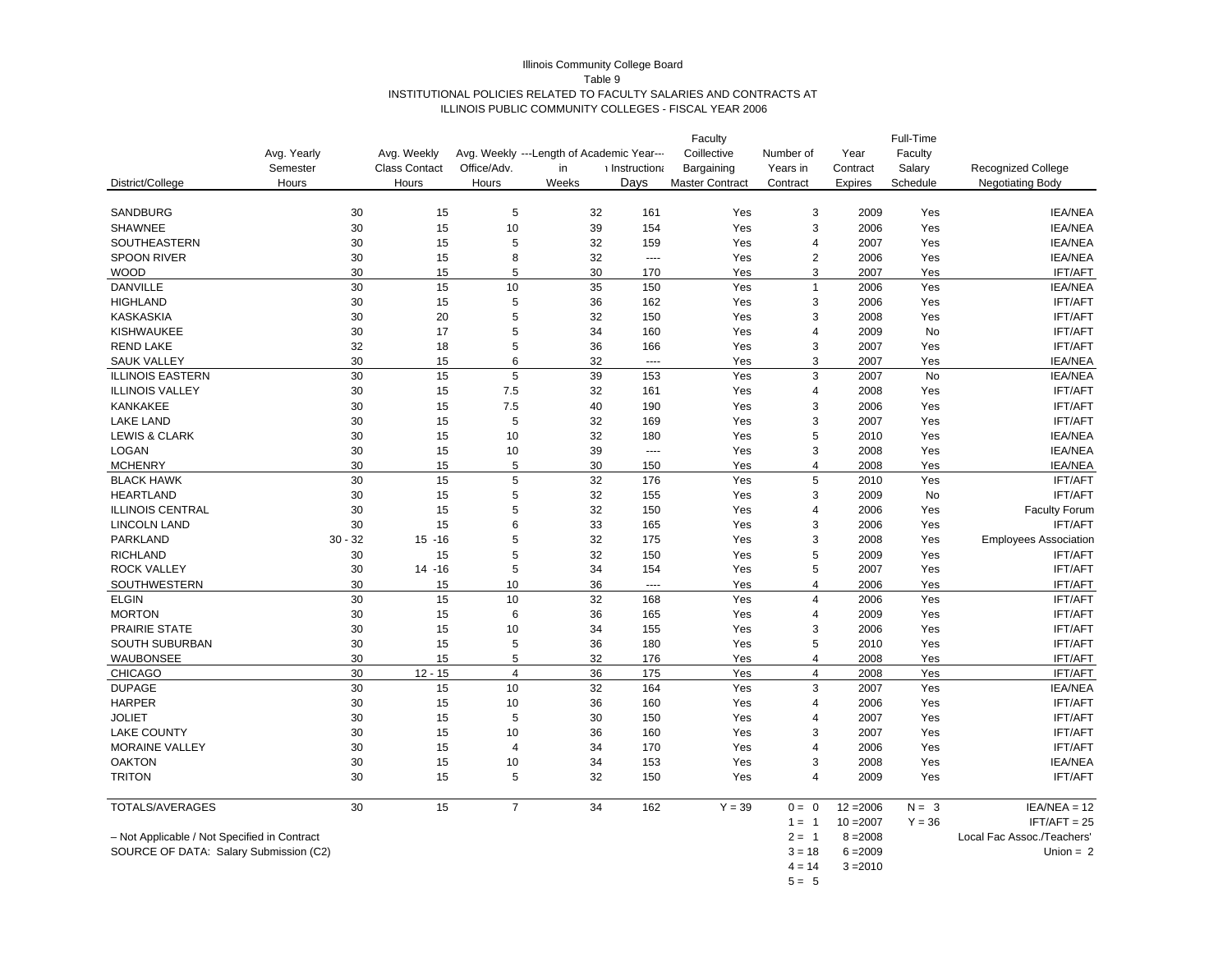## Section V

# **FISCAL YEAR 2006 CONTRACTUAL BASE SALARIES FOR OTHER (NONTEACHING) PROFESSIONAL STAFF AT ILLINOIS PUBLIC COMMUNITY COLLEGES**

Table 10 summarizes the range of fiscal year 2006 salaries for other professional staff in Illinois public community colleges. Tables 11 and 12 identify the number of staff and the lowest, average, highest, and median contractual base salaries paid to full-time other (nonteaching) professionals (9-month and 12-month) at each community college in Illinois. Other (nonteaching) professional staff include a relatively diverse group of professional/technical, academic support, and supervisory staff. Professional/technical staff have specialized skills but do not directly support the teaching and learning process. Academic support staff exercise professional judgement and discretion and directly support the teaching and learning process. Supervisory staff have the duty, responsibility, or authority to recommend the employment, transfer, suspension, dismissal, promotion, assignment, reward, or discipline of other staff individuals both full- and part-time.

The lowest and highest salaries represent the lowest and highest base salaries actually paid to full-time other (nonteaching) professionals at each of the community colleges. The average salaries represent the weighted average of all full-time other (nonteaching) professional salaries at each college. The median salaries represent the salary received by the person in the middle of the range at each college. The weighted state average salary of other (nonteaching) professional staff with 9-month contracts was \$58,839. For other (nonteaching) professional staff with 12-month contracts, the weighted state average salary was \$45,134.

# Table 10 **SUMMARY OF FISCAL YEAR 2006 ACADEMIC YEAR CONTRACTUAL BASE SALARIES PAID TO OTHER (NONTEACHING) PROFESSIONALS AT ILLINOIS PUBLIC COMMUNITY COLLEGES**

|                             | Low      | <b>District Range</b><br>High | <b>State</b><br>Average |
|-----------------------------|----------|-------------------------------|-------------------------|
|                             |          |                               |                         |
| Lowest Salaries (9 month)   | \$9,360  | \$62,734                      | \$37,875                |
| Lowest Salaries (12 month)  | \$9,360  | \$35,041                      | \$24,082                |
| Average Salaries (9 month)  | \$21,063 | \$80,011                      | \$58,839*               |
| Average Salaries (12 month) | \$30,203 | \$57,202                      | $$45,134*$              |
| Highest Salaries (9 month)  | \$24,152 | \$106,838                     | \$79,126                |
| Highest Salaries (12 month) | \$47,137 | \$129,491                     | \$74,363                |
| Median Salaries (9 month)   | \$9,734  | \$85,080                      | \$54,291                |
| Median Salaries (12 month)  | \$28,740 | \$55,205                      | \$39,644                |

\*Weighted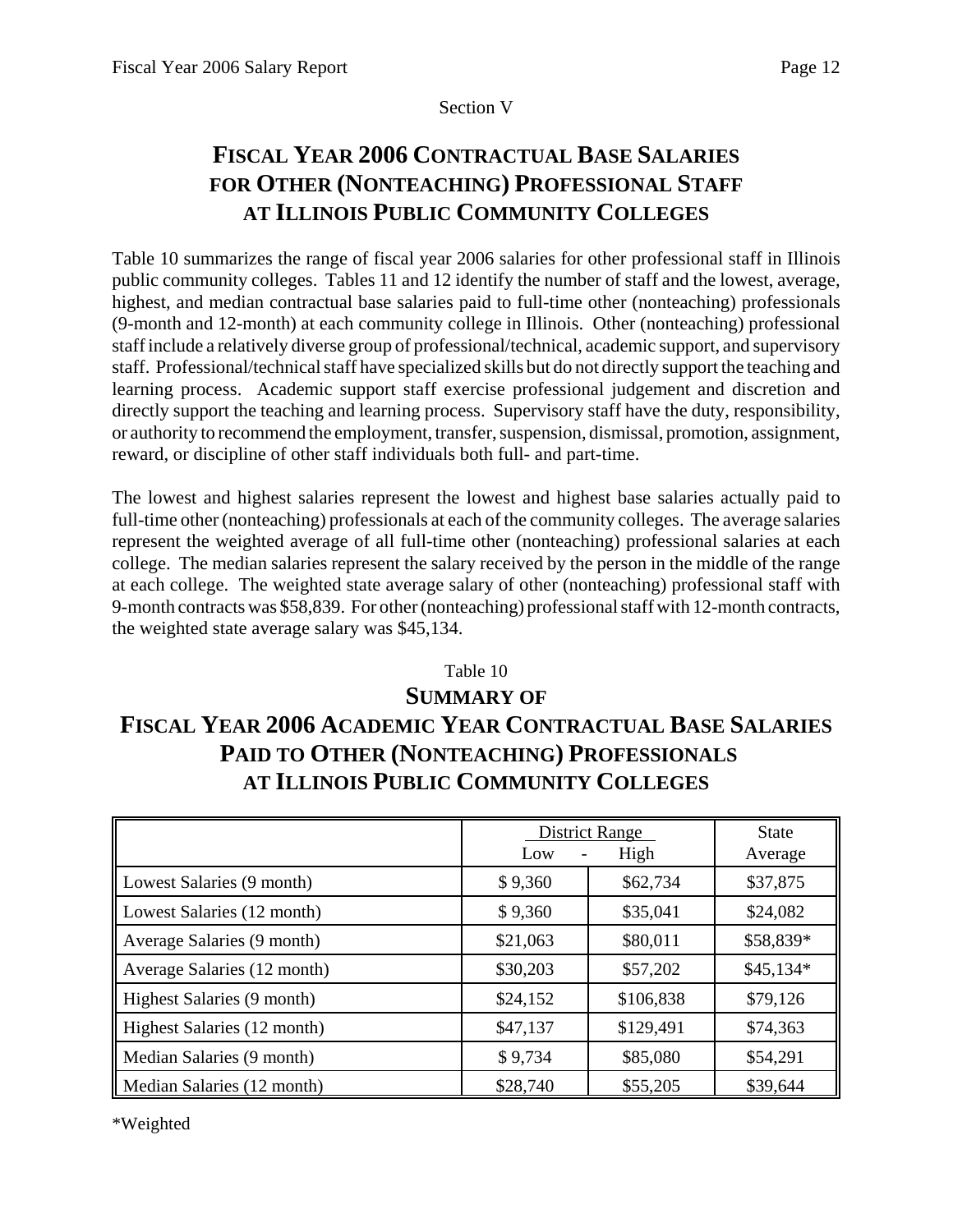#### Table 11

#### FISCAL YEAR 2006 CONTRACTUAL BASE SALARIES FOR OTHER (NON-TEACHING) PROFESSIONAL STAFF AT ILLINOIS PUBLIC COMMUNITY COLLEGES (9 MONTHS)

|                         |                          |                                               |                          | RANGE OF SALARIES                             |                                               |                                               |  |
|-------------------------|--------------------------|-----------------------------------------------|--------------------------|-----------------------------------------------|-----------------------------------------------|-----------------------------------------------|--|
|                         | <b>NUMBER</b>            |                                               | 25TH                     |                                               | 75TH                                          |                                               |  |
| DISTRICT/COLLEGE        | OF STAFF                 | LOW                                           | %TILE                    | <b>MEDIAN</b>                                 | %TILE                                         | <b>HIGH</b>                                   |  |
|                         |                          |                                               |                          |                                               |                                               |                                               |  |
| 518 SANDBURG            | 5                        | \$39,840                                      | \$47,350                 | \$52,030                                      | \$59,680                                      | \$59,680                                      |  |
| 531 SHAWNEE             | $\overline{\phantom{a}}$ |                                               | $- -$                    |                                               |                                               |                                               |  |
| 533 SOUTHEASTERN        | $\overline{7}$           | 9,360                                         | 9,734                    | 9,734                                         | 31,084                                        | 96,912                                        |  |
| 534 SPOON RIVER         | $\overline{\phantom{a}}$ | $\overline{\phantom{a}}$                      | $\overline{\phantom{a}}$ | $\overline{\phantom{a}}$                      |                                               |                                               |  |
| 539 WOOD                | 3                        | 21,735                                        | 21,735                   | 37,899                                        | 55,212                                        | 55,212                                        |  |
| 507 DANVILLE            | $\overline{2}$           | 22,147                                        | 22,147                   | 35,113                                        | 48,079                                        | 48,079                                        |  |
| 519 HIGHLAND            | ÷,                       | $\mathord{\hspace{1pt}\text{--}\hspace{1pt}}$ | $\sim$                   | $\sim$                                        | $\overline{\phantom{a}}$                      |                                               |  |
| 501 KASKASKIA           | $\mathbf{3}$             | 47,065                                        | 47,065                   | 52,815                                        | 59,585                                        | 59,585                                        |  |
| 523 KISHWAUKEE          | 11                       | 15,750                                        | 39,500                   | 50,483                                        | 53,833                                        | 69,456                                        |  |
| 521 REND LAKE           | $\overline{\phantom{a}}$ | $\mathcal{L}_{\mathcal{F}}$                   | <b>Contract Service</b>  | $\sim$                                        | $\overline{\phantom{a}}$                      | $\mathord{\hspace{1pt}\text{--}\hspace{1pt}}$ |  |
| 506 SAUK VALLEY         | $\mathbf{1}$             | 52,227                                        | 52,227                   | 52,227                                        | 52,227                                        | 52,227                                        |  |
| 529 ILLINOIS EASTERN    | $\overline{2}$           | 23,108                                        | 23,108                   | 26,480                                        | 29,852                                        | 29,852                                        |  |
| 513 ILLINOIS VALLEY     | $\overline{\phantom{a}}$ | $\overline{\phantom{a}}$                      | $\overline{\phantom{a}}$ |                                               |                                               |                                               |  |
| 520 KANKAKEE            | $\overline{\phantom{a}}$ | $\mathord{\hspace{1pt}\text{--}\hspace{1pt}}$ | $\overline{\phantom{a}}$ | $\overline{\phantom{a}}$                      | $\mathord{\hspace{1pt}\text{--}\hspace{1pt}}$ | $\overline{\phantom{a}}$                      |  |
| 517 LAKE LAND           | 10                       | 34,644                                        | 36,874                   | 43,645                                        | 46,352                                        | 67,673                                        |  |
| 536 LEWIS AND CLARK     | $\overline{\phantom{a}}$ | $\sim$ 100 $\pm$                              | <b>Service</b>           | $\sim$                                        | $\mathord{\hspace{1pt}\text{--}\hspace{1pt}}$ |                                               |  |
| 530 LOGAN               | $\overline{2}$           | 49,891                                        | 49,891                   | 50,840                                        | 51,789                                        | 51,789                                        |  |
| 528 MCHENRY             | $\boldsymbol{9}$         | 27,652                                        | 40,862                   | 55,380                                        | 70,200                                        | 93,990                                        |  |
| 503 BLACK HAWK          | 12                       | 24,675                                        | 29,968                   | 34,600                                        | 61,836                                        | 72,413                                        |  |
| 540 HEARTLAND           | 4                        | 17,815                                        | 17,973                   | 21,142                                        | 24,152                                        | 24,152                                        |  |
| 514 ILLINOIS CENTRAL    | $\ddot{\phantom{a}}$     | $\overline{\phantom{a}}$                      | $\overline{\phantom{a}}$ | $\mathord{\hspace{1pt}\text{--}\hspace{1pt}}$ | $\overline{\phantom{a}}$                      |                                               |  |
| 526 LINCOLN LAND        | $\mathbf{1}$             | 62,734                                        | 62,734                   | 62,734                                        | 62,734                                        | 62,734                                        |  |
| 505 PARKLAND            | $\sqrt{3}$               | 38,223                                        | 38,223                   | 42,188                                        | 43,054                                        | 43,054                                        |  |
| 537 RICHLAND            | $\ddot{\phantom{a}}$     | $\mathord{\hspace{1pt}\text{--}\hspace{1pt}}$ | $\overline{\phantom{a}}$ | $\overline{\phantom{a}}$                      | $\overline{\phantom{a}}$                      | $\mathord{\hspace{1pt}\text{--}\hspace{1pt}}$ |  |
| 511 ROCK VALLEY         | $\mathbf{3}$             | 24,311                                        | 24,311                   | 28,082                                        | 32,150                                        | 32,150                                        |  |
| 522 SOUTHWESTERN        | 3                        | 44,537                                        | 44,537                   | 46,800                                        | 60,826                                        | 60,826                                        |  |
| 509 ELGIN               | 10                       | 44,432                                        | 53,330                   | 85,080                                        | 96,114                                        | 99,479                                        |  |
| 527 MORTON              | ÷,                       | $\sim$                                        | $\sim$                   | $\sim$                                        | $\overline{\phantom{a}}$                      |                                               |  |
| 515 PRAIRIE STATE       | $\sqrt{5}$               | 42,579                                        | 44,028                   | 54,782                                        | 59,139                                        | 86,253                                        |  |
| 510 SOUTH SUBURBAN      | 17                       | 23,833                                        | 48,426                   | 56,995                                        | 75,041                                        | 97,051                                        |  |
| 516 WAUBONSEE           | 6                        | 38,615                                        | 42,602                   | 44,093                                        | 49,424                                        | 51,479                                        |  |
| 508 CHICAGO             | 18                       | 41,971                                        | 48,686                   | 59,014                                        | 61,671                                        | 93,665                                        |  |
| 502 DUPAGE              | 28                       | 44,224                                        | 65,231                   | 82,863                                        | 102,401                                       | 103,697                                       |  |
| 512 HARPER              | 21                       | 39,686                                        | 45,016                   | 51,061                                        | 66,099                                        | 104,684                                       |  |
| 525 JOLIET              | $\overline{\phantom{a}}$ | $\mathord{\hspace{1pt}\text{--}\hspace{1pt}}$ | $\sim$ $ -$              | $\mathbf{L}$                                  | $\sim$                                        | $\overline{a}$                                |  |
| 532 LAKE COUNTY         | 18                       | 45,982                                        | 65,443                   | 72,368                                        | 100,292                                       | 105,708                                       |  |
| 524 MORAINE VALLEY      | 18                       | 29,694                                        | 37,010                   | 44,869                                        | 65,419                                        | 91,242                                        |  |
| 535 OAKTON              | 13                       | 47,989                                        | 57,703                   | 64,074                                        | 102,266                                       | 106,838                                       |  |
| 504 TRITON              | 11                       | 42,792                                        | 47,179                   | 71,115                                        | 85,444                                        | 94,856                                        |  |
| TOTALS/AVERAGES         | 200                      | \$37,875                                      | \$45,181                 | \$54,291                                      | \$67,681                                      | \$79,126                                      |  |
| Lowest Low/Highest High |                          | \$9,360                                       |                          |                                               |                                               | \$106,838                                     |  |

\* Weighted

-- Not Applicable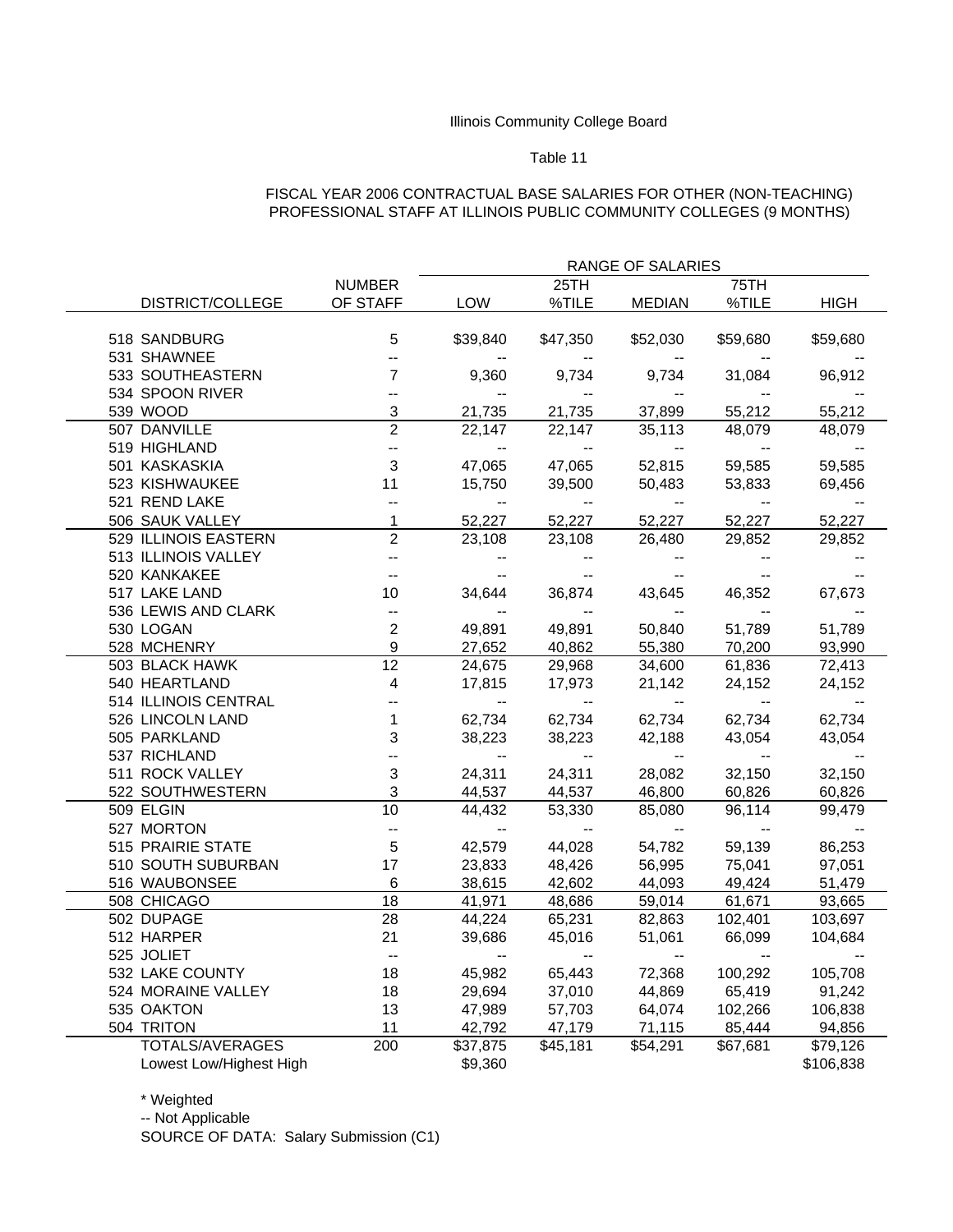#### Table 12

#### FISCAL YEAR 2006 CONTRACTUAL BASE SALARIES FOR OTHER (NON-TEACHING) PROFESSIONAL STAFF AT ILLINOIS PUBLIC COMMUNITY COLLEGES (12 MONTHS)

|                         |               |                     |          | RANGE OF SALARIES |          |                     |          |  |  |
|-------------------------|---------------|---------------------|----------|-------------------|----------|---------------------|----------|--|--|
|                         | <b>NUMBER</b> |                     | 25TH     |                   | 75TH     |                     |          |  |  |
| DISTRICT/COLLEGE        | OF STAFF      | LOW                 | %TILE    | <b>MEDIAN</b>     | %TILE    | <b>HIGH</b>         | AVERAGE* |  |  |
| 518 SANDBURG            | 85            | \$18,190            | \$25,440 | \$28,740          | \$34,250 | \$54,060            | \$30,433 |  |  |
| 531 SHAWNEE             | 39            | 27,399              | 32,218   | 33,282            | 38,568   | 53,366              | 35,909   |  |  |
| 533 SOUTHEASTERN        | 24            | 9,360               | 18,207   | 29,228            | 38,796   | 58,316              | 30,203   |  |  |
| 534 SPOON RIVER         | 45            | 18,849              | 29,260   | 33,736            | 38,143   | 61,851              | 34,497   |  |  |
| 539 WOOD                | 38            | 20,266              | 25,000   | 30,949            | 37,250   | 53,508              | 32,933   |  |  |
| 507 DANVILLE            | 29            | $\overline{2}3,100$ | 27,828   | 34,116            | 42,968   | $\overline{5}3,331$ | 35,034   |  |  |
| 519 HIGHLAND            | 25            | 21,050              | 31,602   | 34,736            | 39,659   | 47,137              | 35,082   |  |  |
| 501 KASKASKIA           | 36            | 24,747              | 28,122   | 34,014            | 42,094   | 69,921              | 36,460   |  |  |
| 523 KISHWAUKEE          | 31            | 23,375              | 30,826   | 40,950            | 47,500   | 71,206              | 41,467   |  |  |
| 521 REND LAKE           | 66            | 22,000              | 28,490   | 31,798            | 36,778   | 60,000              | 33,499   |  |  |
| 506 SAUK VALLEY         | 25            | 32,660              | 36,457   | 39,140            | 46,234   | 56,993              | 41,396   |  |  |
| 529 ILLINOIS EASTERN    | 96            | 18,206              | 26,707   | 33,810            | 40,428   | 85,073              | 35,017   |  |  |
| 513 ILLINOIS VALLEY     | 61            | 19,968              | 26,600   | 36,171            | 42,778   | 78,229              | 37,521   |  |  |
| 520 KANKAKEE            | 42            | 23,908              | 32,964   | 36,712            | 40,872   | 55,411              | 37,156   |  |  |
| 517 LAKE LAND           | 77            | 20,426              | 30,035   | 38,813            | 48,916   | 78,778              | 41,505   |  |  |
| 536 LEWIS AND CLARK     | 72            | 21,915              | 28,857   | 35,458            | 42,903   | 100,000             | 38,212   |  |  |
| 530 LOGAN               | 81            | 27,362              | 34,231   | 36,680            | 44,463   | 80,378              | 40,465   |  |  |
| 528 MCHENRY             | 112           | 28,786              | 33,889   | 38,567            | 47,301   | 74,511              | 41,494   |  |  |
| 503 BLACK HAWK          | 137           | 28,606              | 37,125   | 42,240            | 52,302   | 85,881              | 45,599   |  |  |
| 540 HEARTLAND           | 51            | 25,450              | 32,291   | 36,725            | 39,968   | 52,470              | 37,011   |  |  |
| 514 ILLINOIS CENTRAL    | 140           | 24,336              | 32,765   | 38,967            | 47,753   | 75,934              | 41,154   |  |  |
| 526 LINCOLN LAND        | 84            | 28,210              | 34,627   | 41,244            | 47,740   | 60,138              | 41,627   |  |  |
| 505 PARKLAND            | 143           | 15,084              | 33,410   | 39,750            | 51,236   | 73,834              | 42,211   |  |  |
| 537 RICHLAND            | 27            | 24,547              | 27,753   | 32,500            | 39,384   | 86,460              | 35,408   |  |  |
| 511 ROCK VALLEY         | 116           | 22,631              | 37,780   | 41,693            | 49,139   | 75,635              | 44,831   |  |  |
| 522 SOUTHWESTERN        | 93            | 23,144              | 42,074   | 51,053            | 65,638   | 116,637             | 55,524   |  |  |
| 509 ELGIN               | 119           | 31,743              | 45,004   | 51,348            | 62,519   | 90,804              | 53,433   |  |  |
| 527 MORTON              | 42            | 24,796              | 30,728   | 37,550            | 42,758   | 72,507              | 38,728   |  |  |
| 515 PRAIRIE STATE       | 70            | 21,983              | 33,749   | 37,544            | 41,690   | 55,531              | 38,048   |  |  |
| 510 SOUTH SUBURBAN      | 67            | 18,527              | 25,845   | 34,411            | 44,643   | 78,057              | 36,641   |  |  |
| 516 WAUBONSEE           | 99            | 18,588              | 34,821   | 39,022            | 49,358   | 75,154              | 43,062   |  |  |
| 508 CHICAGO             | 387           | 19,963              | 45,237   | 53,560            | 62,683   | 129,491             | 54,338   |  |  |
| 502 DUPAGE              | 280           | 27,478              | 44,641   | 51,646            | 62,368   | 95.630              | 54,261   |  |  |
| 512 HARPER              | 172           | 31,500              | 47,952   | 55,205            | 65,149   | 90,473              | 57,202   |  |  |
| 525 JOLIET              | 30            | 34,359              | 38,355   | 43,980            | 48,103   | 59,066              | 44,552   |  |  |
| 532 LAKE COUNTY         | 113           | 23,147              | 35,693   | 41,045            | 48,866   | 74,914              | 42,602   |  |  |
| 524 MORAINE VALLEY      | 118           | 25,334              | 39,797   | 47,277            | 57,215   | 89,173              | 49,692   |  |  |
| 535 OAKTON              | 84            | 35,041              | 45,792   | 53,302            | 63,635   | 89,280              | 55,182   |  |  |
| 504 TRITON              | 62            | 33,151              | 39,029   | 49,142            | 57,718   | 81,009              | 50,112   |  |  |
| <b>TOTALS/AVERAGES</b>  | 3,418         | \$24,082            | \$33,620 | \$39,644          | \$47,430 | \$74,363            | \$45,134 |  |  |
| Lowest Low/Highest High |               | \$9,360             |          |                   |          | \$129,491           |          |  |  |

\* Weighted

-- Not Applicable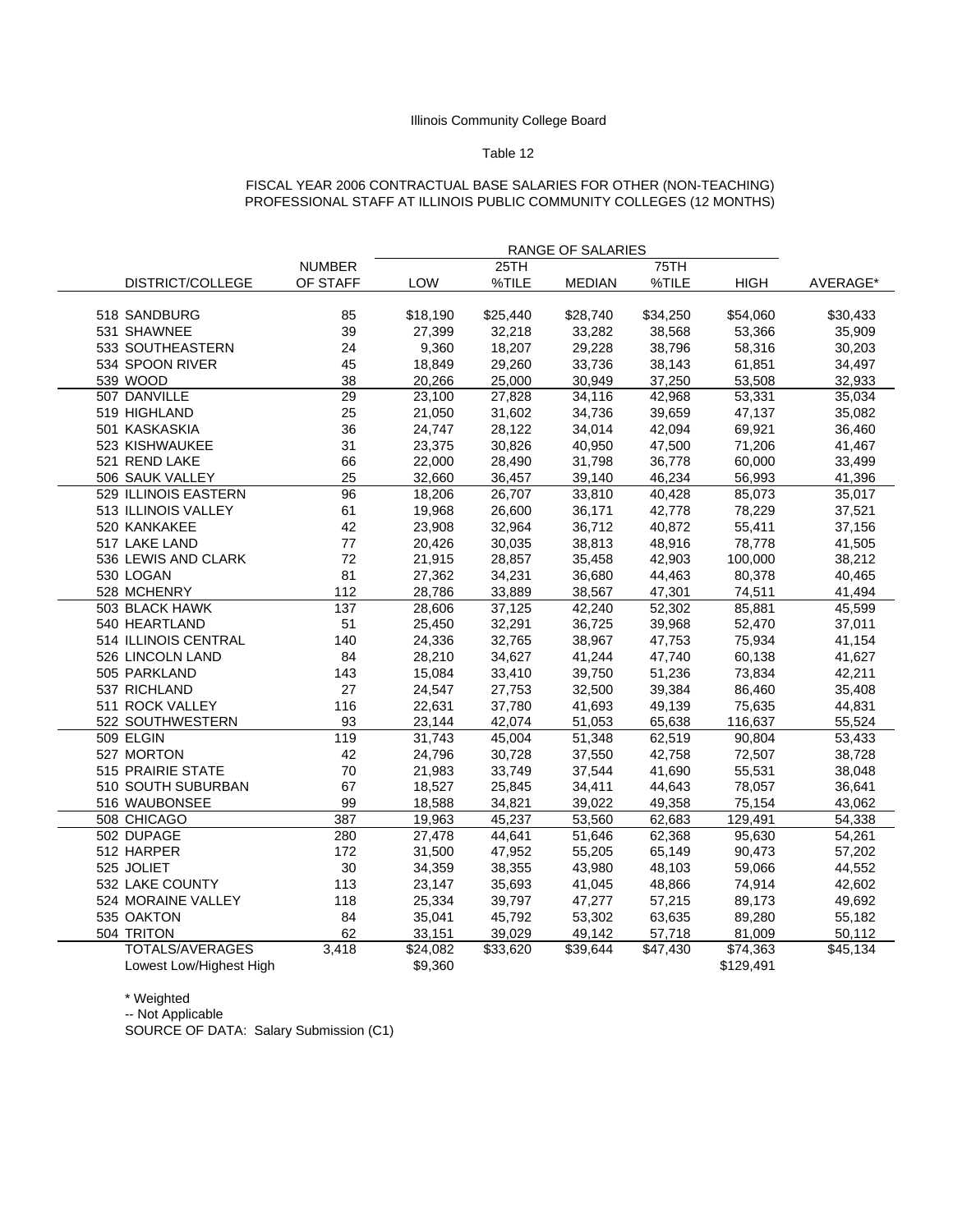## Section VI

# **FISCAL YEAR 2006 CONTRACTUAL BASE SALARIES FOR ADMINISTRATIVE STAFF (12 MONTHS) AT ILLINOIS PUBLIC COMMUNITY COLLEGES**

Table 13 summarizes the range of administrative staff contractual salaries for fiscal year 2006. The weighted average administrative staff salary ranged from a low of \$55,229 to a high of \$108,078. Table 14 provides the number of administrative staff; lowest, average, and highest fiscal year 2006 salaries; and the median fiscal year 2006 salaries of administrative staff for each district reporting data. Administrative staff are line officers of the college who manage, conduct, and administer programs, staff, and operations of the board of trustees. Academic administrators and general administrative personnel are included. Administrative staff includes positions similar to those shown in Table 15.

Some colleges may classify some of these administrative positions as faculty or other (nonteaching) professional staff. However, for the sake of comparison, they were asked to report them as administrative staff regardless of how they were classified at the college.

The statewide weighted average administrative salary for fiscal year 2006 was \$77,516. The lowest reported administrative salary was \$29,220 and the highest was \$236,137. Administrative salaries are based on 12 months.

## Table 13

# **SUMMARY OF FISCAL YEAR 2006 CONTRACTUAL SALARIES (12 MONTHS) PAID TO ADMINISTRATIVE STAFF AT ILLINOIS PUBLIC COMMUNITY COLLEGES**

|                                        | <b>District Range</b><br>Low | <b>State</b><br>Average |            |
|----------------------------------------|------------------------------|-------------------------|------------|
| <b>Lowest Administrative Salaries</b>  | \$29,220                     | \$75,204                | \$45,854   |
| <b>Average Administrative Salaries</b> | \$55,229                     | \$108,078               | $$77,516*$ |
| <b>Highest Administrative Salaries</b> | \$109,723                    | \$236,137               | \$155,649  |
| <b>Median Administrative Salaries</b>  | \$49,969                     | \$104,046               | \$71,812   |

\*Weighted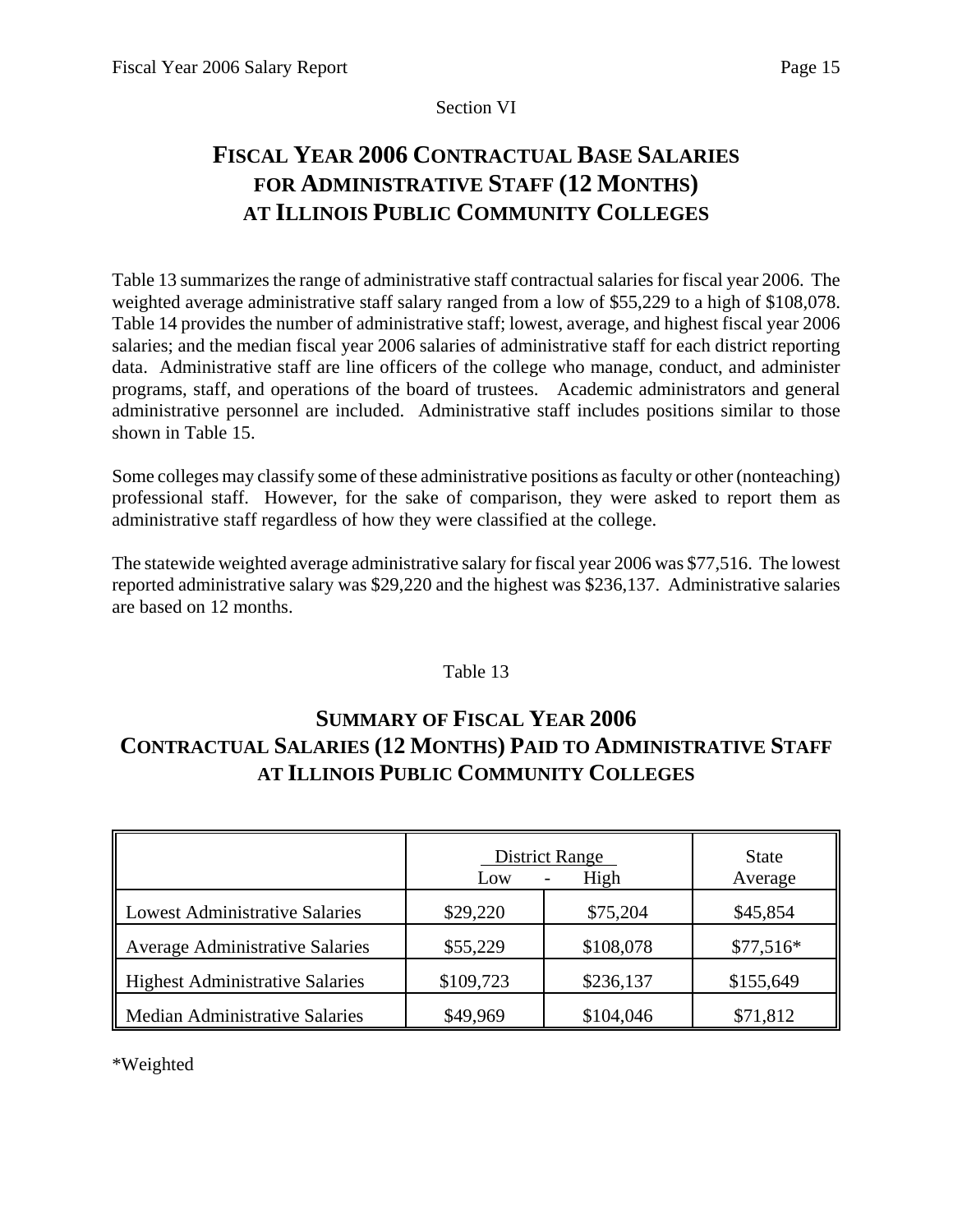#### Table 14

#### FISCAL YEAR 2006 CONTRACTUAL BASE SALARIES FOR ADMINISTRATIVE STAFF AT ILLINOIS PUBLIC COMMUNITY COLLEGES BY PEER GROUP

|                          |                  |                      |          | RANGE OF SALARIES    |          |                       |                                   |
|--------------------------|------------------|----------------------|----------|----------------------|----------|-----------------------|-----------------------------------|
|                          | <b>NUMBER</b>    |                      | 25TH     |                      | 75TH     |                       |                                   |
| DISTRICT/COLLEGE         | OF STAFF         | <b>LOW</b>           | %TILE    | <b>MEDIAN</b>        | %TILE    | <b>HIGH</b>           | AVERAGE*                          |
|                          |                  |                      |          |                      |          |                       |                                   |
| SANDBURG                 | 27               | 38,130               | 48,570   | 61,240               | 85,360   | 134,100               | 66,747                            |
| <b>SHAWNEE</b>           | 17               | 30,800               | 48,401   | 52,730               | 62,261   | 123,900               | 60,862                            |
| <b>SOUTHEASTERN</b>      | 24               | 31,817               | 40,778   | 49,969               | 60,248   | 122,400               | 55,229                            |
| <b>SPOON RIVER</b>       | 13               | 44,239               | 49,315   | 68,518               | 76,608   | 123,000               | 70,035                            |
| WOOD                     | 28               | 33,117               | 47,098   | 55,283               | 62,180   | 138,738               | 60,435                            |
| <b>DANVILLE</b>          | 33               | 32,770               | 51,962   | 56,562               | 69,950   | 137,825               | 61,829                            |
| HIGHLAND                 | 22               | 30,833               | 55,760   | 74,972               | 82,599   | 121,254               | 69,899                            |
| <b>KASKASKIA</b>         | 22               | 39,728               | 47,000   | 50,604               | 69,364   | 142,776               | 60,738                            |
| <b>KISHWAUKEE</b>        | 17               | 48,250               | 59,150   | 68,000               | 93,600   | 111,600               | 75,425                            |
| <b>REND LAKE</b>         | 23               | 36,260               | 47,591   | 66,150               | 75,913   | 159,264               | 70,647                            |
| <b>SAUK VALLEY</b>       | 18               | 54,572               | 61,050   | 67,635               | 83,126   | 130,000               | 74,878                            |
| <b>ILLINOIS EASTERN</b>  | 32               | 32,986               | 46,524   | 60,633               | 86,363   | 144,976               | 67,915                            |
| <b>ILLINOIS VALLEY</b>   | 21               | 44,132               | 53,820   | 59,616               | 71,042   | 113,984               | 66,483                            |
| <b>KANKAKEE</b>          | 69               | 29,220               | 38,401   | 52,709               | 64,911   | 141,289               | 55,999                            |
| <b>LAKE LAND</b>         | 17               | 49,134               | 52,143   | 87,353               | 100,109  | 204,095               | 86,404                            |
| <b>LEWIS &amp; CLARK</b> | 48               | 32,875               | 49,520   | 60,184               | 87,060   | 180,000               | 72,314                            |
| <b>LOGAN</b>             | 36               | 39,438               | 51,998   | 63,033               | 76,770   | 122,409               | 66,060                            |
| <b>MC HENRY</b>          | 40               | 45,796               | 65,518   | 77,280               | 97,545   | 172,016               | 81,678                            |
| <b>BLACK HAWK</b>        | $\boldsymbol{9}$ | 75,000               | 82,200   | 93,000               | 98,096   | 140,486               | 95,480                            |
| <b>HEARTLAND</b>         | 34               | 42,372               | 54,634   | 67,324               | 83,961   | 150,000               | 72,445                            |
| <b>ILLINOIS CENTRAL</b>  | 28               | 44,064               | 67,198   | 73,305               | 82,410   | 151,424               | 78,891                            |
| <b>LINCOLN LAND</b>      | 53               | 41,000               | 52,452   | 69,781               | 75,232   | 109,723               | 67,887                            |
| PARKLAND                 | 38               | 34,281               | 59,853   | 69,822               | 81,428   | 236,137               | 76,117                            |
| <b>RICHLAND</b>          | 31               | 36,313               | 43,335   | 57,000               | 72,000   | 161,563               | 62,108                            |
| <b>ROCK VALLEY</b>       | 31               | 50,334               | 59,295   | 70,944               | 87,594   | 145,000               | 76,841                            |
| SOUTHWESTERN             | 23               | 54,074               | 71,771   | 85,665               | 108,428  | 142,870               | 89,748                            |
| <b>ELGIN</b>             | 26               | 75,204               | 94,482   | 97,169               | 114,374  | 158,073               | 103,726                           |
| <b>MORTON</b>            | 21               | 36,000               | 52,375   | 66,516               | 78,000   | 130,000               | 68,389                            |
| PRAIRIE STATE            | 28               | 40,000               | 53,972   | 70,120               | 80,784   | 148,396               | 72,188                            |
| SOUTH SUBURBAN           | 31               | 47,263               | 67,671   | 74,777               | 91,048   | 133,600               | 80,464                            |
| WAUBONSEE                | 27               | 62,700               | 67,925   | 79,754               | 91,505   | 166,275               | 85,181                            |
| <b>CHICAGO</b>           | 115              | 55,379               | 75,703   | 88,278               | 101,422  | 235,829               | 94,081                            |
| <b>DUPAGE</b>            | 52               | 72,410               | 92,692   | 104,046              | 125,854  | 190,000               | 108,078                           |
| <b>HARPER</b>            | 44               | 71,524               | 84,971   | 101,105              | 112,956  | 217,150               | 104,894                           |
| <b>JOLIET</b>            | 70               | 44,638               | 53,445   | 61,064               | 74,643   | 163,190               | 67,825                            |
| <b>LAKE COUNTY</b>       | 50               | 46,800               | 58,775   | 69,381               | 100,100  | 160,000               | 78,719                            |
| <b>MORAINE VALLEY</b>    | 25               | 55,866               | 80,000   | 87,665               | 100,745  | 220,633               | 96,334                            |
| <b>OAKTON</b>            | 29               | 54,000               | 82,692   | 100,166              | 116,422  | 229,057               | 103,265                           |
| <b>TRITON</b>            | 28               | 55,000               | 65,260   | 81,334               | 96,877   | 157,294               | 83,368                            |
| <b>TOTALS/AVERAGES</b>   | 1,300            | $\overline{$45,854}$ | \$59,879 | $\overline{$}71,812$ | \$86,638 | $\overline{$}155,649$ | $\overline{\mathbb{S}}$<br>77,516 |
| Lowest Low/Highest High  |                  | \$29,220             |          |                      |          | \$236,137             |                                   |

\* Weighted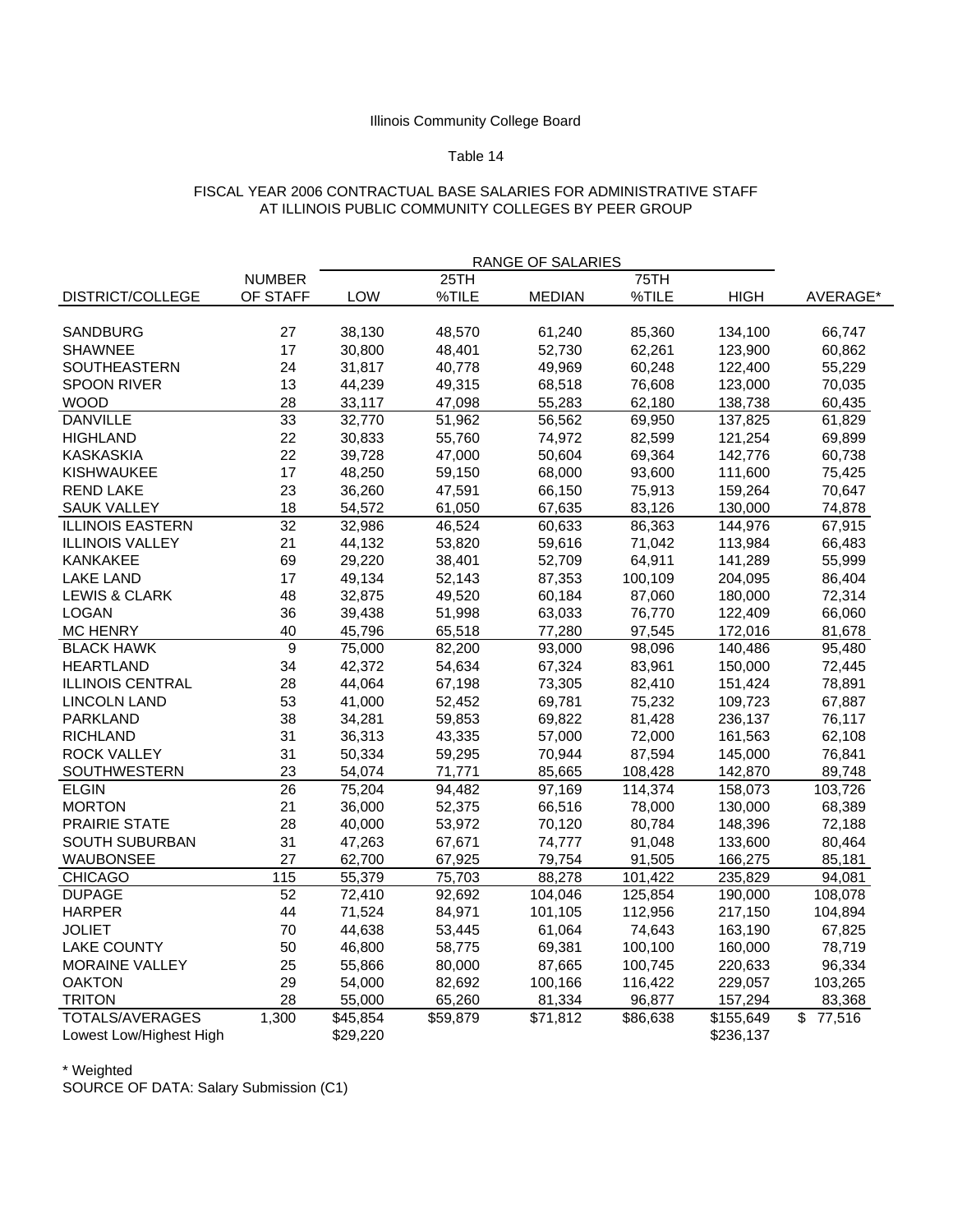## Section VII

# **SALARIES PAID TO SELECTED ADMINISTRATORS AT ILLINOIS PUBLIC COMMUNITY COLLEGES DURING FISCAL YEAR 2006**

A summary of the fiscal year 2006 contractual base salaries paid to selected administrators in Illinois public community colleges appears in Table 15. Table 16 shows the contractual base salaries paid to selected administrators in each of the public community colleges in Illinois during fiscal year 2006. The chief executive officer of the district is either a chancellor or a president and has overall administrative responsibilities for the district. The chief campus administrator reports directly to the chief executive officer of the district and has overall administrative responsibility for the college. Examples of chief campus administrators are the presidents or provosts at multicampus institutions and executive vice presidents for internal affairs at single campus colleges.

Due to the various administrative organizations which exist at the colleges, a particular position may not exist at some colleges. An analysis of the entire administrative structure must be made before making comparisons between similar positions at two different colleges. A number of factors should be taken into account when comparing persons in similar positions at two colleges, such as the college size/number of full-time equivalent students, number of staff supervised, cost of living in a given region of the state, etc.

Table 15

|                                          | District Range        | State*    |           |  |
|------------------------------------------|-----------------------|-----------|-----------|--|
| <b>Administrative Position</b>           | Low<br>$\blacksquare$ | High      | Average   |  |
|                                          |                       |           |           |  |
| District Executive Officer               | \$105,056             | \$236.137 | \$157,991 |  |
| <b>Chief Campus Administrator</b>        | \$107,064             | \$150,706 | \$134,837 |  |
| <b>Chief Finance Officer</b>             | \$62,261              | \$156,449 | \$102,710 |  |
| Chief Academic Officer                   | \$75,570              | \$168,093 | \$106,853 |  |
| <b>Student Services Officer</b>          | \$51,463              | \$141,047 | \$94,094  |  |
| Dean-Baccalaureate Education             | \$63,288              | \$124,126 | \$88,101  |  |
| Dean-Occupational/Career Education       | \$61,750              | \$119,895 | \$88,010  |  |
| Dean-Continuing Education                | \$42,180              | \$104,723 | \$75,441  |  |
| Director-Data Processing/Info Technology | \$55,890              | \$156,060 | \$95,725  |  |
| Director-Research & Planning             | \$48,555              | \$132,447 | \$78,263  |  |
| Director-Admissions and Records          | \$36,260              | \$106,977 | \$64,711  |  |
| Director-Counseling                      | \$51,282              | \$99,669  | \$74,213  |  |
| Director-Financial Aid                   | \$34,965              | \$102,687 | \$60,482  |  |
| Director-Job Placement                   | \$41,600              | \$69,977  | \$66,309  |  |
| Director-Student Activities              | \$41,000              | \$105,405 | \$65,450  |  |
| Director-Library/LRC                     | \$38,941              | \$135,843 | \$68,676  |  |
| Director-Development/Grants              | \$38,800              | \$138,828 | \$74,518  |  |
| Director-Public Information/Relations    | \$30,800              | \$125,778 | \$64,496  |  |
| Director-Personnel/Human Resources       | \$40,000              | \$140,400 | \$78.932  |  |
| Director-Business Services               | \$39,438              | \$111.539 | \$71,660  |  |
| Director-Physical Facilities/Grounds     | \$44,239              | \$139,834 | \$79,939  |  |
| Director-Adult Education                 | \$39,464              | \$110,674 | \$70,474  |  |
| Director-Athletics                       | \$34,281              | \$125,854 | \$65,059  |  |
| Controller                               | \$40,495              | \$110,122 | \$75,835  |  |
| Director-Business/Industry Center        | \$36,000              | \$100,530 | \$69,111  |  |

# **SUMMARY OF FISCAL YEAR 2006 SALARIES PAID TO ADMINISTRATORS AT ILLINOIS PUBLIC COMMUNITY COLLEGES**

\*Weighted Revised 6-9-06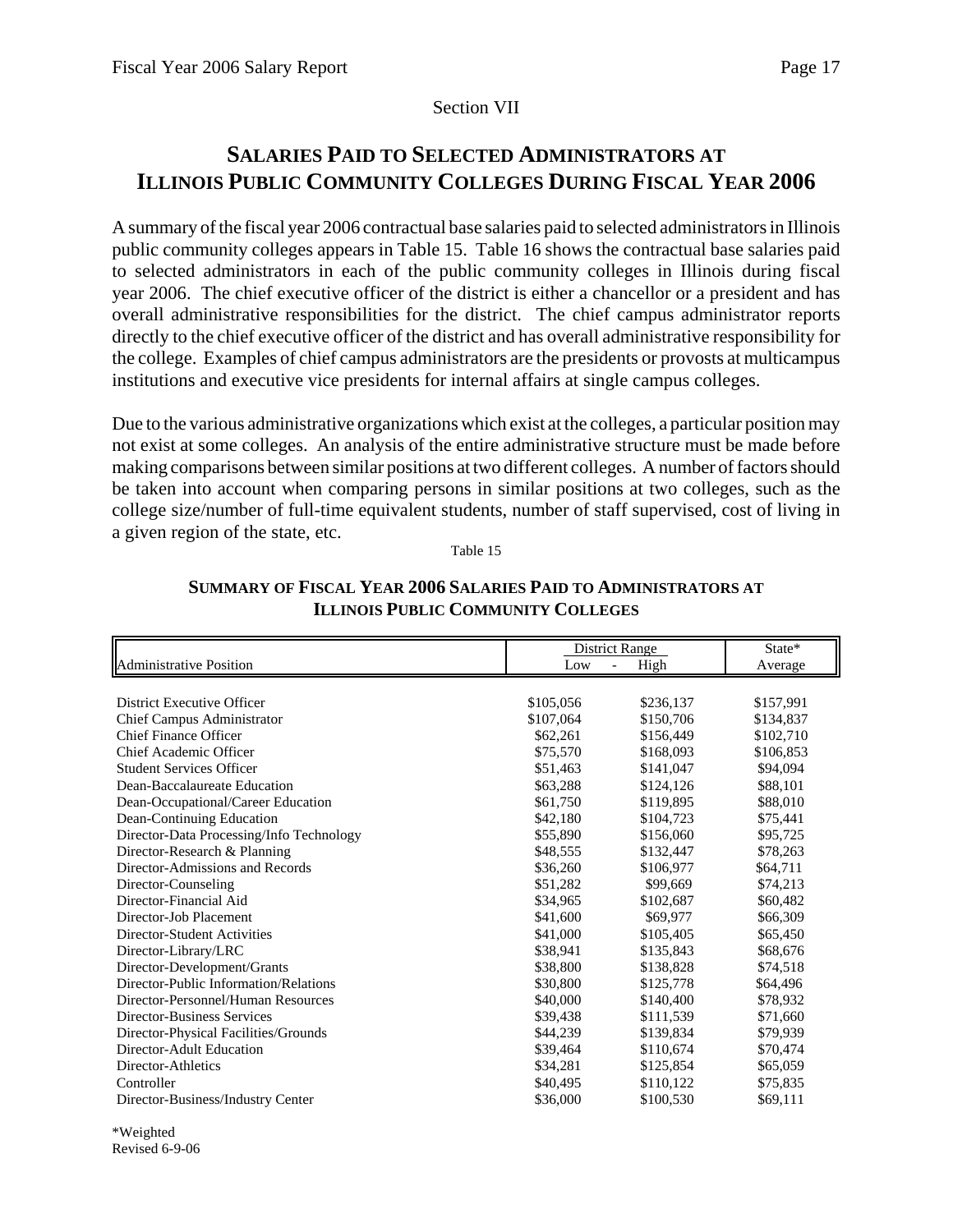#### **Table 16**

#### **SALARIES OF ADMINISTRATORS AT ILLINOIS PUBLIC COMMUNITY COLLEGES DURING FISCAL YEAR 2006**

|                             |           |              | <b>District Executive Officer</b> |              |               |                | <b>Chief Campus Administrator</b> |        |               | <b>Chief Finance Officer</b> |                | <b>Chief Academic Officer</b> |               |                |             |                           |
|-----------------------------|-----------|--------------|-----------------------------------|--------------|---------------|----------------|-----------------------------------|--------|---------------|------------------------------|----------------|-------------------------------|---------------|----------------|-------------|---------------------------|
|                             | Annual    |              | Yrs. in                           | Admin.       | Annual        |                | Yrs. in                           | Admin. | Annual        |                              | Yrs. in        | Admin.                        | Annual        |                | Yrs. in     | Admin.                    |
| DISTRICT/COLLEGE            | Salary    |              | # Position                        | Level        | <b>Salary</b> | #              | Position*                         | Level  | <b>Salary</b> | #                            | Position*      | Level                         | <b>Salary</b> |                | # Position* | Level                     |
|                             |           |              |                                   |              |               |                |                                   |        |               |                              |                |                               |               |                |             |                           |
| SANDBURG                    | 134,100   |              | 3                                 |              |               |                |                                   |        |               |                              |                |                               | 101,080       | $\mathbf{1}$   | 14          | $\mathbf{2}$              |
| SHAWNEE                     | 123,900   |              | 18                                |              |               |                |                                   |        | 62,261        |                              | 22             | 4                             |               |                |             |                           |
| SOUTHEASTERN                | 122,400   |              | $\Omega$                          |              |               |                |                                   |        | 68,837        |                              | 6              | 4                             | 83,112        | $\mathbf 1$    | 5           | $\overline{\mathbf{c}}$   |
| <b>SPOON RIVER</b>          | 123,000   |              | $\Omega$                          |              |               |                |                                   |        | 90,852        |                              | 2              | $\mathbf 2$                   | 91,996        | $\mathbf 1$    |             | $\boldsymbol{2}$          |
| <b>WOOD</b>                 | 138,738   |              | 9                                 | 1            |               |                |                                   |        | 93,000        |                              | 8              | $\overline{2}$                | 93,000        | $\mathbf 1$    |             | $\mathbf 2$               |
| <b>DANVILLE</b>             | 137,825   |              | 6                                 |              |               |                |                                   |        | 85,545        |                              | $\Omega$       | 3                             | 109,258       | $\mathbf{1}$   | 8           | $\overline{c}$            |
| <b>HIGHLAND</b>             | 121,254   |              | 3                                 |              |               |                |                                   |        | 80,000        |                              | 0              | $\overline{\mathbf{c}}$       | 94,240        | $\mathbf{1}$   |             | $\overline{c}$            |
| <b>KASKASKIA</b>            | 142,776   |              |                                   |              |               |                |                                   |        | 87,692        |                              | 4              | $\mathbf 2$                   | 101,703       | -1             |             | $\mathbf 2$               |
| <b>KISHWAUKEE</b>           | 105,056   |              | 5                                 |              |               |                |                                   |        | 104,000       |                              | 28             | $\mathbf 2$                   | 111.600       | 1              |             | $\sqrt{2}$                |
| <b>REND LAKE</b>            | 159,264   |              | 15                                |              |               |                |                                   |        | 128,800       |                              | 14             | $\overline{2}$                |               |                |             |                           |
| <b>SAUK VALLEY</b>          | 130,000   |              | $\Omega$                          | $\mathbf{1}$ |               |                |                                   |        | 96,063        |                              | 6              | $\overline{\mathbf{c}}$       | 106,090       | 1              | 1           | 2                         |
| <b>ILLINOIS EASTERN</b>     | 144,976   |              | 10                                | $\mathbf{1}$ | 107,064       | $\overline{4}$ | $\overline{7}$                    | 2      | 87,342        |                              | 4              | $\overline{3}$                | 75,570        | $\overline{4}$ | 5           | 4                         |
| <b>ILLINOIS VALLEY</b>      | 113,984   |              | 0                                 | $\mathbf 1$  |               |                |                                   |        | 88,695        |                              | 2              | $\boldsymbol{2}$              | 111,834       | -1             | 9           | $\sqrt{2}$                |
| KANKAKEE                    | 141,289   |              | 5                                 |              |               |                |                                   |        | 99,666        |                              | 4              | $\mathbf 2$                   | 106,800       | $\mathbf{1}$   | $\Omega$    | $\sqrt{2}$                |
| <b>LAKE LAND</b>            | 204,095   |              | 17                                |              |               |                |                                   |        | 100,109       |                              | 10             | $\boldsymbol{2}$              | 101,720       | $\mathbf 1$    | 13          | $\boldsymbol{2}$          |
| <b>LEWIS &amp; CLARK</b>    | 180,000   |              | 14                                |              |               |                |                                   |        | 116,982       |                              | 8              | 2                             | 135,196       | $\mathbf 1$    | 13          | $\overline{c}$            |
| <b>LOGAN Last Year Pres</b> | 151,651   | 1            | 5                                 |              |               |                |                                   |        | 122,409       | 1                            | 5              | $\boldsymbol{2}$              | 108,359       | 1              | 5           | $\boldsymbol{2}$          |
| <b>MC HENRY</b>             | 172,016   |              | 3                                 |              |               |                |                                   |        | 124,957       |                              | 6              | $\overline{c}$                | 131,642       |                | 2           | $\boldsymbol{2}$          |
| <b>BLACK HAWK</b>           | 140,486   | $\mathbf 1$  | 5                                 | 1            |               |                |                                   |        | 108,904       |                              | 9              | $\overline{\mathbf{c}}$       | 93,000        | $\overline{1}$ | $\Omega$    | $\overline{2}$            |
| <b>HEARTLAND</b>            | 150,000   |              | 14                                |              |               |                |                                   |        | 114,629       |                              | 9              | $\mathbf 2$                   | 109,992       | 1              |             | $\boldsymbol{2}$          |
| <b>ILLINOIS CENTRAL</b>     | 151,424   |              | 5                                 |              |               |                |                                   |        | 119,800       | 1                            | 4              | $\overline{\mathbf{c}}$       | 122,510       | -1             |             | $\boldsymbol{2}$          |
| LINCOLN LAND*               | 172,000   |              | $\Omega$                          |              |               |                |                                   |        | 109,723       |                              | 6              | $\overline{c}$                | 96,245        | -1             |             | $\overline{\mathbf{c}}$   |
| PARKLAND                    | 236,137   |              | 15                                |              |               |                |                                   |        | 124,990       |                              | 14             | $\overline{\mathbf{c}}$       | 107,087       | -1             |             | $\boldsymbol{2}$          |
| <b>RICHLAND</b>             | 161,563   |              |                                   |              |               |                |                                   |        | 106,093       |                              | 7              | $\boldsymbol{2}$              | 110,779       | -1             | 17          | $\boldsymbol{2}$          |
| <b>ROCK VALLEY</b>          | 145,000   |              |                                   |              |               |                |                                   |        | 113,088       |                              | 3              | $\mathbf 2$                   | 110,000       | 1              | $\Omega$    | $\boldsymbol{2}$          |
| SOUTHWESTERN                | 142,870   |              | 8                                 | 1            |               |                |                                   |        | 125,425       |                              | $\overline{7}$ | $\overline{2}$                | 122,889       | 1              | 4           | $\boldsymbol{2}$          |
| <b>ELGIN</b>                | 158,073   |              |                                   |              |               |                |                                   |        | 128,521       |                              | 6              | $\mathbf 2$                   | 126,130       | $\overline{1}$ | 1           | $\boldsymbol{2}$          |
| <b>MORTON</b>               | 130,000   |              | 2                                 |              |               |                |                                   |        | 103,000       |                              | 1              | $\overline{\mathbf{c}}$       | 88,000        | $\mathbf{1}$   | ∩           | $\ensuremath{\mathsf{3}}$ |
| PRAIRIE STATE               | 148,396   |              | 5                                 |              |               |                |                                   |        | 107,016       | 1                            | 2              | $\mathbf 2$                   | 121,097       | -1             | 8           | $\overline{c}$            |
| SOUTH SUBURBAN              | 133,600   |              |                                   |              |               |                |                                   |        | 105,081       | 1                            | 5              | 2                             | 87,322        | $\overline{2}$ |             | $\boldsymbol{2}$          |
| WAUBONSEE                   | 166,275   |              |                                   | 1            |               |                |                                   |        |               |                              |                |                               | 134,207       | $\mathbf{1}$   |             | $\boldsymbol{2}$          |
| <b>CHICAGO</b>              | 235,829   | $\mathbf{1}$ | 28                                | $\mathbf{1}$ | 150,706       | $\overline{7}$ | 19                                | 2      | 140,162       | $\overline{c}$               | 9              | 3                             | 168,093       | $\overline{1}$ | 29          | $\overline{c}$            |
| <b>DUPAGE</b>               | 190,000   | $\mathbf{1}$ | $\overline{2}$                    | 1            |               |                |                                   |        | 140,183       | 1                            | 5              | $\overline{2}$                | 113,926       | $\mathbf{1}$   | 4           | $\overline{2}$            |
| <b>HARPER</b>               | 217,150   |              | 8                                 | 1            |               |                |                                   |        | 156,449       |                              | 9              | $\overline{\mathbf{c}}$       | 141,587       | -1             |             | $2^{1}$                   |
| <b>JOLIET</b>               | 163,190   |              |                                   |              |               |                |                                   |        | 113,524       |                              | 2              | $\overline{\mathbf{c}}$       | 118,006       | $\mathbf{1}$   | 6           | $\sqrt{2}$                |
| <b>LAKE COUNTY</b>          | 160,000   |              | 29                                |              |               |                |                                   |        | 126,817       |                              | 3              | 2                             | 116,000       | -1             | 10          | $\overline{c}$            |
| MORAINE VALLEY              | 220,633   |              | 14                                |              |               |                |                                   |        | 110,000       |                              | 9              | 2                             |               |                |             |                           |
| <b>OAKTON</b>               | 229,057   |              | 10                                | $\mathbf{1}$ |               |                |                                   |        | 128,147       |                              | 4              | $\overline{\mathbf{c}}$       | 110,014       | 1              | 0           | $\overline{\mathbf{c}}$   |
| <b>TRITON</b>               | 157,294   |              | 5                                 | $\mathbf{1}$ |               |                |                                   |        | 124,356       |                              | 7              | $\overline{2}$                | 100,000       |                | 3           | 2                         |
|                             |           |              |                                   |              |               |                |                                   |        |               |                              |                |                               |               |                |             |                           |
| NUMBER OF PERSONS           | 39        |              |                                   |              | 11            |                |                                   |        | 38            |                              |                |                               | 40            |                |             |                           |
| <b>AVERAGES</b>             | \$157,828 |              |                                   |              | \$134,837     |                |                                   |        | \$102,710     |                              |                |                               | \$106,853     |                |             |                           |

\* Employed after 10/01/2005.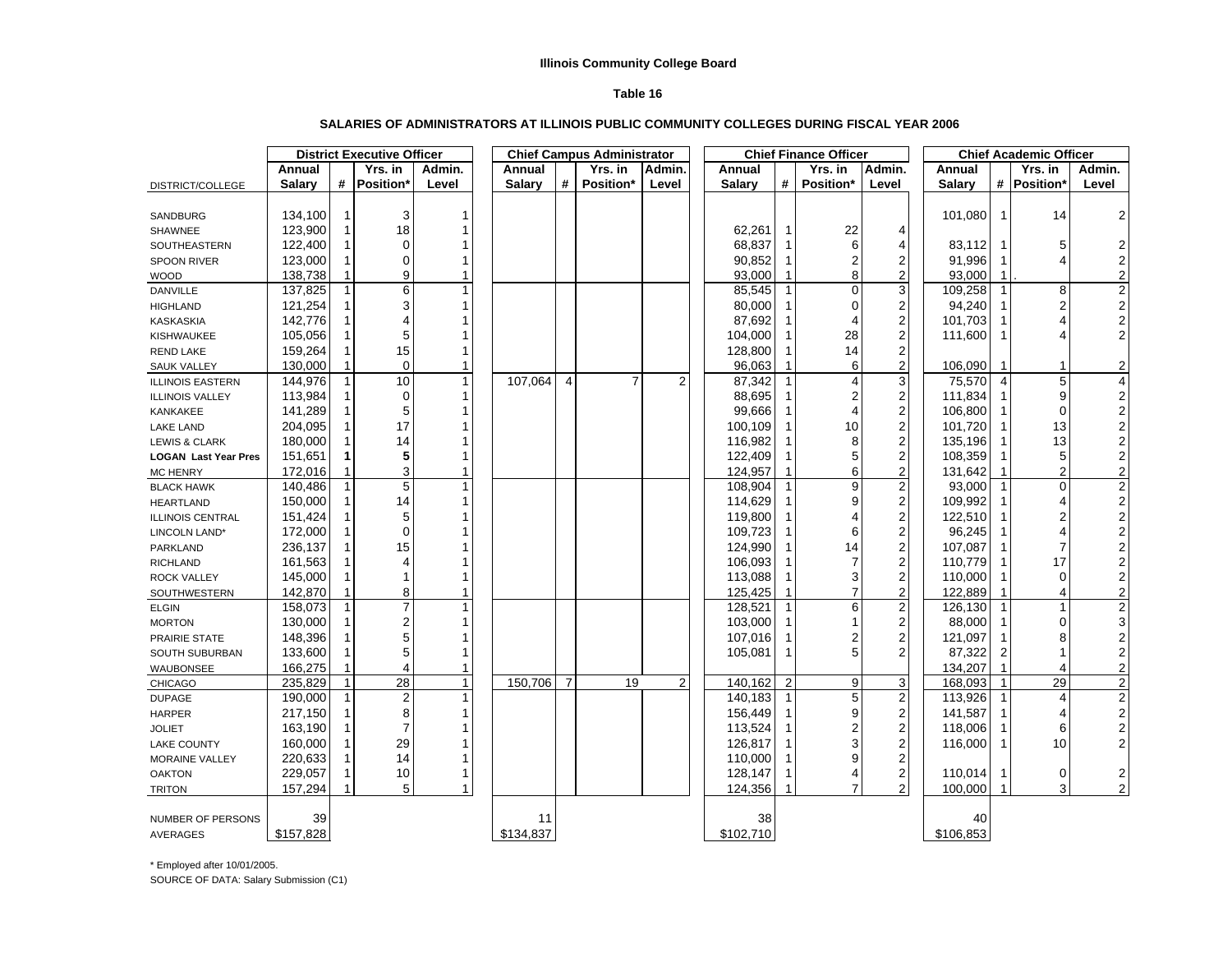#### **Table 16**

#### **(Continued) SALARIES OF ADMINISTRATORS AT ILLINOIS PUBLIC COMMUNITY COLLEGES DURING FISCAL YEAR 2006**

|                          |               |                | <b>Student Services Officer</b> |                                              |           |                | <b>Dean Baccalaureate Education</b> |                | <b>Dean Occup/Career Education</b> |                |             |        | <b>Dean Continuing Education</b> |              |                |                         |  |
|--------------------------|---------------|----------------|---------------------------------|----------------------------------------------|-----------|----------------|-------------------------------------|----------------|------------------------------------|----------------|-------------|--------|----------------------------------|--------------|----------------|-------------------------|--|
|                          | Annual        |                | Yrs. in                         | Admin.                                       | Annual    |                | Yrs. in                             | Admin.         | Annual                             |                | Yrs. in     | Admin. | Annual                           |              | Yrs. in        | Admin.                  |  |
| DISTRICT/COLLEGE         | <b>Salary</b> | #              | Position*                       | Level                                        | Salary    | #              | Position*                           | Level          | <b>Salary</b>                      |                | # Position* | Level  | <b>Salary</b>                    |              | # Position*    | Level                   |  |
|                          |               |                |                                 |                                              |           |                |                                     |                |                                    |                |             |        |                                  |              |                |                         |  |
| SANDBURG                 | 96,120        | $\mathbf{1}$   | 6                               | $\overline{\mathbf{c}}$                      |           |                |                                     |                | 65,150                             | $\mathbf{1}$   | 1           | 4      | 83,480                           | $\mathbf{1}$ | 13             | $\overline{4}$          |  |
| SHAWNEE                  | 91,195        | 1              | 5                               | $\overline{\mathbf{c}}$                      | 86,750    | 1              | 19                                  | $\overline{2}$ | 61,817                             | -1             | 16          | 3      |                                  |              |                |                         |  |
| SOUTHEASTERN             | 81,948        |                | 9                               | $\overline{\mathbf{c}}$                      |           |                |                                     |                |                                    |                |             |        | 59,658                           | 1            | 5              | 4                       |  |
| <b>SPOON RIVER</b>       | 76,608        | $\mathbf 1$    | 15                              | 3                                            |           |                |                                     |                | 63,684                             |                |             | 3      | 61,133                           |              |                | 4                       |  |
| <b>WOOD</b>              | 93,000        |                | 17                              | $\overline{c}$                               |           |                |                                     |                | 62,300                             |                |             | 4      |                                  |              |                |                         |  |
| <b>DANVILLE</b>          | 70,644        | 1              | $\overline{2}$                  | 4                                            | 69,950    |                | 5                                   | 4              | 79,727                             |                | 3           | 4      | 42,180                           | $\mathbf{1}$ | $\mathbf{1}$   | 6                       |  |
| <b>HIGHLAND</b>          |               |                |                                 |                                              | 82,599    |                | $\overline{2}$                      | 4              | 82,932                             |                | 9           | 4      |                                  |              |                |                         |  |
| KASKASKIA                |               |                |                                 |                                              | 64,200    |                |                                     | 4              | 69,364                             |                | 3           | 4      | 75,256                           |              | 4              | 4                       |  |
| KISHWAUKEE               | 105,600       | 1              | 25                              | $\overline{\mathbf{c}}$                      | 68,350    |                | 5                                   | $\overline{4}$ | 61,750                             |                | $\Omega$    |        | 93,600                           | $\mathbf{1}$ | 23             | $\overline{2}$          |  |
| <b>REND LAKE</b>         | 71,500        | $\mathbf{1}$   | $\mathbf{1}$                    | $\overline{c}$                               | 83,500    |                | 3                                   | 3              |                                    |                |             |        |                                  |              |                |                         |  |
| <b>SAUK VALLEY</b>       | 62,866        | $\mathbf{1}$   | 1                               | 3                                            | 72,441    |                | $\overline{4}$                      | 3              | 83,126                             |                | 6           | 3      |                                  |              |                |                         |  |
| ILLINOIS EASTERN         | 55,858        | $\overline{2}$ | 14                              | $\overline{\mathbf{4}}$                      |           |                |                                     |                |                                    |                |             |        |                                  |              |                |                         |  |
| <b>ILLINOIS VALLEY</b>   | 92,957        | $\mathbf{1}$   | 8                               | $\overline{\mathbf{c}}$                      |           |                |                                     |                | 71,042                             | $\mathbf 1$    | 2           | 3      |                                  |              |                |                         |  |
| KANKAKEE                 | 81,877        | $\mathbf{1}$   | $\mathbf{1}$                    | 4                                            | 89,006    |                | 4                                   | 4              |                                    |                |             |        | 63,347                           | $\mathbf{1}$ | 8              | 4                       |  |
| <b>LAKE LAND</b>         | 109,109       | 2              | 17                              | 4                                            | 87,353    |                | 9                                   | 3              | 87,353                             |                | 17          | 4      |                                  |              |                |                         |  |
| <b>LEWIS &amp; CLARK</b> | 114,902       | $\mathbf{1}$   | 13                              | $\overline{\mathbf{c}}$                      | 81,120    |                | $\Omega$                            | 3              | 99,808                             | $\mathbf 1$    | 4           | 3      |                                  |              |                |                         |  |
| LOGAN                    | 97,909        | $\mathbf 1$    | $\mathbf{1}$                    | $\overline{\mathbf{c}}$                      | 86,595    |                | 5                                   | 3              |                                    |                |             |        | 84,224                           | 1            | 8              | 3                       |  |
| <b>MC HENRY</b>          | 98,209        | 1              | $\overline{2}$                  | $\overline{c}$                               | 110,501   |                | 5                                   | 3              | 102,681                            |                | 5           | 4      |                                  |              |                |                         |  |
| <b>BLACK HAWK</b>        |               |                |                                 |                                              | 82,523    | $\overline{2}$ |                                     |                |                                    |                |             |        | 82,200                           | 1            | 5              | $\overline{a}$          |  |
| <b>HEARTLAND</b>         | 114,805       | $\mathbf 1$    | 13                              | 3                                            |           |                |                                     |                |                                    |                |             |        | 83,961                           | 1            | 6              | $2\vert$                |  |
| ILLINOIS CENTRAL         | 73,200        | $\mathbf{1}$   | 0                               |                                              |           |                |                                     |                |                                    |                |             |        |                                  |              |                |                         |  |
| <b>LINCOLN LAND</b>      | 107,047       | $\mathbf 1$    | $\overline{7}$                  |                                              |           |                |                                     |                |                                    |                |             |        |                                  |              |                |                         |  |
| PARKLAND                 | 119,643       | 1              | 26                              | $\begin{array}{c} 2 \\ 2 \\ 2 \end{array}$   | 68,378    |                | 11                                  | 4              | 98,443                             |                | 8           | 4      |                                  |              |                |                         |  |
| <b>RICHLAND</b>          | 51,463        | 1              | 0                               | 3                                            | 63,288    | 1              |                                     |                | 76,498                             |                | 5           |        |                                  |              |                |                         |  |
| <b>ROCK VALLEY</b>       | 74,162        |                | 0                               | 4                                            |           |                |                                     |                |                                    |                |             |        |                                  |              |                |                         |  |
| SOUTHWESTERN             | 108,428       |                | 25                              | 2                                            | 115,099   |                | 27                                  | 4              | 98,399                             |                | 2           | 4      | 58,984                           |              | $\overline{2}$ | 4                       |  |
| <b>ELGIN</b>             |               |                |                                 |                                              | 104,231   |                | 3                                   | $\mathbf{3}$   | 119,895                            |                | 8           | 3      |                                  |              |                |                         |  |
| <b>MORTON</b>            |               |                |                                 |                                              | 72,000    |                | $\Omega$                            | 3              | 101,000                            |                | 0           | 3      | 74,018                           |              | 1              | $\mathbf{3}$            |  |
| PRAIRIE STATE            | 86,539        | 1              | 20                              | 2                                            | 83,899    |                | $\overline{7}$                      | 4              | 76,440                             |                | 2           | 4      | 63,500                           |              | 7              | $\overline{\mathbf{4}}$ |  |
| SOUTH SUBURBAN           | 104,929       | $\mathbf 1$    | 5                               | $\overline{\mathbf{c}}$                      |           |                |                                     |                | 90,803                             |                | 4           | 4      | 70,642                           |              | $\overline{2}$ | 4                       |  |
| WAUBONSEE                | 88,582        |                | 6                               | 3                                            | 79,177    |                | 3                                   | $\overline{4}$ |                                    |                |             |        | 66,781                           |              | 0              | 4                       |  |
| <b>CHICAGO</b>           | 88,212        | $\overline{7}$ | 15                              | $\overline{4}$                               | 93,068 14 |                | $\bf 8$                             | $\overline{4}$ | 100,129                            | $\overline{7}$ | 19          | 4      |                                  |              |                |                         |  |
| <b>DUPAGE</b>            | 128,501       | $\mathbf{1}$   | 10                              | $\overline{2}$                               | 124,126   |                | 5                                   | 4              | 100,683                            | $\mathbf{1}$   |             |        | 84,003                           | 1            | $\mathbf{1}$   | $\overline{5}$          |  |
| <b>HARPER</b>            | 141,047       | 1              | 19                              |                                              |           |                |                                     |                |                                    |                |             |        | 104,723                          | 1            | 19             | 4 <sup>1</sup>          |  |
| <b>JOLIET</b>            | 118,006       | 1              | 8                               | $\begin{array}{c}\n2 \\ 2 \\ 2\n\end{array}$ |           |                |                                     |                | 102,781                            | $\mathbf{1}$   | 3           | 4      |                                  |              |                |                         |  |
| <b>LAKE COUNTY</b>       | 124,454       | 1              | 8                               |                                              |           |                |                                     |                |                                    |                |             |        |                                  |              |                |                         |  |
| MORAINE VALLEY           | 127,674       | 1 <sup>1</sup> | 4                               |                                              | 110,299   | 1              | 23                                  | 4              | 98,810                             | $\overline{1}$ | 5           | 4      |                                  |              |                |                         |  |
| <b>OAKTON</b>            | 111,833       | 1 <sup>1</sup> | 1                               |                                              |           |                |                                     |                |                                    |                |             |        | 103,681                          | 1            | $19$           | 4                       |  |
| <b>TRITON</b>            | 88,891        |                | 8                               | $\frac{2}{4}$                                | 101,333   |                | $\overline{7}$                      | 4              | 99,177                             |                | 9           | 4      | 78,000                           |              | 0              | 4                       |  |
|                          |               |                |                                 |                                              |           |                |                                     |                |                                    |                |             |        |                                  |              |                |                         |  |
| NUMBER OF PERSONS        | 42            |                |                                 |                                              | 40        |                |                                     |                | 32                                 |                |             |        | 19                               |              |                |                         |  |
| <b>AVERAGES</b>          | \$94,094      |                |                                 |                                              | \$88,101  |                |                                     |                | \$88,010                           |                |             |        | \$75,441                         |              |                |                         |  |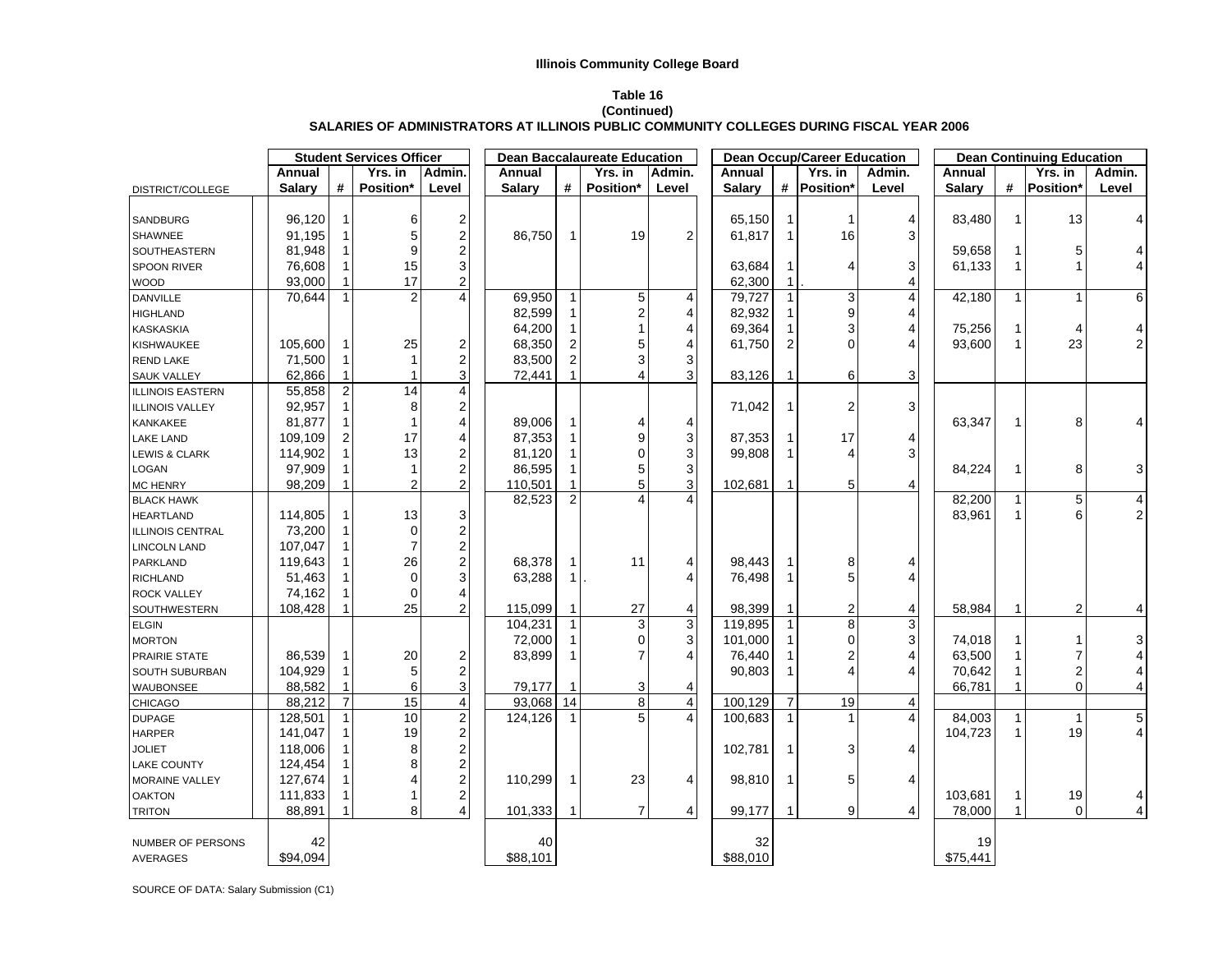#### **Table 16 (Continued) SALARIES OF ADMINISTRATORS AT ILLINOIS PUBLIC COMMUNITY COLLEGES DURING FISCAL YEAR 2006**

|                         |               |                | <b>Director Data Processing®</b> |                         |               |              | <b>Director Research/Planning</b> |                |               |                | <b>Director Admissions/Records</b> |                |               |              | <b>Director of Counseling</b> |                         |
|-------------------------|---------------|----------------|----------------------------------|-------------------------|---------------|--------------|-----------------------------------|----------------|---------------|----------------|------------------------------------|----------------|---------------|--------------|-------------------------------|-------------------------|
|                         | Annual        |                | Yrs. in                          | Admin.                  | Annual        |              | Yrs. in                           | Admin.         | Annual        |                | Yrs. in                            | Admin.         | Annual        |              | Yrs. in                       | Admin.                  |
| DISTRICT/COLLEGE        | <b>Salary</b> | #              | Position*                        | Level                   | <b>Salary</b> | #            | Position*                         | Level          | <b>Salary</b> | #              | Position*                          | Level          | <b>Salary</b> |              | # Position*                   | Level                   |
| SANDBURG                |               |                |                                  |                         |               |              |                                   |                | \$87,350      |                | $\Omega$                           | 4              |               |              |                               |                         |
| <b>SHAWNEE</b>          | \$60,750      | -1             | $\overline{4}$                   | 4                       | \$87,000      | $\mathbf{1}$ | 5                                 | $\overline{2}$ | 54,349        |                | 16                                 | 4              |               |              |                               |                         |
| <b>SOUTHEASTERN</b>     | 59,658        | $\mathbf 1$    | 10                               | 6                       |               |              |                                   |                | 49,553        | -1             | 12                                 | 6              | \$60,496      | 1            | 11                            |                         |
| <b>SPOON RIVER</b>      |               |                |                                  |                         |               |              |                                   |                |               |                |                                    |                |               |              |                               |                         |
| <b>WOOD</b>             | 55,890        | $\mathbf{1}$   |                                  | 4                       | 61,937        | 1            | 6                                 | 4              | 53,508        | -1             | 20                                 | 4              |               |              |                               |                         |
| <b>DANVILLE</b>         | 60.611        | $\overline{1}$ | 9                                | 6                       | 56,562        | $\mathbf{1}$ |                                   | 4              | 56,257        | $\overline{1}$ | 8                                  | 4              | 60,770        | $\mathbf{1}$ | $\mathbf{1}$                  | 6                       |
| <b>HIGHLAND</b>         | 59,952        |                | 5                                | 4                       |               |              |                                   |                | 76,650        | $\mathbf 1$    | 15                                 |                |               |              |                               |                         |
| <b>KASKASKIA</b>        | 60,252        |                | $\overline{4}$                   | 6                       | 50,207        | $\mathbf{1}$ |                                   | 4              | 45,775        | -1             |                                    |                |               |              |                               |                         |
| <b>KISHWAUKEE</b>       | 68,000        |                | 1                                | 4                       | 59,150        | $\mathbf{1}$ | հ                                 | $\overline{2}$ |               |                |                                    |                |               |              |                               |                         |
| <b>REND LAKE</b>        | 111,500       |                | 6                                | $\overline{2}$          |               |              |                                   |                | 36,260        |                |                                    | 4              | 51,282        |              | 2                             | 4                       |
| <b>SAUK VALLEY</b>      | 96,317        | $\mathbf{1}$   | 3                                | 3                       |               |              |                                   |                | 63,996        | $\overline{1}$ |                                    | 4              |               |              |                               |                         |
| <b>ILLINOIS EASTERN</b> | 72,712        | $\overline{1}$ | $\overline{9}$                   | $\overline{4}$          |               |              |                                   |                | 46,277        | 3              |                                    | $\overline{4}$ |               |              |                               |                         |
| <b>ILLINOIS VALLEY</b>  | 84,920        |                | 12                               | 3                       |               |              |                                   |                | 44,132        |                | $\overline{2}$                     | 3              | 56,925        |              | 1                             | 3                       |
| <b>KANKAKEE</b>         | 95,825        |                | 17                               | 4                       |               |              |                                   |                | 47,934        |                |                                    |                | 61.040        |              | 2                             | $\overline{4}$          |
| <b>LAKE LAND</b>        | 91,941        |                | $\overline{4}$                   | 4                       |               |              |                                   |                | 72,986        |                | 11                                 |                |               |              |                               |                         |
| <b>LEWIS AND CLARK</b>  | 153,083       |                | $\overline{4}$                   | 2                       |               |              |                                   |                | 50,000        |                |                                    | 4              | 68,000        | $\mathbf{1}$ | 13                            | 4                       |
| <b>LOGAN</b>            | 81.255        |                | 24                               | 4                       |               |              |                                   |                |               |                |                                    |                |               |              |                               |                         |
| <b>MCHENRY</b>          | 106,610       |                | $\overline{\mathcal{L}}$         | $\overline{\mathbf{c}}$ | 91,320        | $\mathbf 1$  | 13                                | 4              | 67,186        | 1              |                                    | 4              | 66,357        | $\mathbf{1}$ | $\mathbf{1}$                  | 4                       |
| <b>BLACK HAWK</b>       | 96,585        |                | $\overline{c}$                   | $\overline{2}$          |               |              |                                   |                |               |                |                                    |                |               |              |                               |                         |
| <b>HEARTLAND</b>        | 92,143        |                | 8                                | 3                       | 67,053        | 1            | $\overline{2}$                    | 3              | 60,149        |                | 7                                  | 4              | 69,398        |              | 14                            | 4                       |
| <b>ILLINOIS CENTRAL</b> | 77,817        |                | $\mathbf{1}$                     | 4                       | 99,584        | 1            | $\Omega$                          | $\overline{2}$ | 62,911        |                | 4                                  | 6              | 79,758        | 1            | 11                            | $6\vert$                |
| <b>LINCOLN LAND</b>     | 101,437       |                | $\overline{2}$                   | 2                       | 64,037        | $\mathbf{1}$ |                                   | 4              | 75,231        |                | 3                                  | 3              | 64,680        | 1            | 14                            | $\overline{3}$          |
| PARKLAND                |               |                |                                  |                         | 76,374        | 1            | o                                 | 4              | 81,947        |                | 11                                 |                |               |              |                               |                         |
| <b>RICHLAND</b>         | 76,649        | -1             | 24                               | 4                       | 48,555        | 1            | 2                                 | 3              | 54,537        | $\overline{2}$ |                                    |                |               |              |                               |                         |
| <b>ROCK VALLEY</b>      | 111,795       |                | $\overline{7}$                   | 3                       |               |              |                                   |                | 66,622        |                | $\Omega$                           |                |               |              |                               |                         |
| SOUTHWESTERN            | 118,325       |                | 5                                | $\overline{c}$          | 68,106        | 1            | 25                                | 4              | 62,575        |                | 3                                  |                | 85,086        |              | 3                             | 4                       |
| <b>ELGIN</b>            | 107,500       | $\overline{1}$ | $\overline{0}$                   | 3                       | 79,869        | $\mathbf{1}$ | $\overline{2}$                    | $\overline{4}$ | 95,046        | $\overline{1}$ | 14                                 |                | 97,043        |              | 8                             | $\overline{\mathbf{4}}$ |
| <b>MORTON</b>           | 78,000        |                | $\Omega$                         | 4                       | 62,850        | 1            |                                   | 4              | 57,613        |                |                                    |                | 57,613        |              |                               | 4                       |
| <b>PRAIRIE STATE</b>    | 73,694        |                | $\overline{4}$                   | 4                       | 51,953        | 1            |                                   | $\overline{4}$ | 54,744        |                | 11                                 |                | 78,140        |              | 6                             | 4                       |
| <b>SOUTH SUBURBAN</b>   | 91,048        |                | 8                                | 4                       | 96,697        | $\mathbf{1}$ | 14                                | $\overline{4}$ | 69,820        | -1             | $\overline{2}$                     |                | 85,549        |              | 5                             | 4                       |
| <b>WAUBONSEE</b>        | 108,730       |                | 5                                | 3                       |               |              |                                   |                | 69,484        |                | 5                                  |                | 70,159        |              | 6                             | 4                       |
| <b>CHICAGO</b>          | 148,684       | $\overline{1}$ | 20                               | $\overline{2}$          |               |              |                                   |                | 65,524        | $\overline{7}$ | 19                                 | 4              |               |              |                               |                         |
| <b>DUPAGE</b>           | 149.911       | $\overline{1}$ | 21                               | $\overline{2}$          | 132,447       | $\mathbf{1}$ | 14                                | 4              | 106,977       | $\overline{1}$ | 9                                  | 4              | 95,589        |              | 3                             | $\overline{5}$          |
| <b>HARPER</b>           | 156,060       |                | 13                               | $\overline{2}$          | 89,115        | 1            | 16                                | 4              | 76,217        |                | 15                                 | 4              | 99,669        |              | 3                             | $\overline{4}$          |
| <b>JOLIET</b>           | 100,287       |                | $\mathbf{1}$                     | $\Omega$                | 62,346        | $\mathbf{1}$ | $\overline{2}$                    | 4              | 72,123        |                | 6                                  | 6              |               |              |                               |                         |
| <b>LAKE COUNTY</b>      | 119,738       |                | 12                               | 4                       | 103,384       | 1            | $\overline{7}$                    | 3              | 76,284        |                | 6                                  |                | 72,880        |              | 4                             | 4                       |
| <b>MORAINE VALLEY</b>   | 131,084       |                | $\overline{4}$                   | 4                       | 80,000        | 1            | 19                                | 4              | 85,444        |                |                                    |                | 87,033        | -1           | 6                             | 4                       |
| <b>OAKTON</b>           | 92,771        |                | 1                                | 4                       | 126,500       | $\mathbf{1}$ | 20                                | 3              | 75,222        | 1              | 3                                  | 4              | 91,000        | 1            | 0                             | $\vert 4 \vert$         |
| <b>TRITON</b>           | 94,577        |                | 6                                | 3                       | 85,000        |              | $\mathfrak{p}$                    | 4              | 86,357        |                | 8                                  | 4              |               |              |                               |                         |
|                         |               |                |                                  |                         |               |              |                                   |                |               |                |                                    |                |               |              |                               |                         |
|                         | 36            |                |                                  |                         | 23            |              |                                   |                | 44            |                |                                    |                | 21            |              |                               |                         |
|                         | \$95,725      |                |                                  |                         | \$78,263      |              |                                   |                | \$64,711      |                |                                    |                | \$74,213      |              |                               |                         |

Updated 6/9/2006 SOURCE OF DATA: Salary Submission (C1)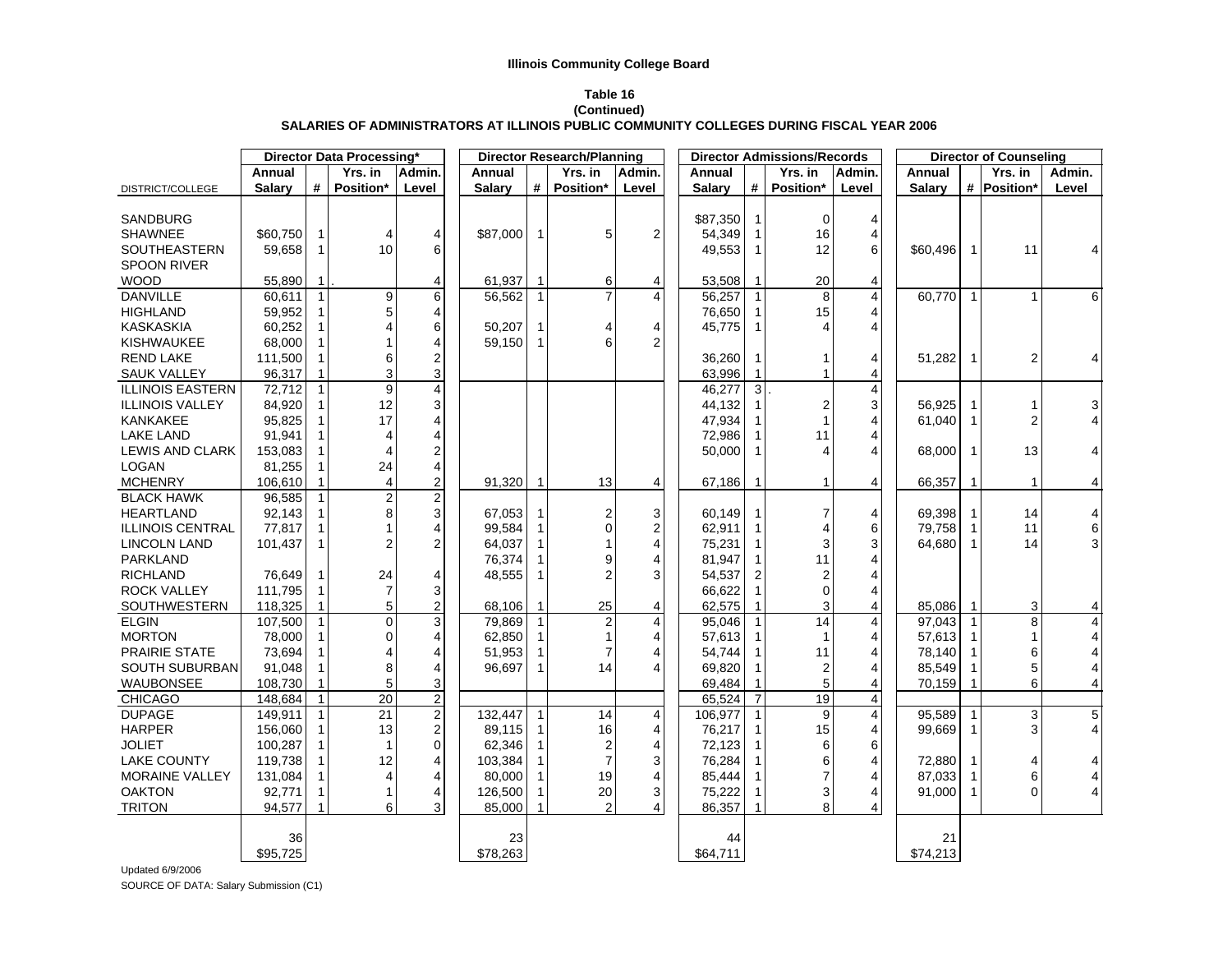#### **Table 16**

#### **(Continued) SALARIES OF ADMINISTRATORS AT ILLINOIS PUBLIC COMMUNITY COLLEGES DURING FISCAL YEAR 2006**

|                          |                  |                             | <b>Director Financial Aid</b> |                         |                  |                              | <b>Director Job Placement</b> |        | <b>Director Student Activities</b> |              |                | <b>Director Library/LRC</b> |               |                |                |                                            |
|--------------------------|------------------|-----------------------------|-------------------------------|-------------------------|------------------|------------------------------|-------------------------------|--------|------------------------------------|--------------|----------------|-----------------------------|---------------|----------------|----------------|--------------------------------------------|
|                          | Annual           |                             | Yrs. in                       | Admin.                  | Annual           |                              | Yrs. in                       | Admin. | Annual                             |              | Yrs. in        | Admin.                      | Annual        |                | Yrs. in        | Admin.                                     |
| DISTRICT/COLLEGE         | <b>Salary</b>    | #                           | Position*                     | Level                   | <b>Salary</b>    | #                            | Position*                     | Level  | <b>Salary</b>                      |              | # Position*    | Level                       | <b>Salary</b> |                | # Position*    | Level                                      |
|                          |                  |                             |                               |                         |                  |                              |                               |        |                                    |              |                |                             |               |                |                |                                            |
| SANDBURG                 | \$64,400         | $\mathbf{1}$                | 11                            | 4                       |                  |                              |                               |        |                                    |              |                |                             | \$75,900      | -1             | 6              | 4                                          |
| <b>SHAWNEE</b>           | 48,401           | $\mathbf{1}$                | 13                            | 4                       |                  |                              |                               |        |                                    |              |                |                             |               |                |                |                                            |
| SOUTHEASTERN             | 34,965           | 1                           |                               | 4                       |                  |                              |                               |        |                                    |              |                |                             | 52,064        | $\overline{2}$ | 11             | 4                                          |
| SPOON RIVER              |                  |                             |                               |                         |                  |                              |                               |        |                                    |              |                |                             | 49,164        | 1              | 4              | 3                                          |
| <b>WOOD</b>              |                  |                             |                               |                         | \$41,600         | $\overline{1}$               | $\overline{2}$                | 4      |                                    |              |                |                             | 46,390        | -1             | 14             | $\overline{\mathbf{4}}$                    |
| <b>DANVILLE</b>          | 54,967           | $\mathbf{1}$                | 8                             | 4                       | 44,153           | $\mathbf{1}$                 | 8                             | 6      |                                    |              |                |                             |               |                |                |                                            |
| <b>HIGHLAND</b>          |                  |                             |                               |                         |                  |                              |                               |        |                                    |              |                |                             | 77,940        | -1             | 22             | 4                                          |
| <b>KASKASKIA</b>         | 47,408           | $\mathbf 1$                 | 4                             | 4                       |                  |                              |                               |        | \$47,000                           | $\mathbf{1}$ | 5              | 4                           | 51,000        | $\mathbf{1}$   |                | 4                                          |
| <b>KISHWAUKEE</b>        |                  |                             |                               |                         |                  |                              |                               |        |                                    |              |                |                             | 48,250        |                | 4              |                                            |
| <b>REND LAKE</b>         | 64,272           | 1                           | 25                            | 4                       |                  |                              |                               |        |                                    |              |                |                             | 64,232        |                | 6              | $\frac{4}{3}$                              |
| <b>SAUK VALLEY</b>       |                  |                             |                               |                         |                  |                              |                               |        |                                    |              |                |                             | 62,966        |                | 3              | $\overline{\mathbf{4}}$                    |
| <b>ILLINOIS EASTERN</b>  | 43,981           | $\overline{4}$              | 20                            | 4                       |                  |                              |                               |        |                                    |              |                |                             | 38,941        | 4              | 6              | 4                                          |
| <b>ILLINOIS VALLEY</b>   | 47,500           | -1                          | 4                             | 3                       |                  |                              |                               |        |                                    |              |                |                             |               |                |                |                                            |
| KANKAKEE                 | 75,957           | 1                           | 18                            | 4                       |                  |                              |                               |        |                                    |              |                |                             | 60,269        |                | 5              | 4                                          |
|                          | 50,000           | $\mathbf 1$                 | $\mathbf 0$                   | 6                       |                  |                              |                               |        |                                    |              |                |                             |               |                |                |                                            |
| <b>LAKE LAND</b>         |                  |                             |                               |                         |                  |                              |                               |        |                                    |              |                |                             | 75,120        |                | 9              |                                            |
| <b>LEWIS &amp; CLARK</b> | 50,000<br>56,430 | $\mathbf{1}$<br>$\mathbf 1$ | 2<br>8                        | 4<br>$\overline{4}$     | 57,152<br>69,977 | $\mathbf{1}$<br>$\mathbf{1}$ | 3<br>3                        | 4<br>4 |                                    |              |                |                             | 49,638        |                | $\overline{7}$ | 3                                          |
| LOGAN                    |                  |                             |                               |                         |                  |                              |                               |        |                                    |              |                |                             |               |                |                | $\overline{\mathcal{L}}$                   |
| <b>MC HENRY</b>          |                  |                             |                               |                         |                  |                              |                               |        | 69,881                             |              | 1              | 4                           | 76,377        |                | 2              | 4                                          |
| <b>BLACK HAWK</b>        |                  |                             |                               |                         |                  |                              |                               |        |                                    |              |                |                             |               |                |                |                                            |
| <b>HEARTLAND</b>         | 67,594           | $\mathbf{1}$                | 2                             | 4                       |                  |                              |                               |        |                                    |              |                |                             | 47,240        | $\mathbf 1$    | 4              | 4                                          |
| <b>ILLINOIS CENTRAL</b>  | 58,195           | $\mathbf 1$                 | $\mathbf 0$                   | 6                       |                  |                              |                               |        |                                    |              |                |                             |               |                |                |                                            |
| <b>LINCOLN LAND</b>      | 75,231           | $\mathbf 1$                 | 20                            | 3                       |                  |                              |                               |        | 41,000                             | $\mathbf 1$  | 0              | 4                           | 75,231        |                | 4              | 5                                          |
| PARKLAND                 |                  |                             |                               |                         | 59,853           | $\mathbf{1}$                 | 11                            | 4      | 56,464                             | -1           | $\overline{7}$ | 4                           | 67,183        |                | 6              | 4                                          |
| <b>RICHLAND</b>          | 42,859           | $\mathbf{1}$                | 1                             | 4                       | 62,113           | 1                            | $\mathbf{1}$                  | 4      |                                    |              |                |                             | 48,390        |                |                | 4                                          |
| <b>ROCK VALLEY</b>       |                  |                             |                               |                         |                  |                              |                               |        |                                    |              |                |                             | 73,616        | 1              | 6              | $\overline{\mathcal{L}}$                   |
| SOUTHWESTERN             | 65,100           | -1                          | $\mathbf 1$                   | 4                       |                  |                              |                               |        | 54,074                             | 1            | 15             | 4                           | 88,925        |                |                | $\overline{\mathbf{4}}$                    |
| <b>ELGIN</b>             | 90,009           | $\mathbf{1}$                | $\mathbf{1}$                  | $\overline{4}$          |                  |                              |                               |        | 91,933                             | $\mathbf 1$  | 6              | 4                           | 97,046        |                | $\overline{2}$ | $\begin{array}{c} 3 \\ 3 \\ 4 \end{array}$ |
| <b>MORTON</b>            |                  |                             |                               |                         |                  |                              |                               |        | 43,133                             | $\mathbf 1$  | 1              | 4                           | 69,659        |                | 2              |                                            |
| PRAIRIE STATE            | 51,756           | $\mathbf{1}$                | 10                            | 4                       |                  |                              |                               |        |                                    |              |                |                             | 77,403        | -1             | 25             |                                            |
| SOUTH SUBURBAN           | 69,524           | 1                           | 10                            | 4                       | 69,820           | $\mathbf{1}$                 | $\overline{2}$                | 6      | 60,771                             | $\mathbf{1}$ | 11             | 4                           |               |                |                |                                            |
| WAUBONSEE                |                  |                             |                               |                         |                  |                              |                               |        |                                    |              |                |                             |               |                |                |                                            |
| CHICAGO                  | 61,635           | 8                           | 17                            | $\overline{\mathbf{4}}$ |                  |                              |                               |        |                                    |              |                |                             |               |                |                |                                            |
| <b>DUPAGE</b>            | 102,687          | $\mathbf{1}$                | 1                             | $\overline{4}$          |                  |                              |                               |        | 105,405                            | $\mathbf{1}$ | 15             | 4                           | 135,843       | 1              | 20             | 4                                          |
| <b>HARPER</b>            | 82,442           | $\mathbf 1$                 | 2                             | 4                       |                  |                              |                               |        | 72,304                             | -1           | 24             | 4                           | 101,349       | -1             | 5              | 4                                          |
| <b>JOLIET</b>            | 61,788           | 1                           | 1                             | 6                       | 61,788           | $\mathbf{1}$                 | 4                             | 6      | 59,856                             | -1           | 5              | 6                           |               |                |                |                                            |
| <b>LAKE COUNTY</b>       |                  |                             |                               |                         | 55,012           | $\mathbf{1}$                 | 1                             | 4      | 55,012                             | 1            | 5              | 4                           | 92,863        |                | 4              | 4                                          |
| MORAINE VALLEY           | 69,262           | $\mathbf{1}$                | 15                            | 4                       | 55,866           | 1                            | 3                             | 4      | 62,328                             | $\mathbf 1$  | $\overline{2}$ | 4                           | 90,606        | -1             | 3              | 4                                          |
| <b>OAKTON</b>            | 77,308           | $\mathbf 1$                 | 6                             | 4                       |                  |                              |                               |        | 97,140                             | $\mathbf{1}$ | 20             | 4                           | 102,835       | 1              | 15             |                                            |
| <b>TRITON</b>            | 60,787           |                             | 9                             | 6                       |                  |                              |                               |        |                                    |              |                |                             | 100,987       |                | 14             | $\frac{4}{3}$                              |
|                          |                  |                             |                               |                         |                  |                              |                               |        |                                    |              |                |                             |               |                |                |                                            |
| NUMBER OF PERSONS        | 37               |                             |                               |                         | 10               |                              |                               |        | 14                                 |              |                |                             | 33            |                |                |                                            |
| <b>AVERAGES</b>          | \$60,482         |                             |                               |                         | \$66,309         |                              |                               |        | \$65,450                           |              |                |                             | \$68,676      |                |                |                                            |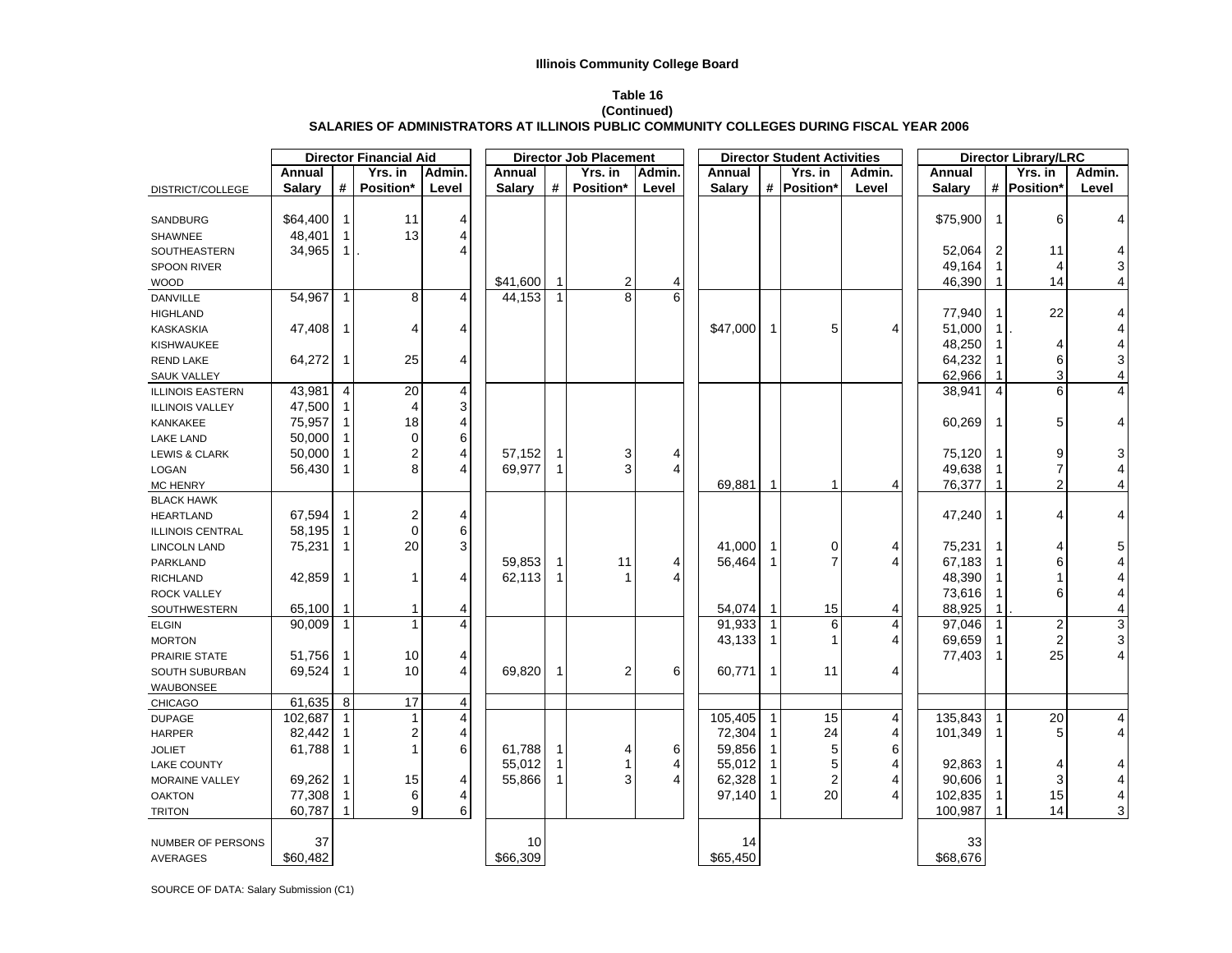#### **Table 16**

#### **(Continued) SALARIES OF ADMINISTRATORS AT ILLINOIS PUBLIC COMMUNITY COLLEGES DURING FISCAL YEAR 2006**

|                              |               |              | <b>Director Development/Grants</b> |                         |               |              | <b>Director Public Info/Relations</b> |                         |               |              | Director Personnel/Human Res. |                |               |                | <b>Director Business Services</b> |                |
|------------------------------|---------------|--------------|------------------------------------|-------------------------|---------------|--------------|---------------------------------------|-------------------------|---------------|--------------|-------------------------------|----------------|---------------|----------------|-----------------------------------|----------------|
|                              | Annual        |              | Yrs. in                            | Admin.                  | Annual        |              | Yrs. in                               | Admin.                  | Annual        |              | Yrs. in                       | Admin.         | Annual        |                | Yrs. in                           | Admin.         |
| DISTRICT/COLLEGE             | <b>Salary</b> | #            | Position*                          | Level                   | <b>Salary</b> | #            | Position*                             | Level                   | <b>Salary</b> | #            | <b>Position*</b>              | Level          | <b>Salary</b> |                | # Position*                       | Level          |
|                              |               |              |                                    |                         |               |              |                                       |                         |               |              |                               |                |               |                |                                   |                |
| SANDBURG                     |               |              |                                    |                         | \$57,590      |              | 12                                    | $\overline{4}$          |               |              |                               |                | \$53,980      | -1             | 3                                 | $\overline{4}$ |
| <b>SHAWNEE</b>               | \$38,800      | $\mathbf 1$  | $\mathbf{1}$                       | 4                       | 30,800        |              | $\mathbf{1}$                          | 4                       |               |              |                               |                |               |                |                                   |                |
| SOUTHEASTERN                 |               |              |                                    |                         | 50,031        | 2            | 17                                    | 6                       | \$40,000      | 1            | $\Omega$                      | 4              |               |                |                                   |                |
| <b>SPOON RIVER</b>           |               |              |                                    |                         |               |              |                                       |                         |               |              |                               |                |               |                |                                   |                |
| <b>WOOD</b>                  | 47,805        | $\mathbf 1$  | 6                                  | 4                       | 56,171        |              | 27                                    | $\overline{4}$          | 46,390        |              | 8                             | 4              | 49,680        |                |                                   | 4              |
| DANVILLE                     | 61,311        | $\mathbf{1}$ | $\overline{\mathbf{4}}$            | $\overline{4}$          |               |              |                                       |                         | 90,618        | $\mathbf{1}$ | 19                            | 4              | 65,895        |                |                                   | 4              |
| <b>HIGHLAND</b>              |               |              |                                    |                         | 55,760        |              | 9                                     | 4                       | 58,166        | 1            | 10                            | 4              |               |                |                                   |                |
| <b>KASKASKIA</b>             | 49,400        | $\mathbf 1$  | 1                                  | 3                       | 42,973        |              | 2                                     | $\overline{4}$          | 52,112        |              | 6                             |                | 49,683        | -1             | 21                                | 6              |
| KISHWAUKEE                   | 52,500        | $\mathbf{1}$ | 3                                  | $\overline{c}$          | 57,917        |              | 5                                     | $\boldsymbol{2}$        | 69,000        | 2            |                               |                |               |                |                                   |                |
| REND LAKE                    |               |              |                                    |                         | 53,553        |              | 26                                    | $\overline{4}$          |               |              |                               |                |               |                |                                   |                |
| <b>SAUK VALLEY</b>           |               |              |                                    |                         | 71,274        |              | 6                                     | $\overline{4}$          | 61,050        | 1            | $\mathbf 0$                   | 4              |               |                |                                   |                |
| <b>ILLINOIS EASTERN</b>      |               |              |                                    |                         | 37,418        | 3            | 18                                    | $\overline{4}$          | 47,826        |              | $\overline{\mathbf{4}}$       | 4              | 41,478        | 5              | 13                                | 4              |
| <b>ILLINOIS VALLEY</b>       |               |              |                                    |                         |               |              |                                       |                         | 50,094        |              | 2                             | 3              |               |                |                                   |                |
| KANKAKEE                     | 120,184       | $\mathbf{1}$ | 4                                  | $\overline{c}$          | 47,443        |              | 2                                     | $\overline{4}$          | 58,753        | $\mathbf{1}$ |                               | 4              | 70,352        |                | 4                                 | 4              |
| <b>LAKE LAND</b>             |               |              |                                    |                         | 49,134        |              | $\overline{\mathcal{I}}$              | 4                       |               |              |                               |                |               |                |                                   |                |
| <b>LEWIS &amp; CLARK</b>     | 47,536        | $\mathbf 1$  | $\mathbf 0$                        | 4                       | 86,919        |              | 11                                    | 3                       |               |              |                               |                |               |                |                                   |                |
| LOGAN                        |               |              |                                    |                         | 51,728        |              | $\mathbf{1}$                          | $\overline{4}$          | 63,745        | 1            |                               | 4              | 39,438        |                | 2                                 | 4              |
| <b>MC HENRY</b>              | 91,850        | 1            | 2                                  | $\overline{c}$          | 78,001        |              | 6                                     | $\overline{4}$          | 95,217        | $\mathbf{1}$ | 10                            | 2              | 80,132        |                | 10                                | 4              |
| <b>BLACK HAWK</b>            |               |              |                                    |                         |               |              |                                       |                         | 75,000        | $\mathbf{1}$ | 4                             | 4              |               |                |                                   |                |
| <b>HEARTLAND</b>             |               |              |                                    |                         | 59,591        |              | 7                                     | 3                       | 61,754        |              | 7                             | 3              | 47,496        |                | 7                                 | 3              |
| <b>ILLINOIS CENTRAL</b>      | 73,410        | $\mathbf{1}$ | 4                                  | 3                       | 79,674        |              | 5                                     | 3                       | 79,105        |              | 4                             | 3              |               |                |                                   |                |
| <b>LINCOLN LAND</b>          |               |              |                                    |                         | 65,472        |              | 1                                     | $\overline{4}$          | 75,231        |              | 5                             | 3              | 81,230        | -1             | 11                                | 3              |
| PARKLAND                     | 67,997        | 1            | 2                                  | 3                       | 61,338        |              | 0                                     | 3                       | 75,000        |              | 5                             | 3              |               |                |                                   |                |
| <b>RICHLAND</b>              | 57,513        | 1            | 3                                  | 3                       | 54,591        | 1            |                                       | $\overline{4}$          | 66,450        |              |                               | 4              |               |                |                                   |                |
| ROCK VALLEY                  | 104,186       | 1            | 5                                  | $\overline{\mathbf{c}}$ |               |              |                                       |                         | 93,932        |              | 3                             | 3              | 67,712        |                |                                   | 4              |
|                              | 94,672        |              | 20                                 | 4                       | 71,771        |              | $\overline{7}$                        | $\overline{4}$          | 107,050       |              | 22                            | 2              | 76,911        |                | 18                                | 4              |
| SOUTHWESTERN<br><b>ELGIN</b> | 97.668        | $\mathbf{1}$ | $\mathbf{1}$                       | $\overline{3}$          |               |              |                                       |                         | 108,414       |              | 5                             | 3              |               |                |                                   |                |
| <b>MORTON</b>                | 53,120        | 3            | 2                                  | 4                       |               |              |                                       |                         | 41,900        |              |                               | 5              |               |                |                                   |                |
| PRAIRIE STATE                | 58,487        | $\mathbf{1}$ | 8                                  | 4                       | 54,895        |              | 6                                     | 4                       | 78,750        |              |                               | 4              | 69,015        | -1             | 4                                 | 4              |
|                              |               |              |                                    |                         | 47,263        |              | $\overline{\mathbf{c}}$               | 6                       | 85,549        |              | 5                             | 4              |               |                |                                   |                |
| SOUTH SUBURBAN               | 65,835        | $\mathbf 1$  | 1                                  | 4                       | 76,703        |              | $\mathbf{1}$                          | $\overline{4}$          | 83,334        |              | 14                            | 4              | 74,592        | -1             | 7                                 |                |
| <b>WAUBONSEE</b>             | 138,828       | $\mathbf{1}$ | $\overline{2}$                     | $\overline{2}$          | 94,360        | $\mathbf{1}$ | $\overline{5}$                        | $\overline{\mathbf{4}}$ | 140.400       | $\mathbf{1}$ | $\mathbf{1}$                  | $\overline{2}$ | 100,123       | $\overline{7}$ | 19                                | 4              |
| <b>CHICAGO</b>               | 97,537        |              | 3                                  | $\overline{4}$          |               |              | $\overline{c}$                        | $\overline{4}$          |               |              | 4                             |                |               |                | 11                                | 4<br>4         |
| <b>DUPAGE</b>                |               | 1<br>1       |                                    | $\mathbf 2$             | 98,487        |              | 3                                     | 3                       | 130,035       |              |                               | 4              | 111,539       | -1             |                                   |                |
| <b>HARPER</b>                | 128,133       |              | 8                                  |                         | 100,957       |              |                                       |                         | 124,943       |              | 24                            | 4              |               |                |                                   |                |
| <b>JOLIET</b>                | 74,643        | 1            | $\boldsymbol{2}$                   | 4                       | 82,453        |              | 4                                     | $\overline{4}$          | 85,841        |              | $\overline{7}$                | 4              | 77,589        |                |                                   | 4              |
| <b>LAKE COUNTY</b>           | 61,341        |              | 11                                 | 6                       | 90,554        |              | 14                                    | $\overline{4}$          | 100,100       |              | 16                            | 4              | 56,959        |                | 6                                 | 4              |
| <b>MORAINE VALLEY</b>        | 80,000        | 1            | 22                                 | 4                       | 76,365        |              | 6                                     | 4                       | 80,500        |              | 6                             | 4              |               |                |                                   |                |
| <b>OAKTON</b>                | 68,000        |              | 1                                  | 4                       | 125,778       |              | 1                                     | 3                       | 100,166       | 1            | 9                             | 4              | 77,308        |                | 6                                 | 4              |
| <b>TRITON</b>                | 75,000        |              | $\overline{2}$                     | 4                       | 65,520        |              | $\overline{2}$                        | 6                       | 88,268        |              | $\overline{7}$                | 3              | 92,030        |                | 5                                 | 3              |
|                              |               |              |                                    |                         |               |              |                                       |                         |               |              |                               |                |               |                |                                   |                |
| NUMBER OF PERSONS            | 27            |              |                                    |                         | 35            |              |                                       |                         | 34            |              |                               |                | 30            |                |                                   |                |
| <b>AVERAGES</b>              | \$74,518      |              |                                    |                         | \$64,496      |              |                                       |                         | \$78,932      |              |                               |                | \$71,660      |                |                                   |                |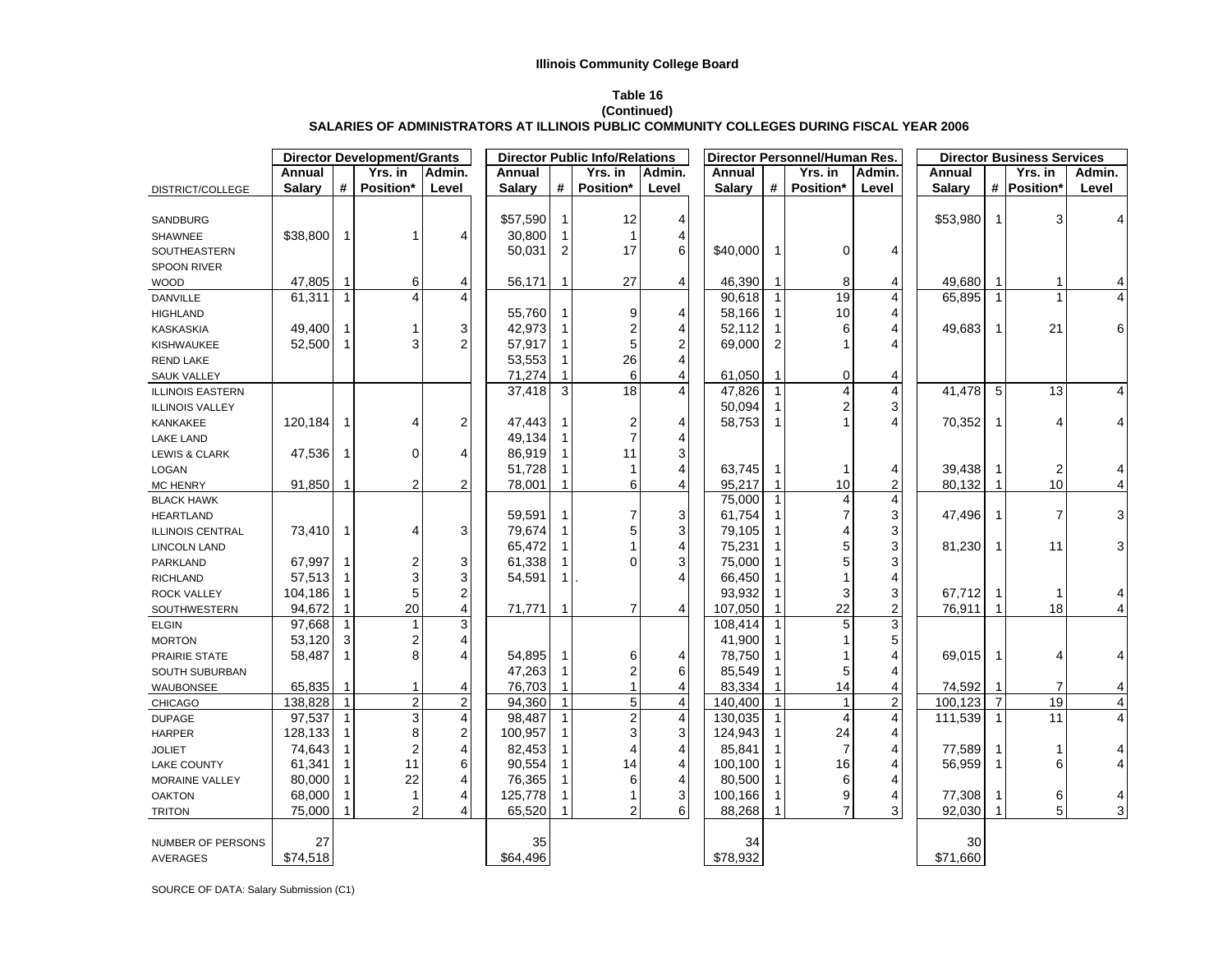## **Table 16**

#### **(Continued) SALARIES OF ADMINISTRATORS AT ILLINOIS PUBLIC COMMUNITY COLLEGES DURING FISCAL YEAR 2006**

|                         |               |                | <b>Director Physical Facilities</b> |        | <b>Director Adult Education</b> |                | <b>Director Athletics</b> |                         |               |      | Controller     |        |               |              |                |                |
|-------------------------|---------------|----------------|-------------------------------------|--------|---------------------------------|----------------|---------------------------|-------------------------|---------------|------|----------------|--------|---------------|--------------|----------------|----------------|
|                         | Annual        |                | Yrs. in                             | Admin. | Annual                          |                | Yrs. in                   | Admin.                  | Annual        |      | Yrs. in        | Admin. | Annual        |              | Yrs. in        | Admin.         |
| DISTRICT/COLLEGE        | <b>Salary</b> | #              | <b>Position*</b>                    | Level  | <b>Salary</b>                   | #              | Position*                 | Level                   | <b>Salary</b> | $\#$ | Position*      | Level  | <b>Salary</b> |              | # Position*    | Level          |
|                         |               |                |                                     |        |                                 |                |                           |                         |               |      |                |        |               |              |                |                |
| SANDBURG                |               |                |                                     |        | \$66,940                        | $\overline{1}$ | 10                        | 4                       |               |      |                |        | \$48,570      | -1           | 0              | 4              |
| SHAWNEE                 |               |                |                                     |        |                                 |                |                           |                         |               |      |                |        |               |              |                |                |
| SOUTHEASTERN            |               |                |                                     |        | 43,706                          | -1             | 9                         | 6                       |               |      |                |        | 49,169        |              | 3              | 6              |
| <b>SPOON RIVER</b>      | \$44,239      | -1             | 13                                  | 3      | 49,315                          | -1             | 11                        | 3                       |               |      |                |        |               |              |                |                |
| <b>WOOD</b>             | 57,131        | 1              | 8                                   | 4      |                                 |                |                           |                         | \$49,046      |      | 3              | 4      |               |              |                |                |
| <b>DANVILLE</b>         |               |                |                                     |        | 54,049                          | $\overline{1}$ | 12                        | 5                       | 47,348        |      | $\overline{3}$ | 6      | 54,453        |              | $\mathbf 0$    | 6              |
| <b>HIGHLAND</b>         | 66,275        | -1             | 10                                  | 4      | 54,019                          |                | 7                         | 4                       | 58,201        | 1    | 11             | 4      |               |              |                |                |
| <b>KASKASKIA</b>        | 58,380        | 1              | $\overline{4}$                      | 4      | 47,050                          | $\overline{1}$ | $\overline{2}$            | 4                       | 43,735        | 1    | $\overline{4}$ | 5      | 40,495        |              | 6              | 4              |
| <b>KISHWAUKEE</b>       |               |                |                                     |        |                                 |                |                           |                         |               |      |                |        |               |              |                |                |
| <b>REND LAKE</b>        | 83,500        | 1              | 10                                  | 4      |                                 |                |                           |                         | 41,765        |      | $\mathbf 0$    | 3      | 61,500        |              | 2              | 4              |
| <b>SAUK VALLEY</b>      | 56,650        | $\mathbf{1}$   | $\mathbf{1}$                        | 4      | 78,242                          | $\mathbf{1}$   | 11                        | 3                       | 57,519        | 1    | 12             | 5      | 62,816        |              | 10             | 4              |
| <b>ILLINOIS EASTERN</b> |               |                |                                     |        | 57,035                          | $\overline{2}$ |                           | $\overline{\Lambda}$    |               |      |                |        |               |              |                |                |
| <b>ILLINOIS VALLEY</b>  | 50,000        | $\mathbf 1$    | $\Omega$                            | 3      |                                 |                |                           |                         |               |      |                |        | 59,616        |              | 5              | 3              |
| KANKAKEE                | 90,561        | $\mathbf{1}$   | 27                                  | 4      | 63,324                          | $\mathbf{1}$   | 9                         | 4                       | 70,384        | 1    | 12             | 4      |               |              |                |                |
| <b>LAKE LAND</b>        | 49,606        | 1              | 3                                   | 4      |                                 |                |                           |                         | 52,000        |      | $\Omega$       | 6      | 80,672        |              | 17             | 4              |
| LEWIS & CLARK           | 107,014       | $\mathbf{1}$   | 15                                  | 3      | 60,367                          | $\mathbf{1}$   | 9                         | 4                       | 113,849       | 1    | 13             | 2      |               |              |                |                |
| LOGAN                   | 65,876        | 1              | 10                                  | 4      | 65,785                          |                | 9                         | 4                       | 77,239        |      | 5              | 4      |               |              |                |                |
| <b>MC HENRY</b>         | 89,308        |                | 10                                  | 2      | 68,292                          |                | 2                         | Δ                       | 76,593        |      | 16             | 4      | 77,966        |              | $\overline{2}$ | 2              |
| <b>BLACK HAWK</b>       |               |                |                                     |        |                                 |                |                           |                         |               |      |                |        |               |              |                |                |
| <b>HEARTLAND</b>        | 89,520        | 1              | 7                                   | 3      | 43,866                          | -1             | 3                         | 3                       |               |      |                |        | 75,705        |              | 14             | 3              |
| <b>ILLINOIS CENTRAL</b> |               |                |                                     |        |                                 |                |                           |                         |               |      |                |        |               |              |                |                |
| LINCOLN LAND            | 69,787        | 1              | $\overline{\mathbf{c}}$             | 4      | 88,504                          | $\mathbf{1}$   | 19                        | 3                       | 48,782        | 1    | 5              | 4      | 64,680        |              | 7              | 4              |
| PARKLAND                | 77,891        | 1              | $\mathbf 5$                         | 4      | 71,199                          |                | 18                        | 2                       | 34,281        | 1    | 9              | 4      | 66,675        |              | 2              | 2              |
| <b>RICHLAND</b>         | 76,044        | $\mathbf{1}$   | 17                                  | 4      | 39,464                          | -1             |                           | Δ                       |               |      |                |        | 73,974        |              | 11             | 4              |
| <b>ROCK VALLEY</b>      | 74,212        | 1              | 5                                   | 4      | 59,295                          |                | 14                        | 4                       |               |      |                |        | 60,714        |              | 1              | 4              |
| SOUTHWESTERN            | 78,129        | 1              | 23                                  | 4      | 86,244                          |                | $\overline{2}$            | 4                       | 73,527        |      | 26             | 4      | 85,665        |              | 3              | 4              |
| <b>ELGIN</b>            | 120,596       | $\mathbf{1}$   | $\overline{4}$                      | 3      | 92,595                          | $\overline{1}$ | 5                         | $\overline{\mathbf{4}}$ |               |      |                |        | 95,272        |              | 4              | 3              |
| <b>MORTON</b>           | 64,889        | $\overline{c}$ | 3                                   | 5      | 52,375                          |                | $\mathbf 0$               | 4                       |               |      |                |        | 79,875        |              |                | 3              |
| PRAIRIE STATE           | 76,864        | $\mathbf{1}$   | 6                                   | 4      | 71,225                          |                | 15                        |                         | 47,439        |      | 4              | 4      |               |              |                |                |
| SOUTH SUBURBAN          | 73,349        | $\mathbf{1}$   | 6                                   | 4      | 110,674                         |                | 5                         | 2                       |               |      |                |        | 79,157        |              | 4              | 4              |
| WAUBONSEE               |               |                |                                     |        | 74,997                          |                | 4                         | 4                       |               |      |                |        | 98,264        |              | 12             | 3              |
| CHICAGO                 | 139,834       | 1              | 5                                   | 2      | 84,504                          | $\overline{7}$ | 15                        | $\overline{\mathbf{4}}$ |               |      |                |        | 90,000        | $\mathbf{1}$ | 0              | 4              |
| <b>DUPAGE</b>           |               |                |                                     |        | 72,410                          | 1              | $\Omega$                  | 5                       | 125,854       | 1    | 14             | 5      | 110,122       |              | 5              | $\overline{4}$ |
| <b>HARPER</b>           | 107,876       | 1              | 3                                   | 4      |                                 |                |                           |                         |               |      |                |        | 102,281       |              | 9              | 6              |
| <b>JOLIET</b>           | 83,300        | 1              | 7                                   | 4      | 98,178                          | -1             | 6                         | 4                       | 69,725        | 1    | 10             | 6      | 92,618        |              | 3              | 4              |
| <b>LAKE COUNTY</b>      | 82,358        | 1              | 3                                   | 4      | 67,084                          |                | 9                         | 5                       | 60,528        | 1    | $\mathbf{1}$   | 4      |               |              |                |                |
| <b>MORAINE VALLEY</b>   | 99,000        | $\mathbf{1}$   | 3                                   | 4      | 74,257                          | -1             | 25                        |                         | 70,669        | 1    | 22             | 4      | 93,995        |              | 3              | 4              |
| <b>OAKTON</b>           | 116,422       | 1              | $\overline{7}$                      | 4      |                                 |                |                           |                         | 82,692        | 1    | $\overline{4}$ | 4      | 102,456       |              | 15             | 4              |
| <b>TRITON</b>           | 84,667        |                | 10                                  | 4      | 78,000                          |                | $\mathbf 0$               | 4                       |               |      |                |        | 65,000        |              | 3              | 6              |
|                         |               |                |                                     |        |                                 |                |                           |                         |               |      |                |        |               |              |                |                |
| NUMBER OF PERSONS       | 30            |                |                                     |        | 36                              |                |                           |                         | 20            |      |                |        | 26            |              |                |                |
| AVERAGES                | \$79,939      |                |                                     |        | \$70,474                        |                |                           |                         | \$65,059      |      |                |        | \$75,835      |              |                |                |
|                         |               |                |                                     |        |                                 |                |                           |                         |               |      |                |        |               |              |                |                |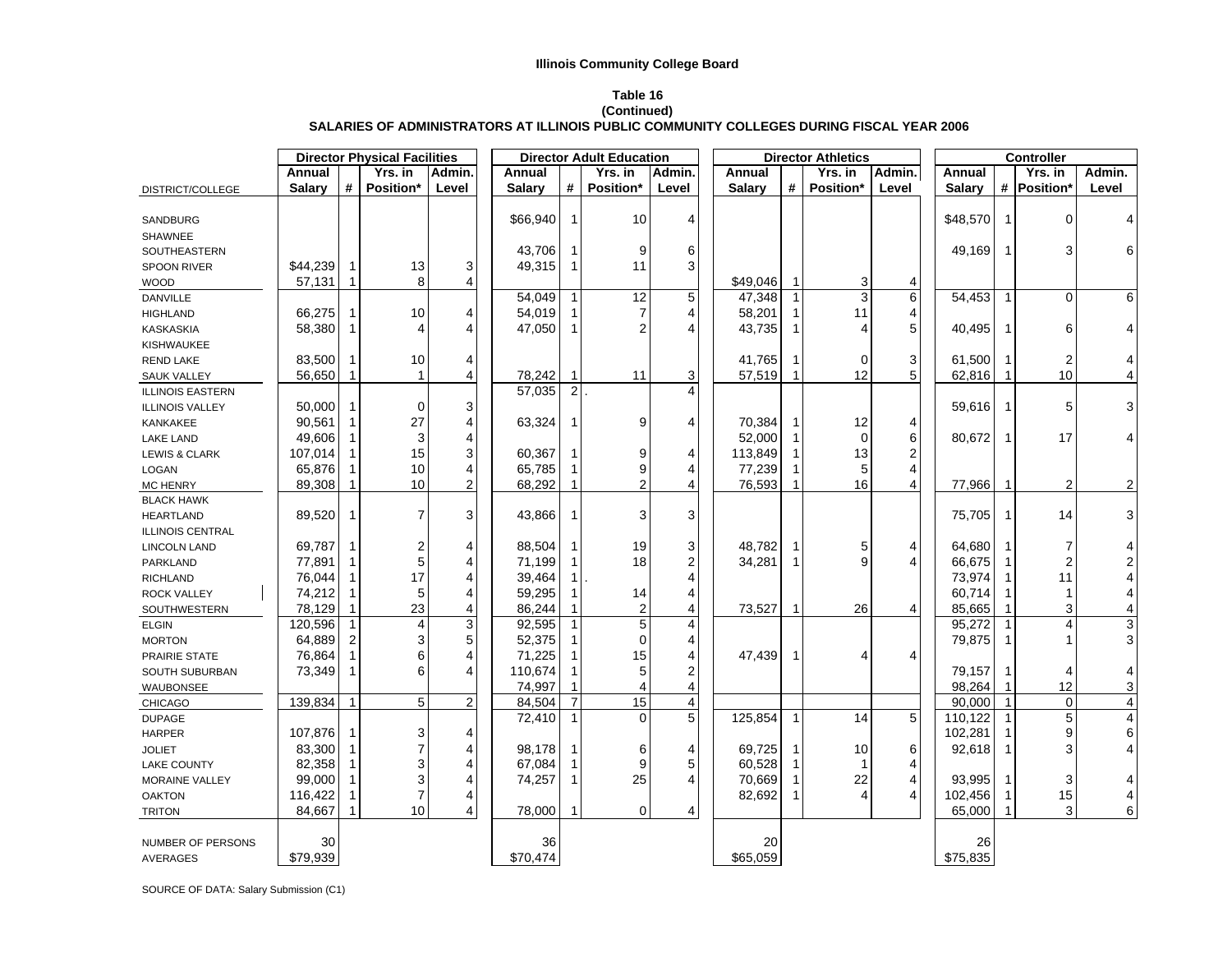#### **Table 16 (Continued) SALARIES OF ADMINISTRATORS AT ILLINOIS PUBLIC COMMUNITY COLLEGES DURING FISCAL YEAR 2006**

| Annual<br>Yrs. in<br>Admin.<br>#<br>Position*<br><b>Salary</b><br>Level<br>DISTRICT/COLLEGE<br>SANDBURG<br>1<br>14<br>4<br>\$52,730<br><b>SHAWNEE</b><br>SOUTHEASTERN<br><b>SPOON RIVER</b><br>54,676<br>4<br>1<br><b>WOOD</b><br>1<br>69,451<br>18<br>4<br><b>DANVILLE</b><br>4<br>51,560<br>1<br>4<br><b>HIGHLAND</b><br>70,057<br>4<br>1<br>4<br><b>KASKASKIA</b><br>3<br>4<br>78,360<br>1<br><b>KISHWAUKEE</b><br><b>REND LAKE</b><br><b>SAUK VALLEY</b><br><b>ILLINOIS EASTERN</b><br>67,496<br>1<br>16<br>3<br><b>ILLINOIS VALLEY</b><br>KANKAKEE<br>70,242<br>4<br>1<br>18<br>LAKE LAND<br><b>LEWIS &amp; CLARK</b><br>64,098<br>1<br>8<br>4<br><b>LOGAN</b><br>99,563<br>1<br>$\overline{2}$<br>4<br><b>MC HENRY</b><br><b>BLACK HAWK</b><br>72,920<br>1<br>2<br>3<br><b>HEARTLAND</b><br>7<br>6<br>71,564<br>1<br><b>ILLINOIS CENTRAL</b><br>55,000<br>1<br>0<br>4<br>LINCOLN LAND<br>PARKLAND<br><b>RICHLAND</b><br><b>ROCK VALLEY</b><br>75,953<br>9<br>1<br>4<br>SOUTHWESTERN<br><b>ELGIN</b><br>36,000<br>5<br>1<br>0<br><b>MORTON</b><br>PRAIRIE STATE<br>4<br>94,416<br>1<br>4<br><b>SOUTH SUBURBAN</b><br>WAUBONSEE<br>62,818<br>6<br>4<br>4<br><b>CHICAGO</b><br><b>DUPAGE</b><br><b>HARPER</b><br><b>JOLIET</b><br>100,530<br>1<br>4<br>6<br><b>LAKE COUNTY</b><br>1<br>1<br>4<br>97,150<br>MORAINE VALLEY<br><b>OAKTON</b><br><b>TRITON</b><br>24<br><b>NUMBER OF PERSONS</b><br>\$69,111<br><b>AVERAGES</b> |  | <b>Director Business/Industry Center</b> |  |
|---------------------------------------------------------------------------------------------------------------------------------------------------------------------------------------------------------------------------------------------------------------------------------------------------------------------------------------------------------------------------------------------------------------------------------------------------------------------------------------------------------------------------------------------------------------------------------------------------------------------------------------------------------------------------------------------------------------------------------------------------------------------------------------------------------------------------------------------------------------------------------------------------------------------------------------------------------------------------------------------------------------------------------------------------------------------------------------------------------------------------------------------------------------------------------------------------------------------------------------------------------------------------------------------------------------------------------------------------------------------------------------------------------------------------------|--|------------------------------------------|--|
|                                                                                                                                                                                                                                                                                                                                                                                                                                                                                                                                                                                                                                                                                                                                                                                                                                                                                                                                                                                                                                                                                                                                                                                                                                                                                                                                                                                                                                 |  |                                          |  |
|                                                                                                                                                                                                                                                                                                                                                                                                                                                                                                                                                                                                                                                                                                                                                                                                                                                                                                                                                                                                                                                                                                                                                                                                                                                                                                                                                                                                                                 |  |                                          |  |
|                                                                                                                                                                                                                                                                                                                                                                                                                                                                                                                                                                                                                                                                                                                                                                                                                                                                                                                                                                                                                                                                                                                                                                                                                                                                                                                                                                                                                                 |  |                                          |  |
|                                                                                                                                                                                                                                                                                                                                                                                                                                                                                                                                                                                                                                                                                                                                                                                                                                                                                                                                                                                                                                                                                                                                                                                                                                                                                                                                                                                                                                 |  |                                          |  |
|                                                                                                                                                                                                                                                                                                                                                                                                                                                                                                                                                                                                                                                                                                                                                                                                                                                                                                                                                                                                                                                                                                                                                                                                                                                                                                                                                                                                                                 |  |                                          |  |
|                                                                                                                                                                                                                                                                                                                                                                                                                                                                                                                                                                                                                                                                                                                                                                                                                                                                                                                                                                                                                                                                                                                                                                                                                                                                                                                                                                                                                                 |  |                                          |  |
|                                                                                                                                                                                                                                                                                                                                                                                                                                                                                                                                                                                                                                                                                                                                                                                                                                                                                                                                                                                                                                                                                                                                                                                                                                                                                                                                                                                                                                 |  |                                          |  |
|                                                                                                                                                                                                                                                                                                                                                                                                                                                                                                                                                                                                                                                                                                                                                                                                                                                                                                                                                                                                                                                                                                                                                                                                                                                                                                                                                                                                                                 |  |                                          |  |
|                                                                                                                                                                                                                                                                                                                                                                                                                                                                                                                                                                                                                                                                                                                                                                                                                                                                                                                                                                                                                                                                                                                                                                                                                                                                                                                                                                                                                                 |  |                                          |  |
|                                                                                                                                                                                                                                                                                                                                                                                                                                                                                                                                                                                                                                                                                                                                                                                                                                                                                                                                                                                                                                                                                                                                                                                                                                                                                                                                                                                                                                 |  |                                          |  |
|                                                                                                                                                                                                                                                                                                                                                                                                                                                                                                                                                                                                                                                                                                                                                                                                                                                                                                                                                                                                                                                                                                                                                                                                                                                                                                                                                                                                                                 |  |                                          |  |
|                                                                                                                                                                                                                                                                                                                                                                                                                                                                                                                                                                                                                                                                                                                                                                                                                                                                                                                                                                                                                                                                                                                                                                                                                                                                                                                                                                                                                                 |  |                                          |  |
|                                                                                                                                                                                                                                                                                                                                                                                                                                                                                                                                                                                                                                                                                                                                                                                                                                                                                                                                                                                                                                                                                                                                                                                                                                                                                                                                                                                                                                 |  |                                          |  |
|                                                                                                                                                                                                                                                                                                                                                                                                                                                                                                                                                                                                                                                                                                                                                                                                                                                                                                                                                                                                                                                                                                                                                                                                                                                                                                                                                                                                                                 |  |                                          |  |
|                                                                                                                                                                                                                                                                                                                                                                                                                                                                                                                                                                                                                                                                                                                                                                                                                                                                                                                                                                                                                                                                                                                                                                                                                                                                                                                                                                                                                                 |  |                                          |  |
|                                                                                                                                                                                                                                                                                                                                                                                                                                                                                                                                                                                                                                                                                                                                                                                                                                                                                                                                                                                                                                                                                                                                                                                                                                                                                                                                                                                                                                 |  |                                          |  |
|                                                                                                                                                                                                                                                                                                                                                                                                                                                                                                                                                                                                                                                                                                                                                                                                                                                                                                                                                                                                                                                                                                                                                                                                                                                                                                                                                                                                                                 |  |                                          |  |
|                                                                                                                                                                                                                                                                                                                                                                                                                                                                                                                                                                                                                                                                                                                                                                                                                                                                                                                                                                                                                                                                                                                                                                                                                                                                                                                                                                                                                                 |  |                                          |  |
|                                                                                                                                                                                                                                                                                                                                                                                                                                                                                                                                                                                                                                                                                                                                                                                                                                                                                                                                                                                                                                                                                                                                                                                                                                                                                                                                                                                                                                 |  |                                          |  |
|                                                                                                                                                                                                                                                                                                                                                                                                                                                                                                                                                                                                                                                                                                                                                                                                                                                                                                                                                                                                                                                                                                                                                                                                                                                                                                                                                                                                                                 |  |                                          |  |
|                                                                                                                                                                                                                                                                                                                                                                                                                                                                                                                                                                                                                                                                                                                                                                                                                                                                                                                                                                                                                                                                                                                                                                                                                                                                                                                                                                                                                                 |  |                                          |  |
|                                                                                                                                                                                                                                                                                                                                                                                                                                                                                                                                                                                                                                                                                                                                                                                                                                                                                                                                                                                                                                                                                                                                                                                                                                                                                                                                                                                                                                 |  |                                          |  |
|                                                                                                                                                                                                                                                                                                                                                                                                                                                                                                                                                                                                                                                                                                                                                                                                                                                                                                                                                                                                                                                                                                                                                                                                                                                                                                                                                                                                                                 |  |                                          |  |
|                                                                                                                                                                                                                                                                                                                                                                                                                                                                                                                                                                                                                                                                                                                                                                                                                                                                                                                                                                                                                                                                                                                                                                                                                                                                                                                                                                                                                                 |  |                                          |  |
|                                                                                                                                                                                                                                                                                                                                                                                                                                                                                                                                                                                                                                                                                                                                                                                                                                                                                                                                                                                                                                                                                                                                                                                                                                                                                                                                                                                                                                 |  |                                          |  |
|                                                                                                                                                                                                                                                                                                                                                                                                                                                                                                                                                                                                                                                                                                                                                                                                                                                                                                                                                                                                                                                                                                                                                                                                                                                                                                                                                                                                                                 |  |                                          |  |
|                                                                                                                                                                                                                                                                                                                                                                                                                                                                                                                                                                                                                                                                                                                                                                                                                                                                                                                                                                                                                                                                                                                                                                                                                                                                                                                                                                                                                                 |  |                                          |  |
|                                                                                                                                                                                                                                                                                                                                                                                                                                                                                                                                                                                                                                                                                                                                                                                                                                                                                                                                                                                                                                                                                                                                                                                                                                                                                                                                                                                                                                 |  |                                          |  |
|                                                                                                                                                                                                                                                                                                                                                                                                                                                                                                                                                                                                                                                                                                                                                                                                                                                                                                                                                                                                                                                                                                                                                                                                                                                                                                                                                                                                                                 |  |                                          |  |
|                                                                                                                                                                                                                                                                                                                                                                                                                                                                                                                                                                                                                                                                                                                                                                                                                                                                                                                                                                                                                                                                                                                                                                                                                                                                                                                                                                                                                                 |  |                                          |  |
|                                                                                                                                                                                                                                                                                                                                                                                                                                                                                                                                                                                                                                                                                                                                                                                                                                                                                                                                                                                                                                                                                                                                                                                                                                                                                                                                                                                                                                 |  |                                          |  |
|                                                                                                                                                                                                                                                                                                                                                                                                                                                                                                                                                                                                                                                                                                                                                                                                                                                                                                                                                                                                                                                                                                                                                                                                                                                                                                                                                                                                                                 |  |                                          |  |
|                                                                                                                                                                                                                                                                                                                                                                                                                                                                                                                                                                                                                                                                                                                                                                                                                                                                                                                                                                                                                                                                                                                                                                                                                                                                                                                                                                                                                                 |  |                                          |  |
|                                                                                                                                                                                                                                                                                                                                                                                                                                                                                                                                                                                                                                                                                                                                                                                                                                                                                                                                                                                                                                                                                                                                                                                                                                                                                                                                                                                                                                 |  |                                          |  |
|                                                                                                                                                                                                                                                                                                                                                                                                                                                                                                                                                                                                                                                                                                                                                                                                                                                                                                                                                                                                                                                                                                                                                                                                                                                                                                                                                                                                                                 |  |                                          |  |
|                                                                                                                                                                                                                                                                                                                                                                                                                                                                                                                                                                                                                                                                                                                                                                                                                                                                                                                                                                                                                                                                                                                                                                                                                                                                                                                                                                                                                                 |  |                                          |  |
|                                                                                                                                                                                                                                                                                                                                                                                                                                                                                                                                                                                                                                                                                                                                                                                                                                                                                                                                                                                                                                                                                                                                                                                                                                                                                                                                                                                                                                 |  |                                          |  |
|                                                                                                                                                                                                                                                                                                                                                                                                                                                                                                                                                                                                                                                                                                                                                                                                                                                                                                                                                                                                                                                                                                                                                                                                                                                                                                                                                                                                                                 |  |                                          |  |
|                                                                                                                                                                                                                                                                                                                                                                                                                                                                                                                                                                                                                                                                                                                                                                                                                                                                                                                                                                                                                                                                                                                                                                                                                                                                                                                                                                                                                                 |  |                                          |  |
|                                                                                                                                                                                                                                                                                                                                                                                                                                                                                                                                                                                                                                                                                                                                                                                                                                                                                                                                                                                                                                                                                                                                                                                                                                                                                                                                                                                                                                 |  |                                          |  |
|                                                                                                                                                                                                                                                                                                                                                                                                                                                                                                                                                                                                                                                                                                                                                                                                                                                                                                                                                                                                                                                                                                                                                                                                                                                                                                                                                                                                                                 |  |                                          |  |
|                                                                                                                                                                                                                                                                                                                                                                                                                                                                                                                                                                                                                                                                                                                                                                                                                                                                                                                                                                                                                                                                                                                                                                                                                                                                                                                                                                                                                                 |  |                                          |  |
|                                                                                                                                                                                                                                                                                                                                                                                                                                                                                                                                                                                                                                                                                                                                                                                                                                                                                                                                                                                                                                                                                                                                                                                                                                                                                                                                                                                                                                 |  |                                          |  |
|                                                                                                                                                                                                                                                                                                                                                                                                                                                                                                                                                                                                                                                                                                                                                                                                                                                                                                                                                                                                                                                                                                                                                                                                                                                                                                                                                                                                                                 |  |                                          |  |
|                                                                                                                                                                                                                                                                                                                                                                                                                                                                                                                                                                                                                                                                                                                                                                                                                                                                                                                                                                                                                                                                                                                                                                                                                                                                                                                                                                                                                                 |  |                                          |  |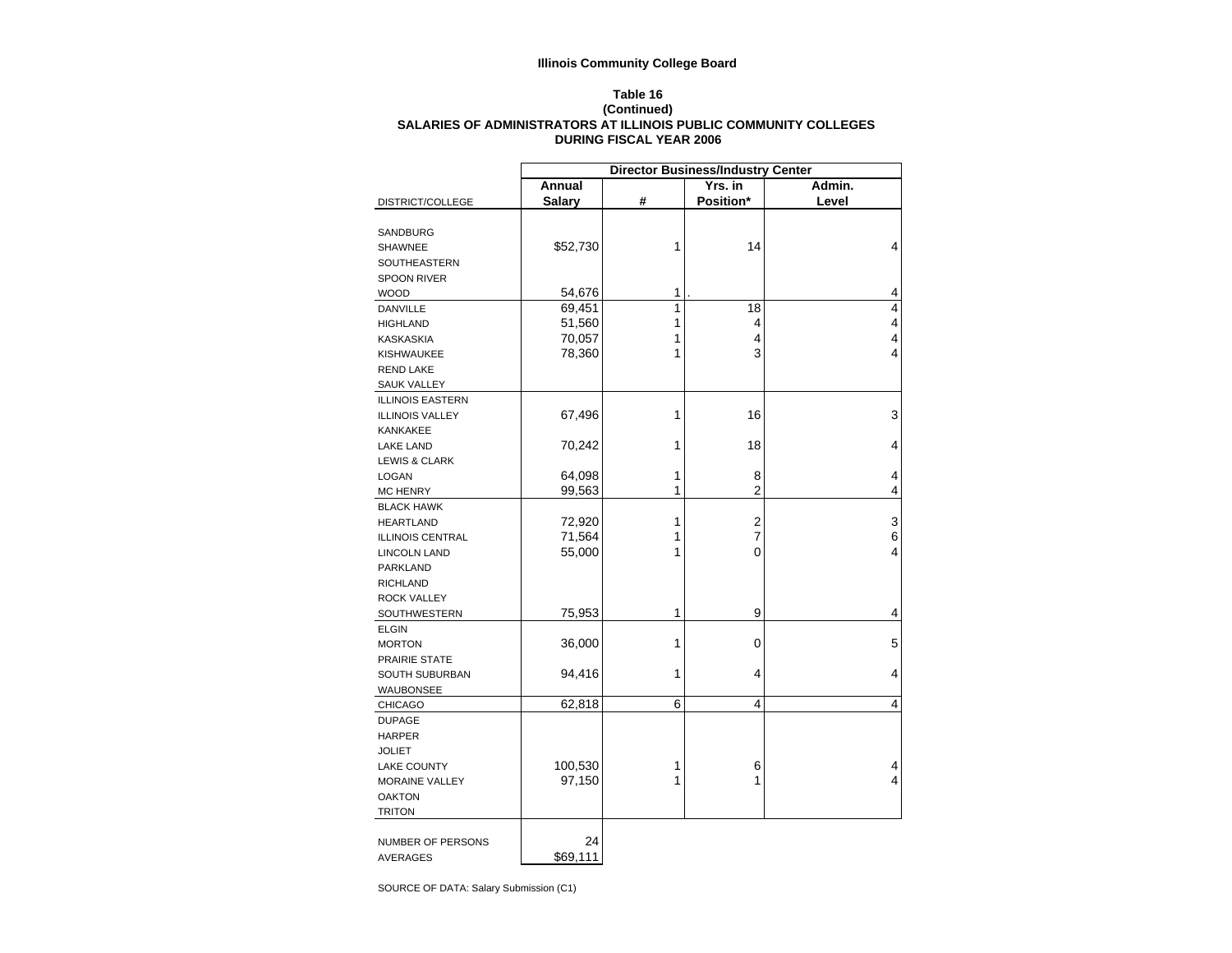## Section VIII

# **SUMMARY OF FISCAL YEAR 2006 MONTHLY CLASSIFIED AND OTHER (NONTEACHING) PROFESSIONAL STAFF SALARIES AT ILLINOIS PUBLIC COMMUNITY COLLEGES**

Table 17 summarizes Illinois community college earnings for specific classified and other (nonteaching) professional staff titles. The number of employees in Column 1 is the total of all employees for the respective position titles which were reported by Illinois community colleges. The average fiscal year 2006 salary in Column 3 is the weighted average of all monthly salaries reported for each classification. The high and low salaries are those reported by the colleges for each specific type of classification.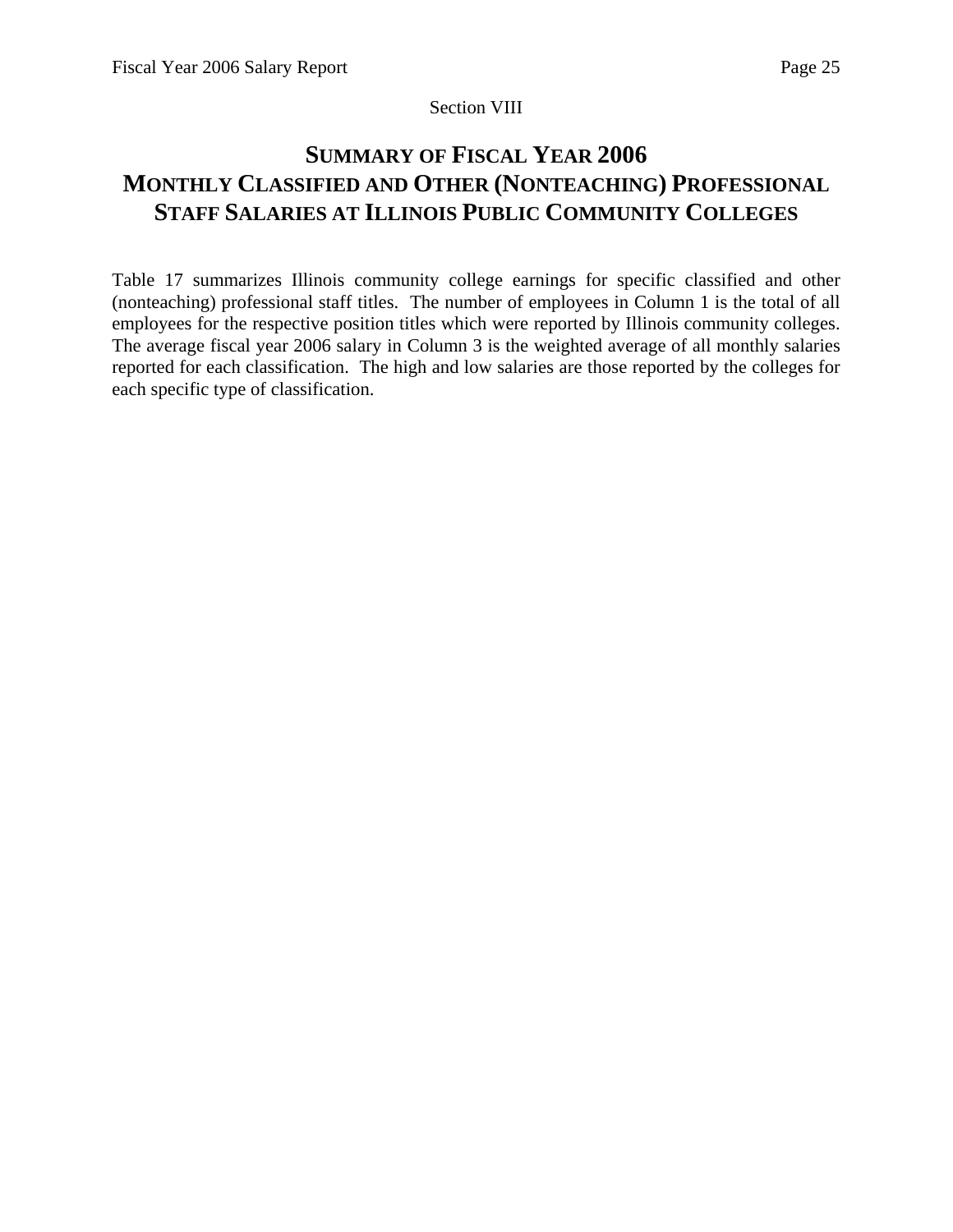## Table 17

#### LOW, HIGH, AND AVERAGE MONTHLY SALARIES FOR SPECIFIED CLASSIFIED AND OTHER (NON-TEACHING) PROFESSIONAL STAFF AT ILLINOIS COMMUNITY COLLEGES FOR FISCAL YEAR 2006\*

|                                     | Number of | Low           | Average | High          |
|-------------------------------------|-----------|---------------|---------|---------------|
|                                     | Employees | <b>Salary</b> | Salary  | <b>Salary</b> |
|                                     |           |               |         |               |
| Accountant I                        | 40        | \$2,214       | \$3,257 | \$4,716       |
| <b>Accountant II</b>                | 32        | 1,919         | 3,349   | 6,311         |
| <b>Account Clerk I</b>              | 109       | 1,430         | 2,387   | 3,315         |
| <b>Account Clerk II</b>             | 117       | 1,654         | 2,760   | 3,972         |
| Admissions/Records Assistant        | 159       | 1,599         | 2,285   | 3,393         |
| Admissions/Records Supervisor       | 73        | 2,023         | 3,701   | 6,125         |
| Audio/Visual Services Manager       | 23        | 2,156         | 3,905   | 6,749         |
| <b>Bookstore Manager</b>            | 22        | 2,724         | 3,902   | 6,749         |
| <b>Clerk Typist</b>                 | 449       | 1,464         | 2,319   | 2,898         |
| <b>Computer Operator I</b>          | 39        | 1,778         | 2,738   | 3,894         |
| <b>Computer Operator II</b>         | 38        | 1,716         | 3,132   | 5,840         |
| Computer Programmer I               | 9         | 3,073         | 3,630   | 4,832         |
| Computer Programmer II              | 19        | 2,295         | 3,770   | 5,421         |
| <b>Computer Systems Analyst</b>     | 50        | 2,151         | 4,600   | 7,238         |
| <b>Building Custodian</b>           | 932       | 1,544         | 2,385   | 3,895         |
| <b>Building Services Supervisor</b> | 108       | 2,320         | 3,510   | 6,123         |
| Data Entry Operator                 | 26        | 1,723         | 2,684   | 3,590         |
| Library Assistant                   | 161       | 1,290         | 2,385   | 3,587         |
| Programmer/Analyst                  | 59        | 2,977         | 4,602   | 6,507         |
| <b>Purchasing Assistant</b>         | 23        | 1,926         | 2,935   | 4,359         |
| <b>Purchasing Supervisor</b>        | 12        | 2,450         | 4,567   | 6,250         |
| <b>Telephone Operator</b>           | 65        | 1,208         | 2,248   | 3,341         |
| Secretary-General                   | 735       | 1,492         | 2,341   | 3,187         |
| Secretary-Administrative            | 435       | 1,849         | 2,854   | 3,609         |
| Secretary-Executive                 | 162       | 2,003         | 3,478   | 4,916         |
| Security Officer/Guard              | 171       | 1,598         | 2,703   | 4,070         |
| <b>Security Supervisor</b>          | 41        | 2,497         | 4,426   | 7,959         |
| Shipping/Receiving Assistant        | 65        | 1,060         | 2,482   | 4,431         |
| Administrator, Local Area Network   | 33        | 2,928         | 5,050   | 8,333         |
| Telecommunications, Technician      | 46        | 1,754         | 3,140   | 5,413         |
| Coordinator, Telecommunications     | 15        | 2,561         | 4,378   | 6,340         |
| Program Administrative Assistant    | 57        | 1,876         | 2,807   | 3,642         |
| <b>Accountant III</b>               | 15        | 2,556         | 4,332   | 7,110         |
| <b>Computer Programmer III</b>      | 9         | 2,496         | 4,690   | 6,906         |

\*Annual salaries were reported by the colleges and divided by 12 for use in this table. SOURCE OF DATA: Salary Submission (C2)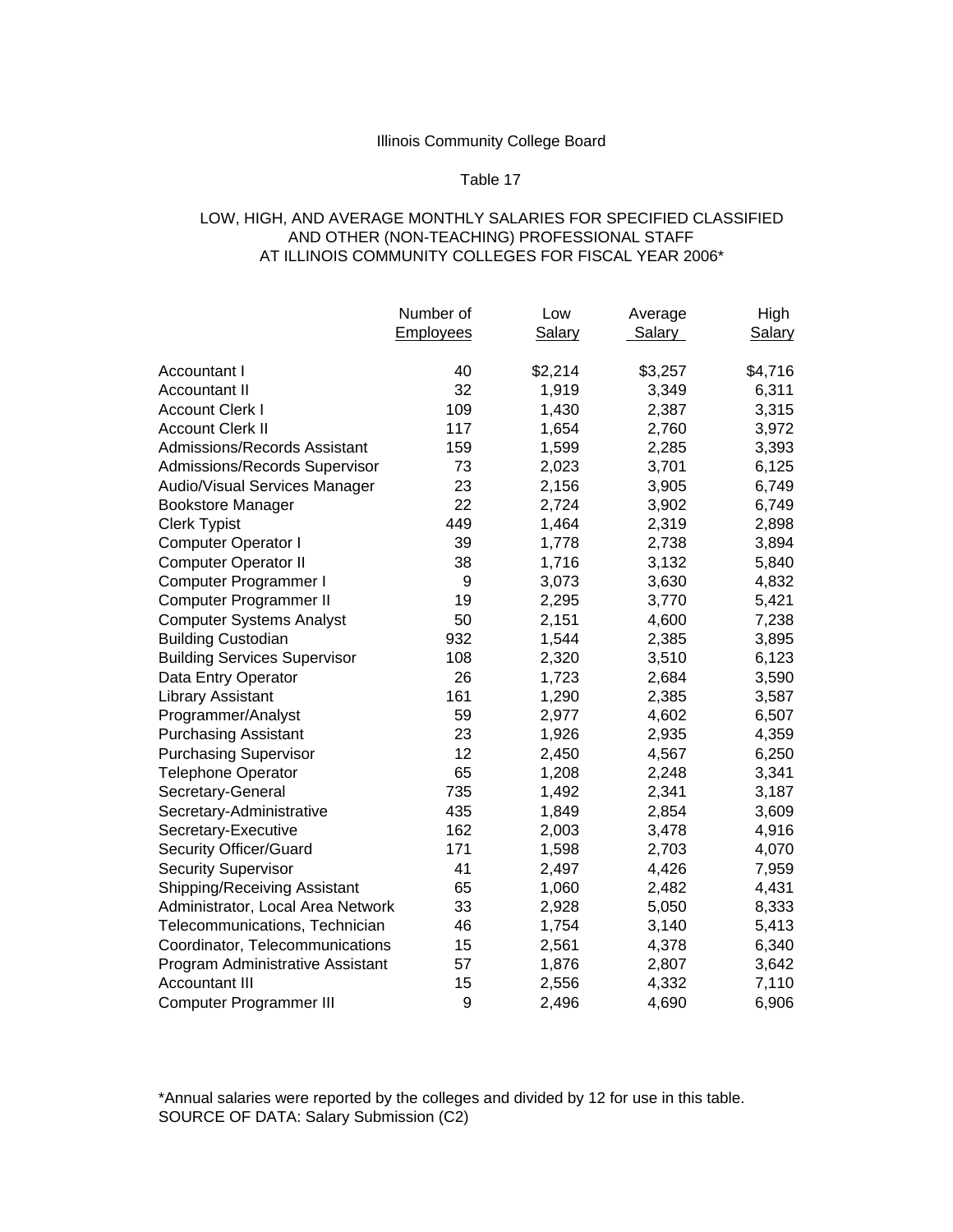Section IX

# **FRINGE BENEFITS FOR FULL-TIME EMPLOYEES AT ILLINOIS PUBLIC COMMUNITY COLLEGES - FISCAL YEAR 2005**

Table 18 summarizes the fringe benefits paid to all types of employees at Illinois public community colleges in fiscal year 2005. Table 19 identifies the type of fringe benefits provided by each Illinois public community college to full-time instructional faculty. Table 20 presents the total and average cost per employee of fringe benefits at each college for faculty, other professionals, administrative, and classified staff. The salaries shown throughout this report do not include these fringe benefits. Fringe benefits are defined as payments other than wages and salary, such as vacation, retirement, insurance, worker's compensation, and unemployment insurance.

# Table 18

# **SUMMARY OF AVERAGE FISCAL YEAR 2005 FRINGE BENEFIT COSTS PER EMPLOYEE AT ILLINOIS PUBLIC COMMUNITY COLLEGES**

|                                              | <b>District Range</b><br>Low | <b>State</b><br>Average |          |
|----------------------------------------------|------------------------------|-------------------------|----------|
| Administrative                               | \$5,015                      | \$16,689                | \$11,122 |
| 9-Month Teaching Faculty                     | \$5,228                      | \$16,707                | \$10,577 |
| 12-Month Teaching Faculty                    | \$4,658                      | \$11,983                | \$8,949  |
| 9-Month Other Professional<br>(Nonteaching)  | \$3,114                      | \$15,839                | \$9,743  |
| 12-Month Other Professional<br>(Nonteaching) | \$5,048                      | \$14,802                | \$9,626  |
| Classified                                   | \$4,322                      | \$14,678                | \$8,923  |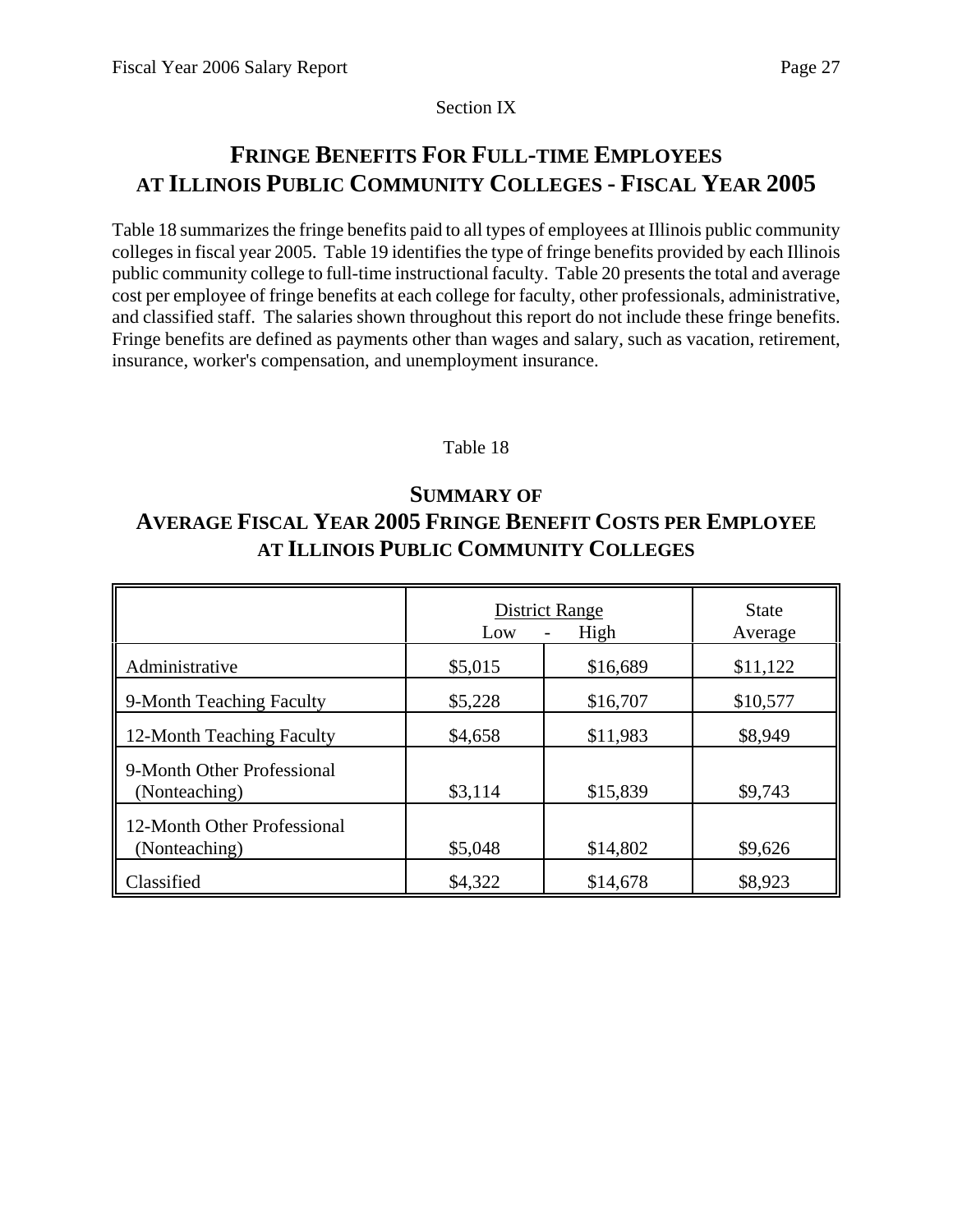#### Table 19

#### FRINGE BENEFITS PAID BY THE COLLEGE FOR FULL-TIME STAFF AT ILLINOIS PUBLIC COMMUNITY COLLEGES DURING FALL 2005

|            | <b>District</b>      | Health<br>Insurance | Family<br>Health<br>Insurance | Dental<br>Insurance     | Life<br>Insurance | Employee<br><b>SURS</b><br>Paid by<br>College* | Social<br>Security* | Medicare                | Worker's<br>Comp        | Unemploy-<br>ment<br>Insurance | Disability | Free or<br>Reduced<br>Tuition<br>for Family | Other                   |
|------------|----------------------|---------------------|-------------------------------|-------------------------|-------------------|------------------------------------------------|---------------------|-------------------------|-------------------------|--------------------------------|------------|---------------------------------------------|-------------------------|
|            |                      |                     |                               |                         |                   |                                                |                     |                         |                         |                                |            |                                             |                         |
|            | 518 SANDBURG         | X                   |                               | X                       | X                 | X                                              |                     | X                       | X                       | X                              |            | Х                                           | X                       |
|            | 531 SHAWNEE          | X                   |                               |                         | X                 |                                                |                     | X                       | X                       | X                              |            | X                                           |                         |
|            | 533 SOUTHEASTERN     | Χ                   |                               |                         | X                 | X                                              |                     | Χ                       | X                       | X                              |            | X                                           |                         |
|            | 534 SPOON RIVER      | X                   | Χ                             |                         | X                 | X                                              | Χ                   | Χ                       | X                       |                                |            | X                                           | х                       |
| 539 WOOD   |                      | X                   | X                             | Х                       | X                 | X                                              |                     | X                       | X                       | х                              | X          | X                                           | X                       |
|            | 507 DANVILLE         | X                   |                               |                         |                   |                                                |                     | $\overline{\mathsf{x}}$ | $\overline{\mathsf{x}}$ |                                |            | X                                           | $\overline{\mathsf{x}}$ |
|            | 519 HIGHLAND         | X                   | X                             |                         | Х                 | X                                              |                     | Χ                       | X                       | Х                              |            | X                                           | X                       |
|            | 501 KASKASKIA        | X                   | X                             | X                       | X                 | X                                              | X                   | X                       | X                       | X                              |            | X                                           |                         |
|            | 523 KISHWAUKEE       | X                   | X                             | X                       | X                 |                                                |                     | X                       | X                       | Χ                              |            | X                                           | X                       |
|            | 521 REND LAKE        | X                   |                               |                         | X                 |                                                |                     | X                       | X                       | X                              |            | X                                           |                         |
|            | 506 SAUK VALLEY      | Χ                   | X                             |                         | Χ                 | Χ                                              |                     | Χ                       | Χ                       | Χ                              |            | X                                           | X                       |
|            | 529 ILLINOIS EASTERN | X                   |                               | X                       | X                 | X                                              |                     | X                       | X                       | X                              |            | X                                           |                         |
|            | 513 ILLINOIS VALLEY  | X                   | X                             |                         | Χ                 | Χ                                              |                     | Χ                       | X                       |                                |            | $\mathsf X$                                 |                         |
|            | 520 KANKAKEE         | X                   | X                             | X                       | X                 | X                                              |                     | X                       | X                       | X                              | X          | X                                           | X                       |
|            | 517 LAKE LAND        | X                   | X                             | X                       | X                 |                                                |                     | Χ                       | X                       | X                              |            | X                                           |                         |
|            | 536 LEWIS AND CLARK  | Χ                   |                               | X                       | X                 |                                                |                     | X                       | X                       | X                              | X          |                                             |                         |
| 530 LOGAN  |                      | X                   | X                             |                         | X                 | X                                              |                     | X                       | X                       | X                              |            | X                                           |                         |
|            | 528 MCHENRY          | X                   | Χ                             | х                       | Χ                 | X                                              |                     | X                       | X                       |                                |            | X                                           | $\overline{X}$          |
|            | 503 BLACK HAWK       | X                   | $\times$                      | X                       | X                 |                                                |                     | Χ                       |                         |                                | X          | X                                           | $\overline{\mathsf{X}}$ |
|            | 540 HEARTLAND        | X                   | X                             | Χ                       | X                 | X                                              |                     | Χ                       |                         |                                | X          | X                                           | X                       |
|            | 514 ILLINOIS CENTRAL | X                   | X                             | X                       | X                 | X                                              |                     | X                       | X                       | X                              | X          | X                                           | X                       |
|            | 526 LINCOLN LAND     | Χ                   |                               | X                       | X                 |                                                |                     | X                       | X                       | X                              |            | X                                           | Χ                       |
|            | 505 PARKLAND         | X                   | X                             | X                       | X                 |                                                |                     | X                       | X                       | X                              | X          | X                                           | X                       |
|            | 537 RICHLAND         | X                   | X                             | X                       | X                 | X                                              |                     | X                       |                         |                                | X          | $\times$                                    |                         |
|            | 511 ROCK VALLEY      | X                   | X                             | X                       | X                 |                                                |                     | Χ                       | X                       | X                              |            | X                                           | X                       |
|            | 522 SOUTHWESTERN     | X                   | X                             | X                       | X                 | Χ                                              |                     | Χ                       | X                       | Χ                              |            | X                                           | X                       |
| 509 ELGIN  |                      | X                   | X                             | X                       | Χ                 |                                                |                     | $\overline{\mathsf{x}}$ | Χ                       | Χ                              |            | X                                           | $\overline{\mathsf{x}}$ |
|            | 527 MORTON           | X                   |                               | X                       | X                 |                                                |                     | Χ                       | Χ                       | X                              |            | X                                           | X                       |
|            | 515 PRAIRIE STATE    | X                   | X                             | X                       | X                 | X                                              | X                   | Χ                       | $\times$                | $\times$                       | X          | X                                           | X                       |
|            | 510 SOUTH SUBURBAN   | X                   |                               |                         |                   | X                                              |                     | X                       | X                       |                                |            | X                                           | Χ                       |
|            | 516 WAUBONSEE        | х                   | Х                             | Х                       | Х                 |                                                |                     | Χ                       | X                       | Х                              | Х          | Х                                           | X                       |
|            | 508 CHICAGO          | X                   | $\overline{\mathsf{x}}$       | $\overline{\mathsf{x}}$ | $\overline{X}$    |                                                | X                   | Χ                       | $\overline{X}$          | $\overline{\mathsf{x}}$        |            | X                                           |                         |
|            | 502 DUPAGE           | X                   | X                             | Χ                       | X                 |                                                | X                   | X                       | $\overline{\mathsf{x}}$ | X                              |            | X                                           | $\overline{\mathsf{x}}$ |
|            | 512 HARPER           | X                   | X                             | X                       | X                 | X                                              |                     | X                       |                         |                                | X          |                                             |                         |
| 525 JOLIET |                      | X                   | X                             |                         | X                 |                                                |                     |                         | X                       | X                              |            | Х                                           |                         |
|            | 532 LAKE COUNTY      | Χ                   |                               | X                       | X                 | X                                              |                     | X                       | X                       | X                              | X          | X                                           | Χ                       |
|            | 524 MORAINE VALLEY   | X                   |                               |                         | X                 |                                                |                     | X                       | X                       | X                              | X          | X                                           | Χ                       |
|            | 535 OAKTON           | X                   | X                             | Х                       | X                 |                                                |                     | X                       | X                       | X                              |            | X                                           | X                       |
| 504 TRITON |                      | Χ                   | X                             | X                       | X                 | Χ                                              |                     |                         |                         | Χ                              |            | X                                           | Χ                       |
|            | <b>TOTALS</b>        | 39                  | 27                            | 27                      | 37                | 21                                             | 5                   | 37                      | 34                      | 30                             | 13         | 37                                          | 26                      |

\*Usually for select administrators only.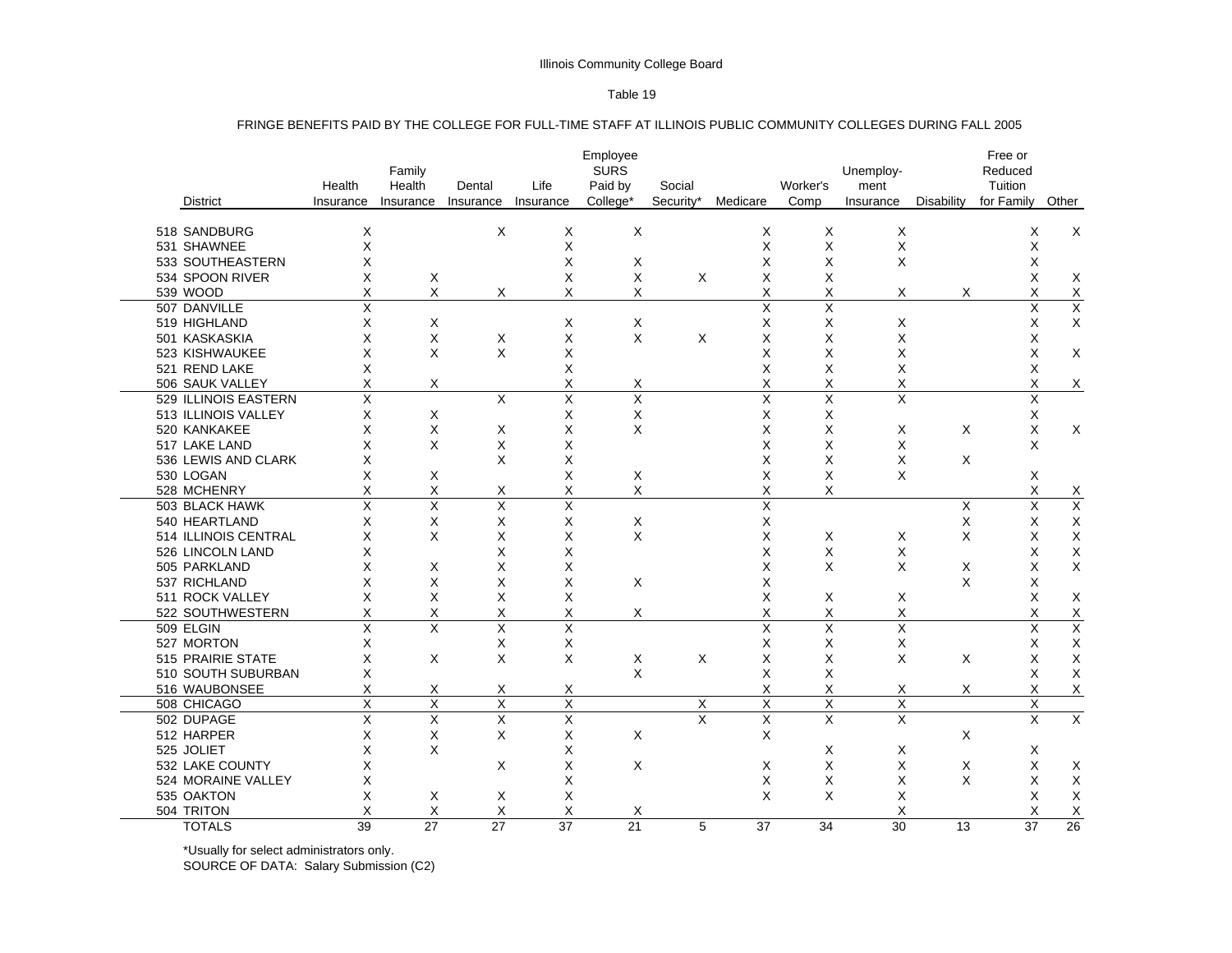#### Table 20

#### FISCAL YEAR 2005 ANNUAL COST OF FRINGE BENEFITSFOR FULL-TIME EMPLOYEES AT ILLINOIS PUBLIC COMMUNITY COLLEGES

|                          |                | Administrative |          | 9 Mos. Faculty |              |          | 12 Mos. Faculty |           |          |  |
|--------------------------|----------------|----------------|----------|----------------|--------------|----------|-----------------|-----------|----------|--|
|                          |                | Total          | Cost Per |                | Total        | Cost Per |                 | Total     | Cost Per |  |
| <b>District</b>          | Number         | Cost           | Employee | Number         | Cost         | Employee | Number          | Cost      | Employee |  |
|                          |                |                |          |                |              |          |                 |           |          |  |
| 518 SANDBURG             | 22             | \$187,792      | \$8,536  | 65             | \$473,525    | \$7,285  |                 |           |          |  |
| 531 SHAWNEE              | 17             | 85,250         | 5,015    | 39             | 206,816      | 5,303    | $\mathbf{1}$    | \$4,658   | \$4,658  |  |
| 533 SOUTHEASTERN         | 39             | 288,726        | 7,403    | 70             | 466,314      | 6,662    | 4               | 26,093    | 6,523    |  |
| 534 SPOON RIVER          | 13             | 134,801        | 10,369   | 38             | 312,675      | 8,228    |                 |           |          |  |
| 539 WOOD                 | $\overline{4}$ | 38,259         | 9,565    | 47             | 498,662      | 10,610   | $\overline{2}$  | 20,554    | 10,277   |  |
| 507 DANVILLE             | 20             | 179,730        | 8,987    | 49             | 362,221      | 7,392    |                 |           |          |  |
| 519 HIGHLAND             | 25             | 390,602        | 15,624   | 45             | 617,951      | 13,732   |                 |           |          |  |
| 501 KASKASKIA            | 70             | 888,006        | 12,686   | 69             | 1,036,153    | 15,017   |                 |           |          |  |
| 523 KISHWAUKEE           | 17             | 117,632        | 6,920    | 67             | 478,962      | 7,149    |                 |           |          |  |
| 521 REND LAKE            | 36             | 230,730        | 6,409    | 56             | 422,455      | 7,544    | 9               | 52,692    | 5,855    |  |
| 506 SAUK VALLEY          | 21             | 258,167        | 12,294   | 52             | 529,903      | 10,190   | 1               | 7,749     | 7,749    |  |
| 529 ILLINOIS EASTERN     | 32             | 224,522        | 7,016    | 90             | 580,874      | 6,454    | 12              | 75,523    | 6,294    |  |
| 513 ILLINOIS VALLEY      | 21             | 289,383        | 13,780   | 80             | 780,217      | 9,753    |                 |           |          |  |
| 520 KANKAKEE             | 68             | 515,883        | 7,587    | 57             | 454,666      | 7,977    |                 |           |          |  |
| 517 LAKE LAND            | 20             | 206,379        | 10,319   | 101            | 1,066,989    | 10,564   |                 |           |          |  |
| 536 LEWIS & CLARK        | 49             | 257,211        | 5,249    | 82             | 428,699      | 5,228    |                 |           |          |  |
| 530 LOGAN                | 38             | 304,793        | 8,021    | 100            | 824,643      | 8,246    |                 |           |          |  |
| 528 MC HENRY             | 42             | 500,839        | 11,925   | 89             | 1,131,767    | 12,716   |                 |           |          |  |
| 503 BLACK HAWK           | 10             | 109,803        | 10,980   | 140            | 1,310,629    | 9,362    | $\mathbf{1}$    | 10,375    | 10,375   |  |
| 540 HEARTLAND            | 32             | 274,707        | 8,585    | 65             | 467,638      | 7,194    | 5               | 38,545    | 7,709    |  |
| 514 ILLINOIS CENTRAL     | 23             | 317,892        | 13,821   | 175            | 1,844,087    | 10,538   |                 |           |          |  |
| 526 LINCOLN LAND         | 52             | 342,060        | 6,578    | 124            | 788,666      | 6,360    |                 |           |          |  |
| 505 PARKLAND             | 36             | 537,881        | 14,941   | 172            | 2,539,176    | 14,763   |                 |           |          |  |
| 537 RICHLAND             | 36             | 305,003        | 8,472    | 75             | 576,495      | 7,687    | $\overline{7}$  | 55,016    | 7,859    |  |
| 511 ROCK VALLEY          | 31             | 352,232        | 11,362   | 139            | 1,523,339    | 10,959   |                 |           |          |  |
| 522 SOUTHWESTERN         | 23             | 220,940        | 9,606    | 130            | 863,436      | 6,642    | $\overline{2}$  | 16,184    | 8,092    |  |
| 509 ELGIN                | 25             | 339,502        | 13,580   | 117            | 1,726,635    | 14,758   |                 |           |          |  |
| 527 MORTON               | 20             | 193,098        | 9,655    | 51             | 653,717      | 12,818   |                 |           |          |  |
| <b>515 PRAIRIE STATE</b> | 28             | 251,316        | 8,976    | 74             | 609,757      | 8,240    |                 |           |          |  |
| 510 SOUTH SUBURBAN       | 30             | 307,993        | 10,266   | 107            | 871,750      | 8,147    |                 |           |          |  |
| 516 WAUBONSEE            | 30             | 315,804        | 10,527   | 83             | 701,727      | 8,455    |                 |           |          |  |
| 508 CHICAGO              | 115            | 1,919,261      | 16,689   | 516            | 7,388,751    | 14,319   | 32              | 383,450   | 11,983   |  |
| 502 DUPAGE               | 50             | 552,189        | 11,044   | 308            | 3,440,126    | 11,169   |                 |           |          |  |
| 512 HARPER               | 44             | 718,878        | 16,338   | 195            | 2,034,523    | 10,433   |                 |           |          |  |
| 525 JOLIET               | 69             | 1,064,392      | 15,426   | 187            | 3,124,142    | 16,707   |                 |           |          |  |
| 532 LAKE COUNTY          | 45             | 647,484        | 14,389   | 179            | 1,451,012    | 8,106    |                 |           |          |  |
| 524 MORAINE VALLEY       | 25             | 284,154        | 11,366   | 165            | 1,784,355    | 10,814   |                 |           |          |  |
| 535 OAKTON               | 32             | 432,199        | 13,506   | 142            | 1,572,935    | 11,077   |                 |           |          |  |
| 504 TRITON               | 25             | 262,052        | 10,482   | 106            | 1,077,615    | 10,166   | 6               | 43,002    | 7,167    |  |
| TOTALS/AVERAGES          | 1,335          | \$14,847,546   | \$11,122 | 4,446          | \$47,024,003 | \$10,577 | 82              | \$733,841 | \$8,949  |  |
|                          |                |                |          |                |              |          |                 |           |          |  |
|                          |                | Min            | 5,015    |                |              | 5,228    |                 |           | 4,658    |  |
|                          |                | Max            | 16,689   |                |              | 16,707   |                 |           | 11,983   |  |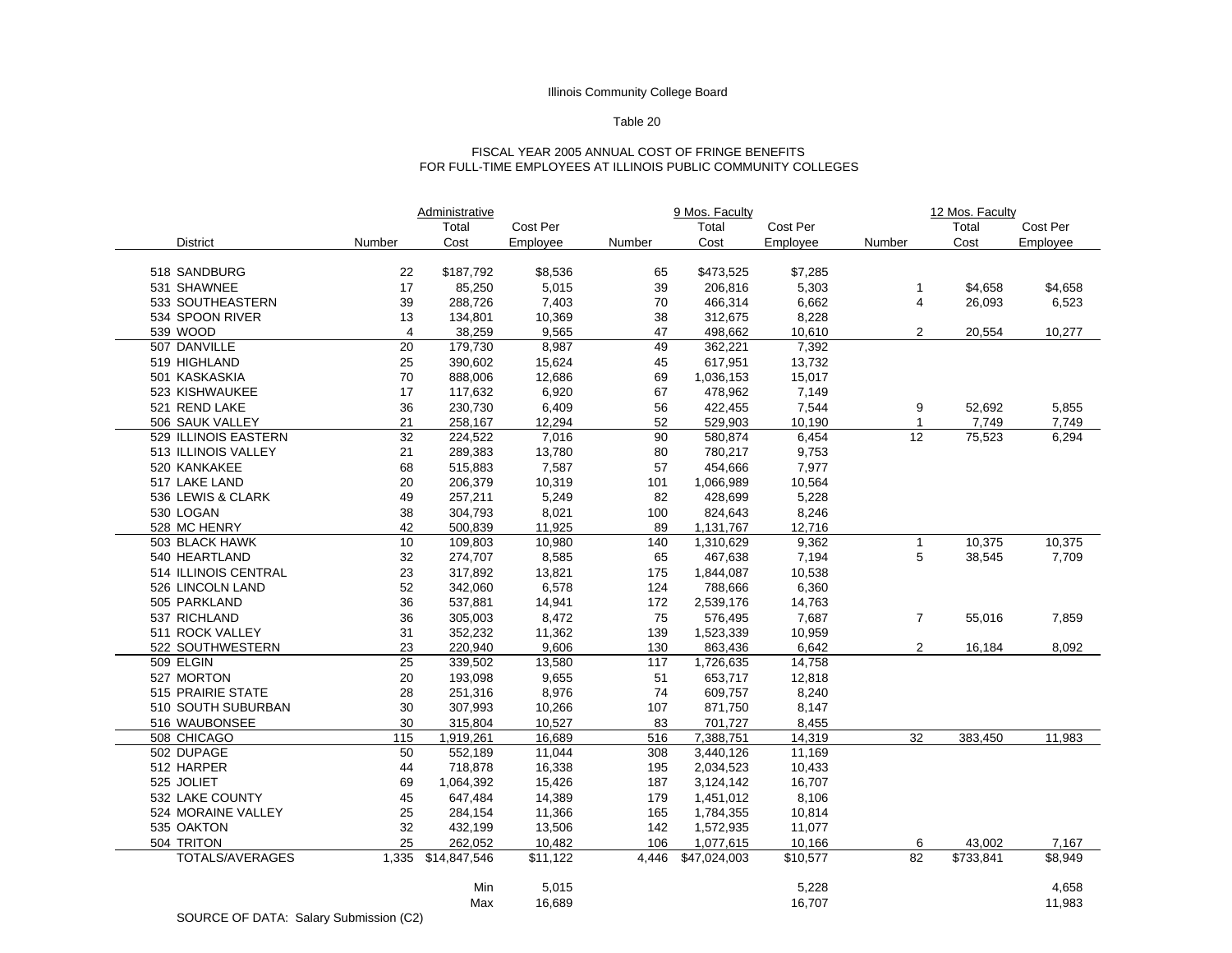## Table 20

#### (Continued) FISCAL YEAR 2005 ANNUAL COST OF FRINGE BENEFITS FOR FULL-TIME EMPLOYEES AT ILLINOIS PUBLIC COMMUNITY COLLEGES

|                                       |                  | 9-Month Other Prof. Staff |          | 12-Month Other Prof. Staff |              |          | <b>Classified Staff</b> |              |          |  |  |
|---------------------------------------|------------------|---------------------------|----------|----------------------------|--------------|----------|-------------------------|--------------|----------|--|--|
|                                       |                  | Total                     | Cost Per |                            | Total        | Cost Per |                         | Total        | Cost Per |  |  |
| <b>District</b>                       | Number           | Cost                      | Employee | Number                     | Cost         | Employee | Number                  | Cost         | Employee |  |  |
|                                       |                  |                           |          |                            |              |          |                         |              |          |  |  |
| 518 SANDBURG                          | 5                | \$36,624                  | \$7,325  | 67                         | \$442,429    | \$6,603  | 53                      | \$327,102    | \$6,172  |  |  |
| 531 SHAWNEE                           |                  |                           |          | 26                         | 131,240      | 5,048    | 41                      | 177,186      | 4,322    |  |  |
| 533 SOUTHEASTERN                      | $\overline{2}$   | 9,394                     | 4,697    | 29                         | 230,183      | 7,937    | 51                      | 324,418      | 6,361    |  |  |
| 534 SPOON RIVER                       |                  |                           |          | 36                         | 335,832      | 9,329    | 29                      | 252,466      | 8,706    |  |  |
| 539 WOOD                              | 3                | 22,392                    | 7,464    | 60                         | 486,086      | 8,101    | 64                      | 464,945      | 7,265    |  |  |
| 507 DANVILLE                          | 3                | 22,929                    | 7,643    | 33                         | 244,647      | 7,414    | 74                      | 514,695      | 6,955    |  |  |
| 519 HIGHLAND                          |                  |                           |          | 28                         | 315,267      | 11,260   | 76                      | 694,832      | 9,143    |  |  |
| 501 KASKASKIA                         |                  |                           |          |                            |              |          | 74                      | 923,558      | 12,481   |  |  |
| 523 KISHWAUKEE                        | 11               | 94,466                    | 8,588    | 52                         | 376,720      | 7,245    | 66                      | 503,094      | 7,623    |  |  |
| 521 REND LAKE                         |                  |                           |          | 68                         | 410,820      | 6,041    | 50                      | 346,506      | 6,930    |  |  |
| 506 SAUK VALLEY                       | 2                | 8,203                     | 4,101    | 27                         | 273,740      | 10,139   | 49                      | 517,482      | 10,561   |  |  |
| 529 ILLINOIS EASTERN                  |                  |                           |          | 57                         | 340,155      | 5,968    | 115                     | 687,360      | 5,977    |  |  |
| 513 ILLINOIS VALLEY                   |                  |                           |          | 63                         | 494,404      | 7,848    | 65                      | 534,214      | 8,219    |  |  |
| 520 KANKAKEE                          |                  |                           |          | 44                         | 283,905      | 6,452    | 65                      | 437,173      | 6,726    |  |  |
| 517 LAKE LAND                         | 23               | 227,210                   | 9,879    | 50                         | 462,593      | 9,252    | 90                      | 874,354      | 9,715    |  |  |
| 536 LEWIS & CLARK                     |                  |                           |          | 59                         | 306,229      | 5,190    | 88                      | 439,596      | 4,995    |  |  |
| 530 LOGAN                             | $\boldsymbol{2}$ | 6,227                     | 3,114    | 91                         | 568,031      | 6,242    | 135                     | 875,562      | 6,486    |  |  |
| 528 MC HENRY                          | 6                | 95,036                    | 15,839   | 118                        | 1,426,201    | 12,086   | 56                      | 632,960      | 11,303   |  |  |
| 503 BLACK HAWK                        | $\overline{5}$   | 31,503                    | 6,301    | $\overline{4}$             | 28,226       | 7,057    | 235                     | 1,981,705    | 8,433    |  |  |
| 540 HEARTLAND                         | 3                | 20,717                    | 6,906    | 58                         | 394,127      | 6,795    | 48                      | 305,150      | 6,357    |  |  |
| 514 ILLINOIS CENTRAL                  |                  |                           |          | 107                        | 1,085,279    | 10,143   | 158                     | 1,692,550    | 10,712   |  |  |
| 526 LINCOLN LAND                      | $\boldsymbol{2}$ | 11,660                    | 5,830    | 72                         | 426,774      | 5,927    | 129                     | 749,811      | 5,812    |  |  |
| 505 PARKLAND                          | 11               | 139,290                   | 12,663   | 165                        | 2,156,346    | 13,069   | 62                      | 674,748      | 10,883   |  |  |
| 537 RICHLAND                          |                  |                           |          | 23                         | 180,545      | 7,850    | 62                      | 464,556      | 7,493    |  |  |
| 511 ROCK VALLEY                       | 3                | 22,063                    | 7,354    | 117                        | 1,217,251    | 10,404   | 124                     | 1,200,046    | 9,678    |  |  |
| 522 SOUTHWESTERN                      | 3                | 19,501                    | 6,500    | 105                        | 589,677      | 5.616    | 168                     | 987,470      | 5,878    |  |  |
| 509 ELGIN                             | 10               | 127.040                   | 12,704   | 152                        | 1,554,147    | 10,225   | 93                      | 1,180,286    | 12,691   |  |  |
| 527 MORTON                            |                  |                           |          |                            |              |          | 90                      | 841,824      | 9,354    |  |  |
| 515 PRAIRIE STATE                     |                  |                           |          | 60                         | 351,612      | 5,860    | 76                      | 495,341      | 6,518    |  |  |
| 510 SOUTH SUBURBAN                    | 18               | 146,477                   | 8,138    | 81                         | 648,910      | 8,011    | 112                     | 895,006      | 7,991    |  |  |
| 516 WAUBONSEE                         | 5                | 53,736                    | 10,747   |                            |              |          | 149                     | 1,315,100    | 8,826    |  |  |
| 508 CHICAGO                           | $\overline{18}$  | 211,166                   | 11,731   | 387                        | 5,198,412    | 13,433   | 759                     | 6,678,574    | 8,799    |  |  |
| 502 DUPAGE                            | 27               | 273,237                   | 10,120   |                            |              |          | 520                     | 5,384,824    | 10,355   |  |  |
| 512 HARPER                            | 21               | 193,257                   | 9,203    | 188                        | 1,747,823    | 9,297    | 260                     | 2,138,241    | 8,224    |  |  |
| 525 JOLIET                            |                  |                           |          | 106                        | 1,569,000    | 14,802   | 140                     | 2,054,921    | 14,678   |  |  |
| 532 LAKE COUNTY                       | 19               | 147,746                   | 7,776    | $\overline{7}$             | 82,901       | 11,843   | 294                     | 2,766,603    | 9,410    |  |  |
| 524 MORAINE VALLEY                    | 19               | 202,572                   | 10,662   | 108                        | 1,178,156    | 10,909   | 178                     | 1,897,820    | 10,662   |  |  |
| 535 OAKTON                            | 17               | 216,246                   | 12,720   |                            |              |          | 299                     | 3,372,819    | 11,280   |  |  |
| 504 TRITON                            | 11               | 87,237                    | 7,931    | 54                         | 471,805      | 8,737    | 189                     | 1,455,466    | 7,701    |  |  |
| TOTALS/AVERAGES                       | 249              | \$2,425,929               | \$9,743  | 2,702                      | \$26,009,474 | \$9,626  | 5,386                   | \$48,060,363 | \$8,923  |  |  |
|                                       |                  |                           |          |                            |              |          |                         |              |          |  |  |
| SOURCE OF DATA: Salary Submission (C2 |                  | Min                       | 3,114    |                            |              | 5,048    |                         |              | 4,322    |  |  |
|                                       |                  | Max                       | 15,839   |                            |              | 14,802   |                         |              | 14,678   |  |  |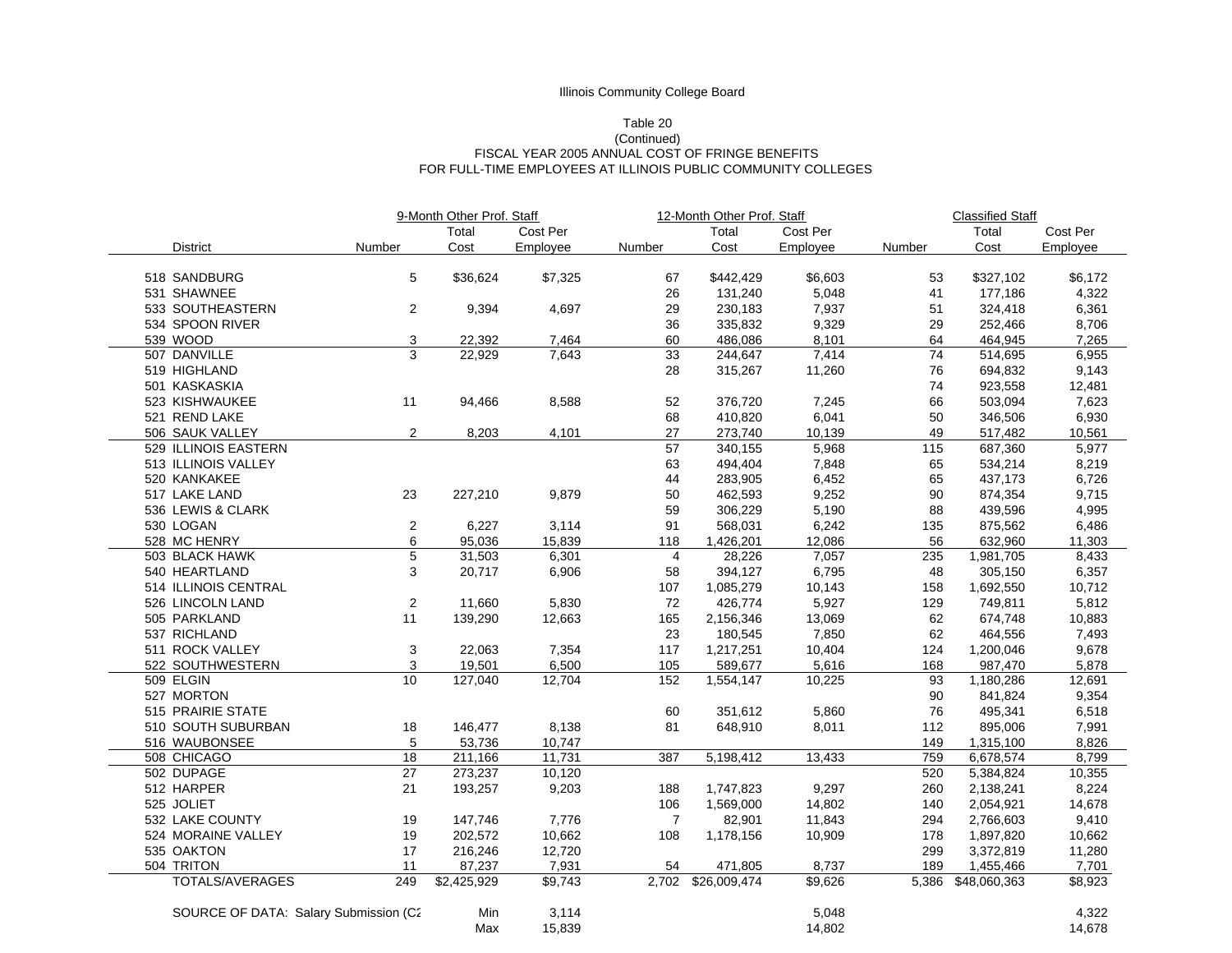Section X

# **FISCAL YEAR 2006**

# **MEAN PERCENTAGE SALARY INCREASES FOR FACULTY, OTHER (NONTEACHING) PROFESSIONAL STAFF, ADMINISTRATIVE STAFF, AND CLASSIFIED STAFF AT ILLINOIS PUBLIC COMMUNITY COLLEGES**

Table 21 summarizes fiscal year 2006 weighted average percentage salary increases of full-time faculty, other professional staff, administrative staff, and classified staff. Comparisons are based on contractual base salaries for continuing employees who were employed in the same employee group during the entire prior fiscal year.

The mean percentage salary increases for each classification of employees at each community college district reporting data are shown in Table 22.

# Table 21

# **SUMMARY OF FISCAL YEAR 2006 MEAN PERCENTAGE SALARY INCREASES FOR ADMINISTRATIVE, FACULTY, OTHER (NONTEACHING) PROFESSIONAL, AND CLASSIFIED STAFF AT ILLINOIS PUBLIC COMMUNITY COLLEGES**

|                                                       | <b>Mean Percentage Salary Increases</b> |       |                          |  |  |  |  |  |
|-------------------------------------------------------|-----------------------------------------|-------|--------------------------|--|--|--|--|--|
|                                                       | Low                                     | High  | <b>State</b><br>Average* |  |  |  |  |  |
| Administrative                                        | 2.0%                                    | 18.2% | 4.8%                     |  |  |  |  |  |
| Faculty (9 and 12 Months)                             | 0.6%                                    | 12.2% | 5.1%                     |  |  |  |  |  |
| Other (Nonteaching) Professional<br>(9 and 12 Months) | 0.0%                                    | 15.2% | 4.7%                     |  |  |  |  |  |
| Classified                                            | 0.0%                                    | 8.7%  | 3.4%                     |  |  |  |  |  |

\*Weighted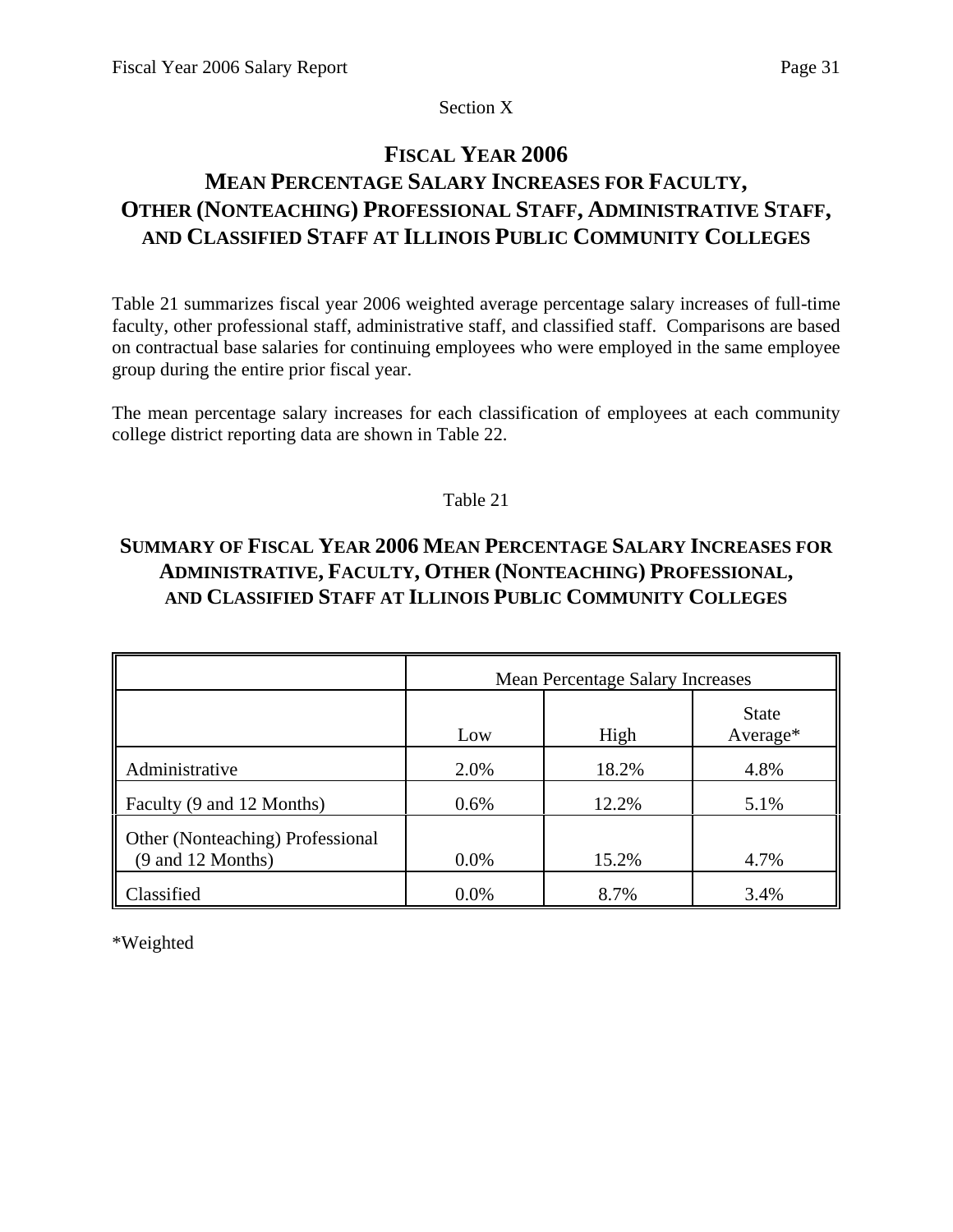#### Table 22

## FISCAL YEAR 2006 AVERAGE SALARY INCREASES AT ILLINOIS PUBLIC COMMUNITY COLLEGES

|                          |                | Teaching             | Other        |            |
|--------------------------|----------------|----------------------|--------------|------------|
| <b>District</b>          | Administrative | Faculty              | Professional | Classified |
|                          |                |                      |              |            |
| <b>SANDBURG</b>          | 4.5 %          | 4.5 %                | 4.5 %        | 4.5 %      |
| <b>SHAWNEE</b>           | 3.0            | 3.0                  | 3.0          | 3.0        |
| SOUTHEASTERN             | 2.0            | 3.5                  | 2.6          | 2.0        |
| <b>SPOON RIVER</b>       | $18.2*$        | 6.7                  | $15.2*$      | $8.7*$     |
| <b>WOOD</b>              | 3.5            | 3.5                  | 3.5          | 3.5        |
| <b>DANVILLE</b>          | 3.0            | 4.4                  | 3.1          | 3.0        |
| <b>HIGHLAND</b>          | 3.7            | 5.1                  | 3.9          | 4.3        |
| <b>KASKASKIA</b>         | 5.4            | 5.5                  | 4.0          | 5.7        |
| <b>KISHWAUKEE</b>        | 5.0            | 5.0                  | 5.0          | 5.0        |
| <b>REND LAKE</b>         | 4.8            | 3.4                  | 3.8          | 3.6        |
| <b>SAUK VALLEY</b>       | 3.8            | 3.1                  | 3.0          | 4.1        |
| <b>ILLINOIS EASTERN</b>  | 3.1            | 4.7                  | 4.1          | 5.0        |
| <b>ILLINOIS VALLEY</b>   | 3.5            | 3.5                  | 3.5          | 3.5        |
| <b>KANKAKEE</b>          | 5.3            | 5.0                  | 4.6          | 4.6        |
| <b>LAKE LAND</b>         | 4.7            | 5.0                  | 5.6          | 7.2        |
| <b>LEWIS &amp; CLARK</b> | 6.6            | 4.7                  | 4.7          | 4.7        |
| <b>LOGAN</b>             | 4.5            | 4.6                  | 4.4          | 2.2        |
| MC HENRY***              | 8.1            | 7.7                  | 4.5          | 5.9        |
| <b>BLACK HAWK</b>        | 2.4            | 0.6                  | 0.0          | 3.1        |
| <b>HEARTLAND</b>         | 3.0            | 3.2                  | 3.0          | 3.0        |
| <b>ILLINOIS CENTRAL</b>  | 3.2            | 4.7                  | 3.9          | 3.9        |
| <b>LINCOLN LAND</b>      | 4.5            | 4.5                  | 4.5          | 4.5        |
| <b>PARKLAND</b>          | $7.7*$         | 6.0                  | 6.2          | 6.1        |
| <b>RICHLAND</b>          | 3.8            | 3.8                  | 3.8          | 3.8        |
| <b>ROCK VALLEY</b>       | 5.4            | 5.0                  | 4.4          | 3.7        |
| SOUTHWESTERN             | 5.0            | 4.4                  | 5.0          | 5.0        |
| <b>ELGIN</b>             | 5.5            | 5.6                  | 5.6          | 5.4        |
| <b>MORTON</b>            | 5.5            | 5.1                  | 4.9          | 5.2        |
| <b>PRAIRIE STATE</b>     | 5.0            | 5.2                  | 5.0          | 5.0        |
| <b>SOUTH SUBURBAN</b>    | 5.3            | 5.1                  | 5.3          | 5.0        |
| <b>WAUBONSEE</b>         | 4.5            | 5.5                  | 5.5          | 5.5        |
| <b>CHICAGO</b>           | 4.0            | 3.3                  | 4.0          | 0.0        |
| <b>DUPAGE</b>            | 6.4            | $12.2$ <sup>**</sup> | 7.7          | 0.2        |
| <b>HARPER</b>            | 5.7            | 5.7                  | 5.7          | 5.7        |
| <b>JOLIET</b>            | 3.8            | 3.8                  | 3.8          | 3.8        |
| <b>LAKE COUNTY</b>       | 4.0            | 6.4                  | 4.2          | 4.0        |
| <b>MORAINE VALLEY</b>    | 4.8            | 4.8                  | 4.8          | 4.8        |
| <b>OAKTON</b>            | 4.5            | 4.6                  | 4.6          | 4.9        |
| <b>TRITON</b>            | 5.7            | 5.5                  | 5.2          | 4.4        |
| TOTALS/AVERAGES          | 4.8 %          | 5.1 %                | 4.7 %        | 3.4 %      |

\*Restructuring occurred.

\*\*Step/range advancements impacted results.

\*\*\*Employees required to pick-up additional healthcare costs.

SOURCE OF DATA: Faculty/Staff/Salary Submission (C2)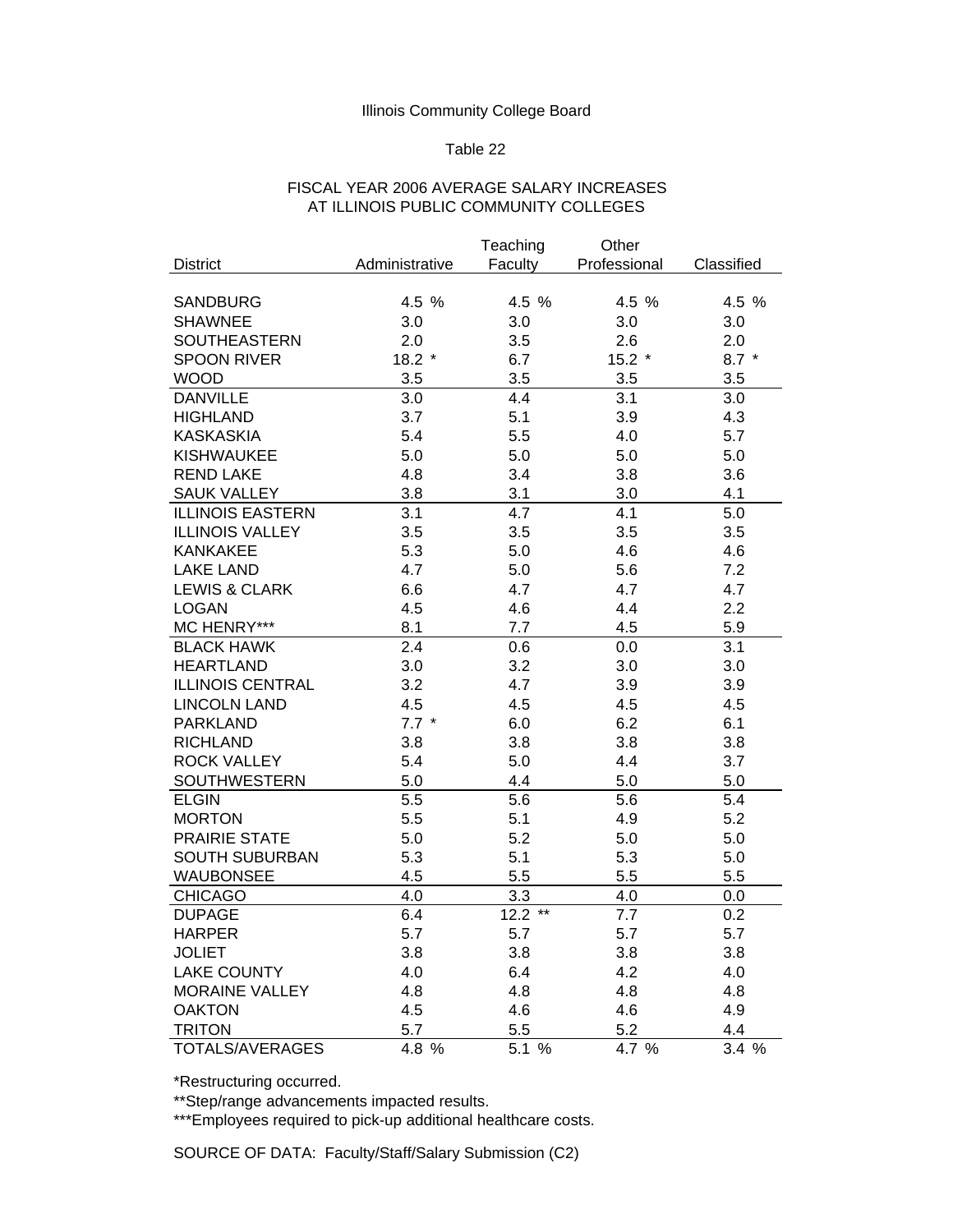## Section XI

# **FISCAL YEAR 2005 AVERAGE TOTAL SALARY ACTUALLY PAID AT ILLINOIS PUBLIC COMMUNITY COLLEGES**

Table 23 compares the contractual base salaries reported for fiscal year 2005 and the average total salaries paid to full-time faculty in fiscal year 2005. The fiscal year 2005 average total salary actually paid includes all overloads and compensation for extra assignments paid to full-time faculty from July 1, 2004 to June 30, 2005.

The state weighted average total fiscal year salary paid to faculty in fiscal year 2005 for those districts reporting data was \$10,665 more than the state average academic year (9 and 12 months) contractual salary for full-time teaching faculty in fiscal year 2005. An analysis of total faculty salary is important because some community colleges make an extra effort to ensure that the full-time faculty have first chance at overload classes and extra assignments prior to hiring part-time faculty.

Table 24 contains the fiscal year 2005 average total salary actually paid to administrators, other (nonteaching) professionals, and classified staff.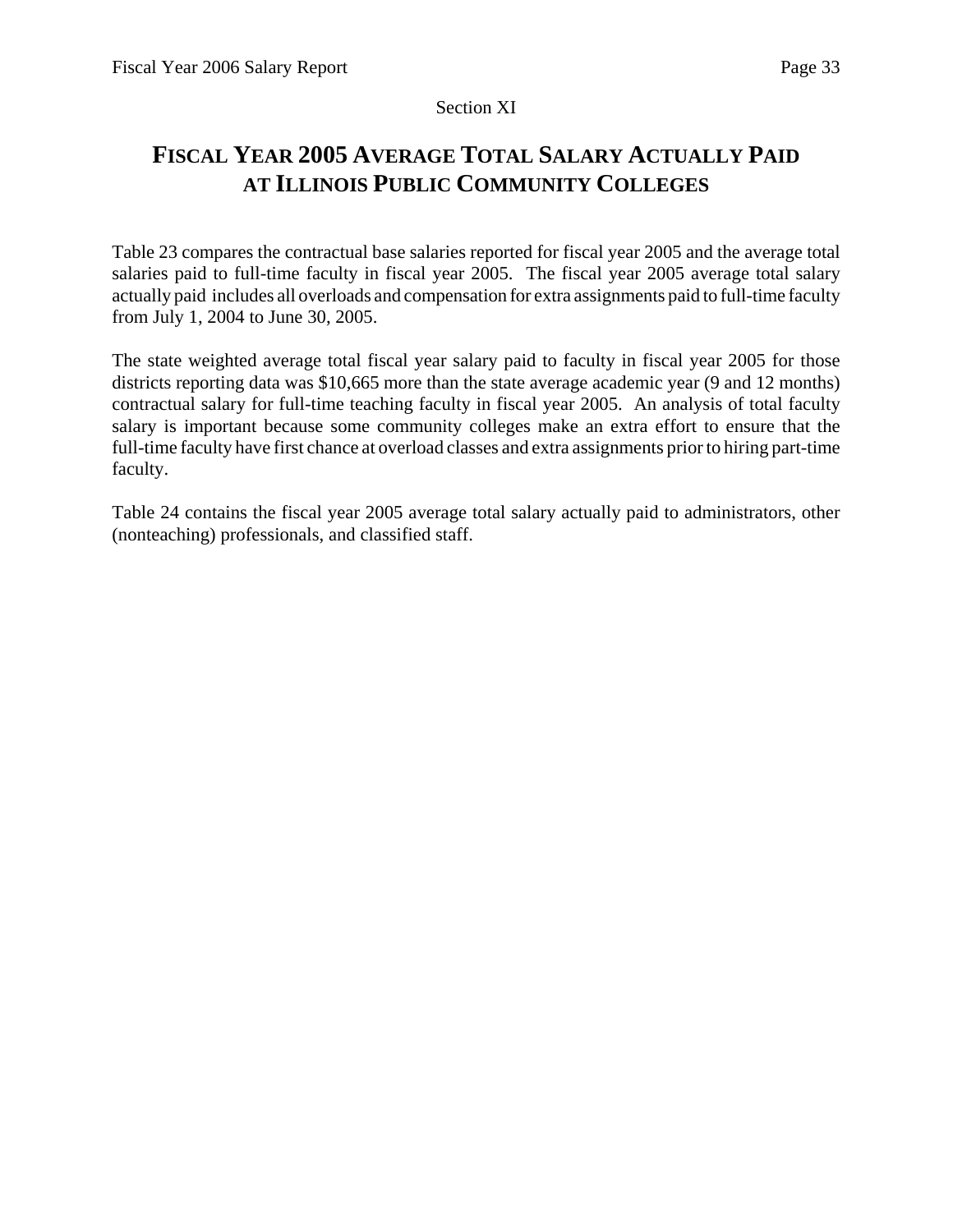#### Table 23

#### A COMPARISON OF FACULTY (9 & 12 MONTH) FISCAL YEAR 2005 CONTRACTUAL BASE SALARIES AND FISCAL YEAR 2004 AVERAGE TOTAL SALARY ACTUALLY PAID

|                      | FY 2005 Full-Time    |                     |                      |            |
|----------------------|----------------------|---------------------|----------------------|------------|
|                      | Average Faculty      | FY 2005 Full-Time   |                      |            |
|                      | Contractual          | Average Faculty     | <b>Dollar</b>        | Percent    |
| District             | <b>Base Salary</b>   | <b>Total Salary</b> | Difference           | Difference |
|                      |                      |                     |                      |            |
| 518 SANDBURG         | \$44,922             | \$53,933            | \$9,011              | 20.1 %     |
| 531 SHAWNEE          | 48,870               | 55,952              | 7,082                | 14.5       |
| 533 SOUTHEASTERN     | 47,068               | 51,441              | 4,373                | 9.3        |
| 534 SPOON RIVER      | 45,727               | 50,418              | 4,691                | 10.3       |
| 539 WOOD             | 45,300               | 49,095              | 3,795                | 8.4        |
| 507 DANVILLE         | 45,649               | 54,628              | 8,979                | 19.7       |
| 519 HIGHLAND         | 61,153               | 69,621              | 8,468                | 13.8       |
| 501 KASKASKIA        | 47,679               | 61,909              | 14,230               | 29.8       |
| 523 KISHWAUKEE       | 46,115               | 51,823              | 5,708                | 12.4       |
| 521 REND LAKE        | 44,034               | 50,854              | 6,819                | 15.5       |
| 506 SAUK VALLEY      | 46,612               | 54,947              | 8,335                | 17.9       |
| 529 ILLINOIS EASTERN | 41,373               | 52,718              | 11,344               | 27.4       |
| 513 ILLINOIS VALLEY  | 51,955               | 56,200              | 4.245                | 8.2        |
| 520 KANKAKEE         | 54,618               | 64,019              | 9,401                | 17.2       |
| 517 LAKE LAND        | 46,200               | 61,861              | 15,661               | 33.9       |
| 536 LEWIS AND CLARK  | 54,978               | 61,183              | 6,205                | 11.3       |
| 530 LOGAN            | 57,839               | 64,258              | 6,419                | 11.1       |
| 528 MCHENRY          | 67,290               | 78,171              | 10,881               | 16.2       |
| 503 BLACK HAWK       | 56,514               | 62,536              | 6,021                | 10.7       |
| 540 HEARTLAND        | 47,344               | 53,773              | 6,429                | 13.6       |
| 514 ILLINOIS CENTRAL | 47,559               | 60,500              | 12,942               | 27.2       |
| 526 LINCOLN LAND     | 62,349               | 71,252              | 8,903                | 14.3       |
| 505 PARKLAND         | 52,463               | 61,512              | 9,049                | 17.2       |
| 537 RICHLAND         | 46,795               | 51,988              | 5,193                | 11.1       |
| 511 ROCK VALLEY      | 53,855               | 61,830              | 7,975                | 14.8       |
| 522 SOUTHWESTERN     | 53,277               | 66,413              | 13,136               | 24.7       |
| 509 ELGIN            | 72,479               | 87,775              | 15,296               | 21.1       |
| 527 MORTON           | 62,197               | 64,032              | 1,835                | 3.0        |
| 515 PRAIRIE STATE    | 59,664               | 69,432              | 9,768                | 16.4       |
| 510 SOUTH SUBURBAN   | 57,184               | 70,205              | 13,021               | 22.8       |
| 516 WAUBONSEE        | 60,149               | 66,276              | 6,127                | 10.2       |
| 508 CHICAGO          | 61,911               | 71,121              | 9,210                | 14.9       |
| 502 DUPAGE           | 75,120               | 93,797              | 18,677               | 24.9       |
| 512 HARPER           | 64,493               | 75,878              | 11,385               | 17.7       |
| 525 JOLIET           | 60,380               | 73,261              | 12,881               | 21.3       |
| 532 LAKE COUNTY      | 76,015               | 90,494              | 14,479               | 19.0       |
| 524 MORAINE VALLEY   | 50,874               | 70,524              | 19,650               | 38.6       |
| 535 OAKTON           | 74,352               | 82,519              | 8,167                | 11.0       |
| 504 TRITON           | 64,052               | 72,466              | 8,414                | 13.1       |
| TOTAL/AVERAGES*      | $\overline{$}58,287$ | $\frac{1}{668,952}$ | $\overline{$}10,665$ | 18.3 %     |

\*Weighted

SOURCE OF DATA: Faculty/Staff/Salary Submission (C1)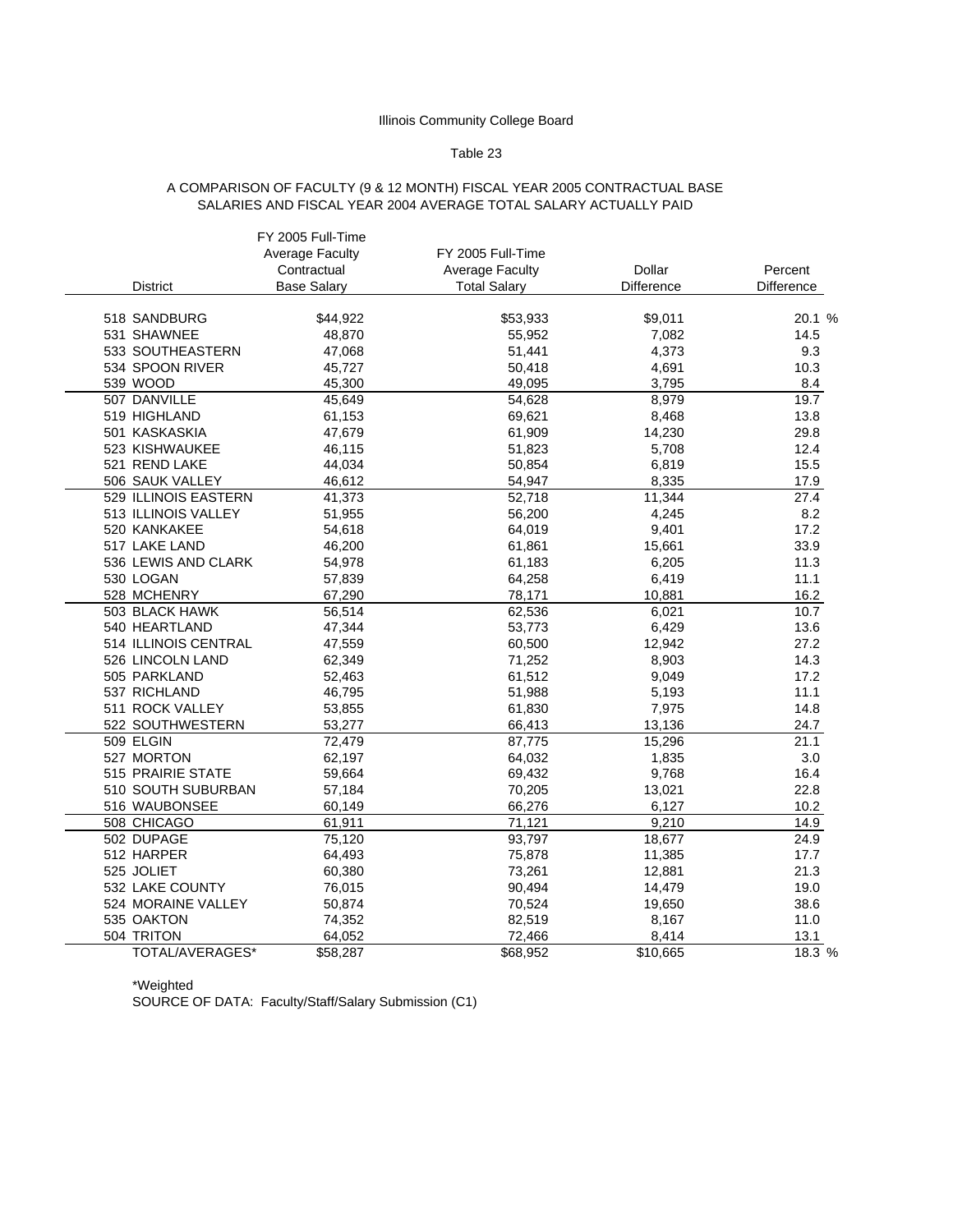## Table 24

## FISCAL YEAR 2005 AVERAGE TOTAL SALARY ACTUALLY PAID FOR ADMINISTRATORS, OTHER PROFESSIONALS, AND CLASSIFIED STAFF

|                          | Other            |              |            |  |  |
|--------------------------|------------------|--------------|------------|--|--|
| <b>District</b>          | Administrative   | Professional | Classified |  |  |
|                          |                  |              |            |  |  |
| <b>SANDBURG</b>          | 70,397           | 30,957       | \$22,745   |  |  |
| <b>SHAWNEE</b>           | 56,648           | 34,411       | 24,871     |  |  |
| <b>SOUTHEASTERN</b>      | 57,619           | 29,860       | 24,416     |  |  |
| <b>SPOON RIVER</b>       | 62,631           | 32,014       | 21,261     |  |  |
| <b>WOOD</b>              | 61,991           | 32,808       | 25,336     |  |  |
| <b>DANVILLE</b>          | 60,865           | 34,289       | 25,091     |  |  |
| <b>HIGHLAND</b>          | 71,001           | 36,190       | 26,596     |  |  |
| <b>KASKASKIA</b>         | 59,205           | 36,849       | 31,535     |  |  |
| <b>KISHWAUKEE</b>        | 76,828           | 43,657       | 27,409     |  |  |
| <b>REND LAKE</b>         | 71,280<br>31,510 |              | 30,428     |  |  |
| <b>SAUK VALLEY</b>       | 68,809           | 38,876       | 26,479     |  |  |
| <b>ILLINOIS EASTERN</b>  | 66,955           | 32,627       | 25,802     |  |  |
| <b>ILLINOIS VALLEY</b>   | 61,283           | 35,229       | 27,740     |  |  |
| <b>KANKAKEE</b>          | 52,685           | 34,938       | 29,311     |  |  |
| <b>LAKE LAND</b>         | 84,199           | 40,760       | 29,553     |  |  |
| <b>LEWIS &amp; CLARK</b> | 69,932           | 35,176       | 29,890     |  |  |
| <b>LOGAN</b>             | 64,999           | 38,967       | 29,009     |  |  |
| <b>MCHENRY</b>           | 78,791           | 40,907       | 30,277     |  |  |
| <b>BLACK HAWK</b>        | 98,132           | 44,574       | 28,014     |  |  |
| <b>HEARTLAND</b>         | 73,283           | 34,490       | 29,030     |  |  |
| <b>ILLINOIS CENTRAL</b>  | 77,416           | 40,784       | 30,309     |  |  |
| <b>LINCOLN LAND</b>      | 67,335           | 40,082       | 30,203     |  |  |
| <b>PARKLAND</b>          | 78,508           | 40,977       | 32,313     |  |  |
| <b>RICHLAND</b>          | 58,128           | 33,974       | 24,033     |  |  |
| <b>ROCK VALLEY</b>       | 71,881           | 42,567       | 31,567     |  |  |
| <b>SOUTHWESTERN</b>      | 90,989           | 53,394       | 33,409     |  |  |
| <b>ELGIN</b>             | 104,125          | 54,770       | 42,748     |  |  |
| <b>MORTON</b>            | 58,704           | 33,780       | 29,486     |  |  |
| <b>PRAIRIE STATE</b>     | 73,570           | 39,343       | 32,444     |  |  |
| <b>SOUTH SUBURBAN</b>    | 83,768           | 47,612       | 30,675     |  |  |
| <b>WAUBONSEE</b>         | 79,498           | 41,242       | 32,248     |  |  |
| <b>CHICAGO</b>           | 85,879           | 46,277       | 36,676     |  |  |
| <b>DUPAGE</b>            | 103,244          | 57,295       | 38,114     |  |  |
| <b>HARPER</b>            | 111,022          | 56,243       | 37,506     |  |  |
| <b>JOLIET</b>            | 63,252           | 45,536       | 38,829     |  |  |
| <b>LAKE COUNTY</b>       | 85,457           | 55,834       | 47,660     |  |  |
| <b>MORAINE VALLEY</b>    | 99,460           | 49,442       | 32,743     |  |  |
| <b>OAKTON</b>            | 91,649           | 53,825       | 35,756     |  |  |
| <b>TRITON</b>            | 78,415           | 52,833       | 34,684     |  |  |
| <b>STATE AVERAGE*</b>    | 75,659           | 44,666       | \$32,770   |  |  |

\*Weighted SOURCE OF DATA: Salary Submission (C1)